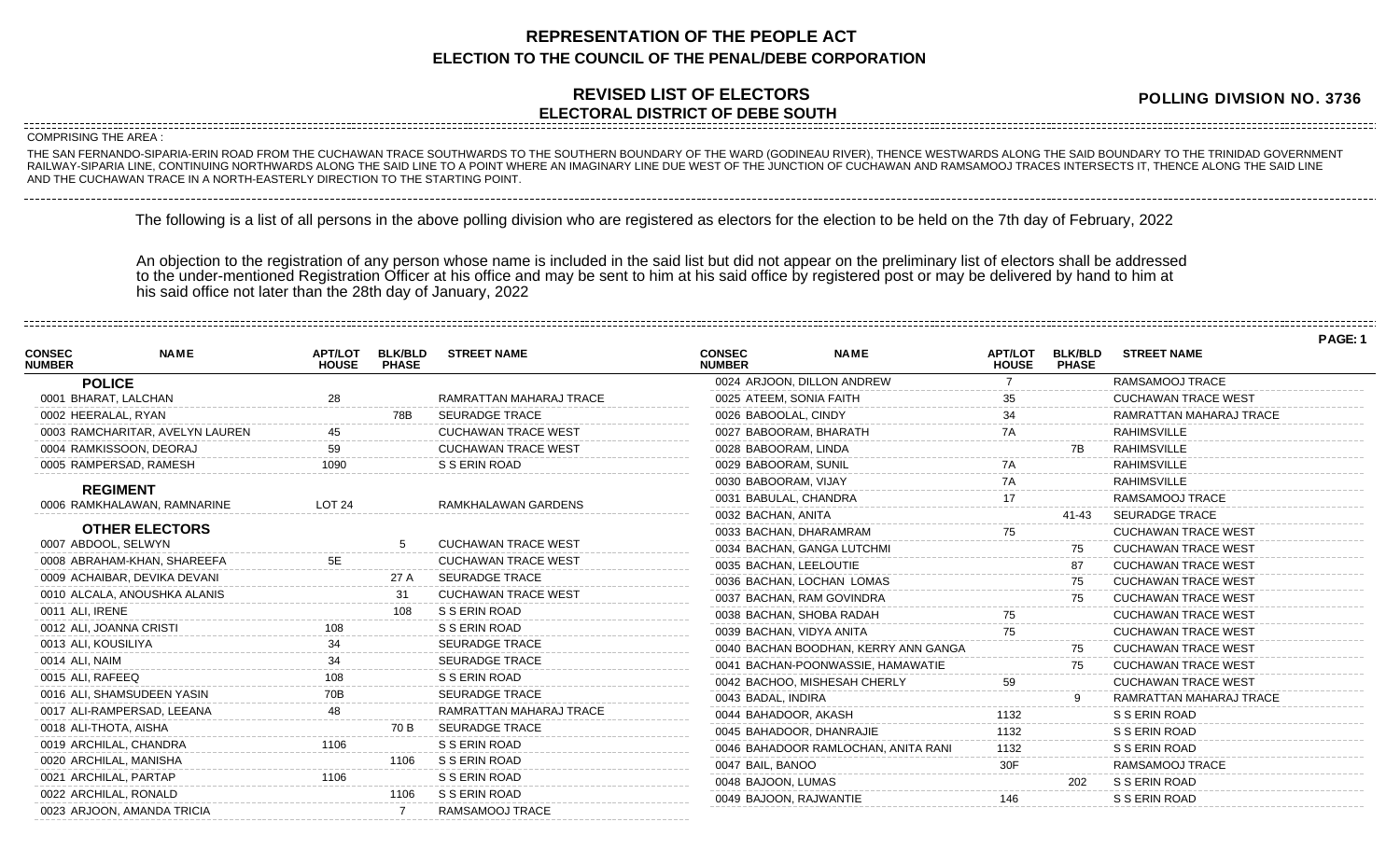| <b>CONSEC</b><br><b>NUMBER</b> | NAME                               | <b>APT/LOT</b><br><b>HOUSE</b> | <b>BLK/BLD</b><br><b>PHASE</b> | <b>STREET NAME</b>         | <b>CONSEC</b><br><b>NUMBER</b> | <b>NAME</b>                         | <b>APT/LOT</b><br><b>HOUSE</b> | <b>BLK/BLD</b><br><b>PHASE</b> | <b>STREET NAME</b>      | PAGE: 2 |
|--------------------------------|------------------------------------|--------------------------------|--------------------------------|----------------------------|--------------------------------|-------------------------------------|--------------------------------|--------------------------------|-------------------------|---------|
| 0050 BAKHORIE, RENWICK         |                                    | 146                            |                                | S S ERIN ROAD              | 0095 BEEPATH, DANNY            |                                     |                                | 85                             | <b>SEURADGE TRACE</b>   |         |
|                                | 0051 BAKSH, HASSAN SHABIR          | 70B                            |                                | <b>SEURADGE TRACE</b>      | 0096 BEEPATH, DIANA            |                                     | 78 A                           |                                | <b>SEURADGE TRACE</b>   |         |
|                                | 0052 BAKSH, HUSSAIN KABIR          | 68                             |                                | <b>SEURADGE TRACE</b>      |                                | 0097 BEEPATH, TERRY HEMANT          | 51                             |                                | RAMRATTAN MAHARAJ TRACE |         |
| 0053 BAKSH, IMRAN              |                                    | 68                             |                                | <b>SEURADGE TRACE</b>      | 0098 BEEPHAN, ANGELA           |                                     |                                | 78                             | RAMSAMOOJ TRACE         |         |
|                                | 0054 BAKSH-ISHAK, NAFEEZA          | 68                             |                                | <b>SEURADGE TRACE</b>      | 0099 BEHARRY, BOODESH          |                                     |                                | 13                             | <b>RAHIMSVILLE</b>      |         |
|                                | 0055 BAKSH-SOONDAR, SHEBA SHAMINA  | 64                             |                                | <b>SEURADGE TRACE</b>      |                                | 0100 BEKHARRY, ANNURADHA            |                                | 61A                            | RAMSAMOOJ TRACE         |         |
|                                | 0056 BALDEO, SUSAN KAMLA           | 146                            |                                | S S ERIN ROAD              |                                | 0101 BEKHARRY, BARRY RICHARD        | 61A                            |                                | RAMSAMOOJ TRACE         |         |
| 0057 BALGOBIN, HAROLD          |                                    | 15                             |                                | <b>CUCHAWAN TRACE WEST</b> | 0102 BEKHARRY, DEONARINE       |                                     | 61A                            |                                | RAMSAMOOJ TRACE         |         |
|                                | 0058 BALGOBIN, KIMBERLY            |                                | 55                             | <b>CUCHAWAN TRACE WEST</b> | 0103 BEKHARRY, RENNIE          |                                     |                                | 61                             | RAMSAMOOJ TRACE         |         |
| 0059 BALGOBIN, RAJDAYE         |                                    |                                | 55                             | <b>CUCHAWAN TRACE WEST</b> |                                | 0104 BEKHARRY, RESHMA ROMA          | 61A                            |                                | RAMSAMOOJ TRACE         |         |
| 0060 BALGOBIN, RUSSELL         |                                    | 55                             |                                | CUCHAWAN TRACE WEST        | 0105 BEKHARRY, SHOOBHA         |                                     |                                | 61A                            | RAMSAMOOJ TRACE         |         |
|                                | 0061 BALGOBIN, SARAH ANURADHA      | LOT 8C                         |                                | <b>SEURADGE TRACE</b>      |                                | 0106 BEKHARRY, STEPHEN NARINDRA     | 60                             |                                | RAMSAMOOJ TRACE         |         |
|                                | 0062 BALKARAN-GOPAULSINGH, KEMLIN  |                                | 13                             | RAMRATTAN MAHARAJ TRACE    | 0107 BENJAMIN, ROSANNA         |                                     | 47                             |                                | RAMRATTAN MAHARAJ TRACE |         |
|                                | 0063 BALKARANSINGH-KANHAI, CHITRA  | 236                            |                                | S S ERIN ROAD              |                                | 0108 BENJAMIN-RAMLOGAN, SHARON      | 47                             |                                | RAMRATTAN MAHARAJ TRACE |         |
|                                | 0064 BALLANTYNE, KRISHENDAYE       | 49                             |                                | <b>CUCHAWAN TRACE WEST</b> | 0109 BHARAT, CHANKA            |                                     | 28                             |                                | RAMRATTAN MAHARAJ TRACE |         |
|                                | 0065 BALLANTYNE, NELSON            |                                |                                | <b>CUCHAWAN TRACE WEST</b> | 0110 BHARAT, CHERYL            |                                     | 206A                           |                                | S S ERIN ROAD           |         |
|                                | 0066 BALLANTYNE, TYRON             | 51                             |                                | <b>CUCHAWAN TRACE WEST</b> | 0111 BHARAT, MICHAEL           |                                     | 206A                           |                                | S S ERIN ROAD           |         |
|                                | 0067 BALLIRAM, BHEESHAM SHIVANAND  |                                | 1102                           | S S ERIN ROAD              |                                | 0112 BHARAT, MIKHAIL GOVINDA        | 206 A                          |                                | S S ERIN ROAD           |         |
|                                | 0068 BALLIRAM, GHANSHAM            | 1102                           |                                | S S ERIN ROAD              | 0113 BHARAT, NARINE            |                                     | 28                             |                                | RAMRATTAN MAHARAJ TRACE |         |
| 0069 BALLIRAM, KHEMRAJ         |                                    | 1102                           |                                | S S ERIN ROAD              | 0114 BHARAT, NIKITA            |                                     |                                | 206A                           | S S ERIN ROAD           |         |
| 0070 BALLIRAM, REYNOLD         |                                    | 14                             |                                | RAMRATTAN MAHARAJ TRACE    | 0115 BHARATH, KAREN            |                                     | 210                            |                                | S S ERIN ROAD           |         |
|                                | 0071 BALLIRAM, SAVITA STACY        |                                |                                | RAMRATTAN MAHARAJ TRACE    | 0116 BHARATH, LUDIN            |                                     | 206A                           |                                | S S ERIN ROAD           |         |
|                                | 0072 BALLIRAM, SURUJDAYE           |                                |                                | RAMRATTAN MAHARAJ TRACE    | 0117 BHARATH, SELWYN           |                                     |                                |                                | RAMSAMOOJ TRACE         |         |
| 0073 BALLIRAM, WINSTON         |                                    |                                |                                | RAMRATTAN MAHARAJ TRACE    | 0118 BHARATH, SHARRON          |                                     | 206A                           |                                | S S ERIN ROAD           |         |
| 0074 BALROOP, AVINASH          |                                    | 30                             |                                | RAMSAMOOJ TRACE            | 0119 BHARATH, SHELDON          |                                     | 210                            |                                | S S ERIN ROAD           |         |
| 0075 BALROOP, KHIMRAJ          |                                    |                                | 30                             | RAMSAMOOJ TRACE            |                                | 0120 BHARATH, SHELLENE SHENELLE     |                                | 210                            | S S ERIN ROAD           |         |
|                                | 0076 BALROOP, NAVIN KRISHENDATH    | 30                             |                                | RAMSAMOOJ TRACE            |                                | 0121 BHARATH, SHELLEY-ANN KARINA    |                                | 210                            | S S ERIN ROAD           |         |
|                                | 0077 BANSRAJ, DEVANAND             |                                |                                | <b>CUCHAWAN TRACE WEST</b> | 0122 BHIM, INDRA QUARIE        |                                     | 65                             |                                | RAMSAMOOJ TRACE         |         |
|                                | 0078 BANSRAJ, HARDEO GLEN          |                                |                                | <b>CUCHAWAN TRACE WEST</b> | 0123 BHIM, KEVAUGHN            |                                     | 65                             |                                | RAMSAMOOJ TRACE         |         |
| 0079 BANSRAJ, VICKRAM          |                                    | 47                             |                                | <b>CUCHAWAN TRACE WEST</b> | 0124 BHIM, KRISHNA             |                                     | 65                             |                                | RAMSAMOOJ TRACE         |         |
|                                | 0080 BANSRAJ-BHARAT, AMY           |                                | 28                             | RAMRATTAN MAHARAJ TRACE    | 0125 BHIM, SANDRA              |                                     | 65                             |                                | RAMSAMOOJ TRACE         |         |
|                                | 0081 BASANT, CHANDROUTIE           | 77                             |                                | <b>CUCHAWAN TRACE WEST</b> | 0126 BHIM, SHANE               |                                     |                                | 65                             | RAMSAMOOJ TRACE         |         |
| 0082 BASDEO, ROXZANA           |                                    | 13                             |                                | <b>CUCHAWAN TRACE WEST</b> | 0127 BHIM, SHIVON              |                                     | 65                             |                                | RAMSAMOOJ TRACE         |         |
|                                | 0083 BASDEOSINGH, BRADLEY NARENDRA | 1108                           |                                | S S ERIN ROAD              | 0128 BHOLAI, ANNA              |                                     | 34                             |                                | RAMRATTAN MAHARAJ TRACE |         |
|                                | 0084 BASDEOSINGH, BRANDON GOVINDA  | 1108                           |                                | S S ERIN ROAD              | 0129 BHOLAI, DEVINDRA          |                                     | 34                             |                                | RAMRATTAN MAHARAJ TRACE |         |
|                                | 0085 BASDEOSINGH, NADIRA           | 1108                           |                                | S S ERIN ROAD              | 0130 BHOLAI, DINANAND          |                                     | 34                             |                                | RAMRATTAN MAHARAJ TRACE |         |
|                                | 0086 BASDEOSINGH, ROBINDRANATH     | 1108                           |                                | S S ERIN ROAD              |                                | 0131 BHOLAI, YUGANTIE MALA          | 34                             |                                | RAMRATTAN MAHARAJ TRACE |         |
|                                | 0087 BASSANOO, ARNOLD BHISHAM      |                                | 27                             | <b>SEURADGE TRACE</b>      |                                | 0132 BHOLAI-SAMMY, NADIRA OMARDAYE  | 1106A                          |                                | S S ERIN ROAD           |         |
|                                | 0088 BASSANOO, DIANNE DHANWANTEE   | 27                             |                                | <b>SEURADGE TRACE</b>      |                                | 0133 BHULAWAN, DAVID JOSEPH         |                                |                                | RAMSAMOOJ TRACE         |         |
|                                | 0089 BASSANOO, SOBHASH             | 27                             |                                | <b>SEURADGE TRACE</b>      | 0134 BHULAWAN, TARA            |                                     |                                |                                | RAMSAMOOJ TRACE         |         |
|                                |                                    |                                |                                |                            |                                |                                     |                                |                                |                         |         |
| 0090 BASSINO, DEODATH          |                                    | 27                             |                                | <b>SEURADGE TRACE</b>      |                                | 0135 BHULAWAN-MC CLEAN, PAMELA RUTH |                                |                                | RAMSAMOOJ TRACE         |         |
|                                | 0091 BASSINOO, RAJENDRA            | 27                             |                                | SEURADGE TRACE             |                                | 0136 BHULAWAN-SANKAR, ELIZABETH ANN |                                |                                | RAMSAMOOJ TRACE         |         |
| 0092 BEEPATH, AVINASH          |                                    | 51                             |                                | RAMRATTAN MAHARAJ TRACE    | 0137 BHUNAISAR, LILOUTIE       |                                     | 60                             |                                | RAMSAMOOJ TRACE         |         |
| 0093 BEEPATH, CHRIS            |                                    |                                | 78A                            | <b>SEURADGE TRACE</b>      | 0138 BIFFNAH, RAWLE            |                                     | 25                             |                                | RAMRATTAN MAHARAJ TRACE |         |
|                                | 0094 BEEPATH, CRYSTAL-LEE SEEMA    |                                | 51                             | RAMRATTAN MAHARAJ TRACE    | 0139 BIKHARRY, JOHNNY          |                                     | 60                             |                                | RAMSAMOOJ TRACE         |         |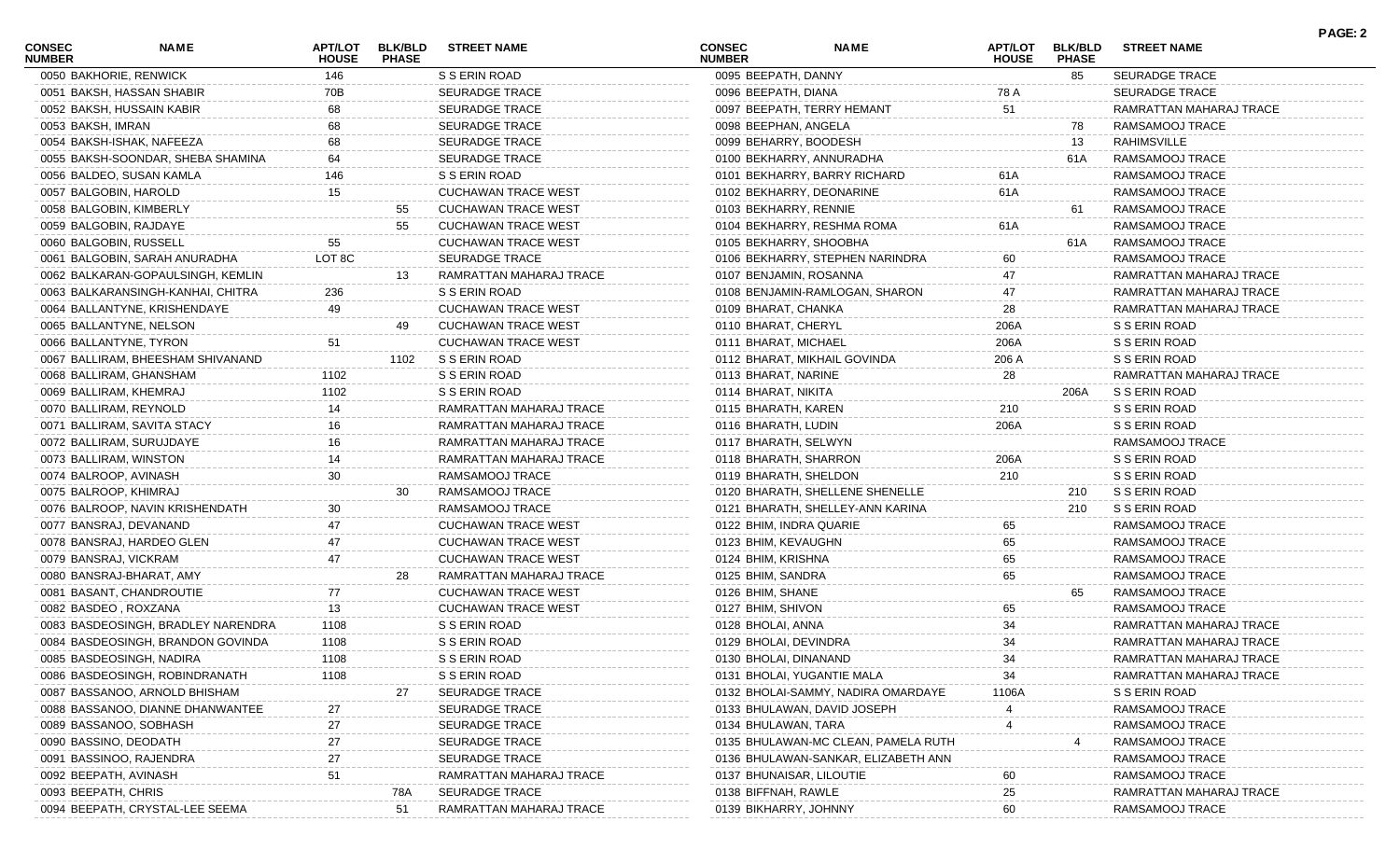| CONSEC<br><b>NUMBER</b> | <b>NAME</b>                         | <b>HOUSE</b>   | APT/LOT BLK/BLD<br><b>PHASE</b> | <b>STREET NAME</b>         | <b>CONSEC</b><br><b>NUMBER</b> | <b>NAME</b>                        | <b>APT/LOT</b><br><b>HOUSE</b> | <b>BLK/BLD</b><br><b>PHASE</b> | <b>STREET NAME</b>         |
|-------------------------|-------------------------------------|----------------|---------------------------------|----------------------------|--------------------------------|------------------------------------|--------------------------------|--------------------------------|----------------------------|
|                         | 0140 BIRJU, AVINASH DEOKIEPERSAD    |                | 71                              | <b>CUCHAWAN TRACE WEST</b> |                                | 0185 BRIDGELAL, CHANDRADATH        | 14                             |                                | <b>SEURADGE TRACE</b>      |
|                         | 0141 BIRJU, DEOKIEPERSAD            | 71             |                                 | <b>CUCHAWAN TRACE WEST</b> |                                | 0186 BRIDGELAL, JAIANTIE           |                                | 14                             | <b>SEURADGE TRACE</b>      |
|                         | 0142 BISNATH, ALBERT ANDREW         |                | 5A                              | <b>CUCHAWAN TRACE WEST</b> | 0187 BRIDGELAL, VIJAY          |                                    |                                | 14                             | <b>SEURADGE TRACE</b>      |
| 0143 BISNATH, EDWIN     |                                     | 102            |                                 | S S ERIN ROAD              |                                | 0188 BRIDGLAL, PABITREE MERLIN     | 14                             |                                | <b>SEURADGE TRACE</b>      |
| 0144 BISNATH, SIEW      |                                     |                | 122                             | S S ERIN ROAD              |                                | 0189 BUNSEELAL, MAHITRA            | 80                             |                                | <b>CUCHAWAN TRACE WEST</b> |
|                         | 0145 BISSESSAR, ANGIE               | 30F            |                                 | RAMSAMOOJ TRACE            |                                | 0190 CHABLAL, INSHAH GOOLAM        | 146                            |                                | <b>CUCHAWAN TRACE WEST</b> |
|                         | 0146 BISSESSAR, DHANRAM             | 30F            |                                 | RAMSAMOOJ TRACE            |                                | 0191 CHAITRAM, DEVIKA              | 25                             |                                | <b>CUCHAWAN TRACE WEST</b> |
|                         | 0147 BISSESSAR, MADRIE              | 60             |                                 | RAMSAMOOJ TRACE            |                                | 0192 CHAITRAM-LOCHAN, KEEMATIE     |                                | 25                             | <b>CUCHAWAN TRACE WEST</b> |
|                         | 0148 BISSESSAR, TEENA               | 30F            |                                 | RAMSAMOOJ TRACE            |                                | 0193 CHAITRAM-RAMNATH, DEVIKA      | 25                             |                                | <b>CUCHAWAN TRACE WEST</b> |
|                         | 0149 BISSOON-BISNATH, ALISON ERONIE | 5A             |                                 | <b>CUCHAWAN TRACE WEST</b> |                                | 0194 CHANKASINGH, CHRISTOPHER KYLE |                                | 210E                           | S S ERIN ROAD              |
|                         | 0150 BOODLAL, MAHADEO               | 208A           |                                 | S S ERIN ROAD              |                                | 0195 CHANKASINGH, NATALIE          |                                | 210E                           | S S ERIN ROAD              |
|                         | 0151 BOODLAL, NICHOLAS O'BRIEN      |                | 208                             | S S ERIN ROAD              |                                | 0196 CHANKASINGH, RAJENDRA         | 210E                           |                                | S S ERIN ROAD              |
|                         | 0152 BOODLAL, RYAN KEITH            | MM4 3/4        |                                 | S S ERIN ROAD              | 0197 CHATOO, AVINASH           |                                    | 1132                           |                                | S S ERIN ROAD              |
|                         | 0153 BOODLAL, SHANE STEPHON         | 208            |                                 | S S ERIN ROAD              | 0198 CHOON, JESSY              |                                    | 40                             |                                | RAMRATTAN MAHARAJ TRACE    |
|                         | 0154 BOODLAL, SHIRLEY               | 208A           |                                 | S S ERIN ROAD              |                                | 0199 DABIDEEN, CARL DENNIS         | 19                             |                                | <b>SEURADGE TRACE</b>      |
|                         | 0155 BOODLAL, SHIVON DEONANAN       | 208            |                                 | S S ERIN ROAD              |                                | 0200 DABIDEEN, NICHOLAS JOEL       | 19                             |                                | <b>SEURADGE TRACE</b>      |
|                         | 0156 BOODLAL, SUNDARLAL             | 208            |                                 | S S ERIN ROAD              |                                | 0201 DABIDEEN, STEFAN JORDAN       |                                | 19                             | <b>SEURADGE TRACE</b>      |
|                         | 0157 BOODOO, DEONARINE              | 146            |                                 | <b>CUCHAWAN TRACE WEST</b> |                                | 0202 DABISARAN, ALICIA CHERYL      |                                | 194                            | S S ERIN ROAD              |
| 0158 BOODOO, MOLLIN     |                                     | 184            |                                 | S S ERIN ROAD              |                                | 0203 DAHARRY, OMA URANI            | 1058                           |                                | S S ERIN ROAD              |
| 0159 BOODOO, NESHA      |                                     |                | 62                              | <b>SEURADGE TRACE</b>      |                                | 0204 DAHARRY, POONIYA              | 1058                           |                                | S S ERIN ROAD              |
|                         | 0160 BOODOO, PRAKASH                | 182            |                                 | S S ERIN ROAD              |                                | 0205 DAHARRY, SHAMA MENAWATIE      | 1058                           |                                | S S ERIN ROAD              |
| 0161 BOODOO, SHIVA      |                                     |                | 182                             | S S ERIN ROAD              |                                | 0206 DANIEL, EVANGELINE RACHAEL    | 45D                            |                                | RAMRATTAN MAHARAJ TRACE    |
|                         | 0162 BOODOO, VINESHA JOANNAH        |                | 62B                             | <b>SEURADGE TRACE</b>      | 0207 DANIEL, JAMES             |                                    | 45D                            |                                | RAMRATTAN MAHARAJ TRACE    |
|                         | 0163 BOODOO, VISHALA JOSAN          |                | 62B                             | <b>SEURADGE TRACE</b>      |                                | 0208 DANIEL, JOSHUA ROBIN          | 45D                            |                                | RAMRATTAN MAHARAJ TRACE    |
|                         | 0164 BOODOOSINGH, ANURADHA RADHA    |                | 8G                              | <b>JADE GARDENS</b>        | 0209 DANIEL, SAMDAYE           |                                    | 45 D                           |                                | RAMRATTAN MAHARAJ TRACE    |
|                         | 0165 BOODOOSINGH, SHALOM GEETA      | 206A           |                                 | S S ERIN ROAD              | 0210 DASRATH, SHADIE           |                                    |                                | 45B                            | RAMRATTAN MAHARAJ TRACE    |
|                         | 0166 BOODRAM, CHANDRA               |                |                                 | RAMSAMOOJ TRACE            | 0211 DASS, BASDEO              |                                    |                                | 89                             | <b>SEURADGE TRACE</b>      |
|                         | 0167 BOODRAM, DHANRAJ               | 53A            |                                 | RAMSAMOOJ TRACE            | 0212 DASS, BEESHAM             |                                    |                                | 89A                            | <b>SEURADGE TRACE</b>      |
|                         | 0168 BOODRAM, HIMRAJ STEPHEN        | $\overline{2}$ |                                 | <b>JADE GARDENS</b>        | 0213 DASS, GANESH              |                                    | 89 A                           |                                | <b>SEURADGE TRACE</b>      |
|                         | 0169 BOODRAM, JASSO                 | 1132           |                                 | S S ERIN ROAD              |                                | 0214 DASS, JAIRAJ KAMRAJ           |                                | 89A                            | <b>SEURADGE TRACE</b>      |
|                         | 0170 BOODRAM, JOYCE                 | 104            |                                 | S S ERIN ROAD              | 0215 DASS, KISHORE             |                                    | <b>LP65</b>                    |                                | <b>SEURADGE TRACE</b>      |
|                         | 0171 BOODRAM, KEZZI-ANN CRYSTAL     | 53A            |                                 | RAMSAMOOJ TRACE            | 0216 DASS, PHOLO               |                                    |                                | 89A                            | <b>SEURADGE TRACE</b>      |
|                         | 0172 BOODRAM, KOWSIL                | 104            |                                 | S S ERIN ROAD              |                                | 0217 DASS, PRAMAWATIE PARBATIE     |                                | 87A                            | <b>SEURADGE TRACE</b>      |
|                         | 0173 BOODRAM, KRISHNA               | 104            |                                 | S S ERIN ROAD              | 0218 DASS, RADHA               |                                    |                                | 89A                            | <b>SEURADGE TRACE</b>      |
|                         | 0174 BOODRAM, RANDOLPH              | 104            |                                 | S S ERIN ROAD              |                                | 0219 DE GANNES, CAROLYN ASHLEY     |                                | 40                             | RAMSAMOOJ TRACE            |
|                         | 0175 BOODRAM, RICHARD HANSRAJ       |                | 45C                             | RAMRATTAN MAHARAJ TRACE    |                                | 0220 DE GANNES, LUKE BRADLEE       |                                |                                | RAMSAMOOJ TRACE            |
|                         | 0176 BOODRAM, SACHIN KHAVASH        |                |                                 | <b>SEURADGE TRACE</b>      | 0221 DEO, DAMINEE              |                                    | 124                            |                                | S S ERIN ROAD              |
|                         | 0177 BOODRAM, SAMUEL                |                | 104                             | S S ERIN ROAD              | 0222 DEO, DEORAJ               |                                    | 124                            |                                | S S ERIN ROAD              |
|                         | 0178 BOODRAM, SHANE ANAND           |                | 53A                             | RAMSAMOOJ TRACE            | 0223 DEO, RAKESH               |                                    | 124A                           |                                | S S ERIN ROAD              |
|                         | 0179 BOODRAM, STEFAN YUVRAJ         |                |                                 | <b>SEURADGE TRACE</b>      | 0224 DEO, ROY                  |                                    | 124                            |                                | S S ERIN ROAD              |
|                         | 0180 BOODRAM, TEELUCKDHARY          | 53B            |                                 | RAMSAMOOJ TRACE            | 0225 DEO, SHANTI               |                                    | 124A                           |                                | S S ERIN ROAD              |
|                         | 0181 BOODRAM, ZOBEIDA               | 53B            |                                 | RAMSAMOOJ TRACE            |                                | 0226 DEO-PETER, GEETA              |                                |                                | RAMSAMOOJ TRACE            |
|                         | 0182 BOODRAM SUCHIT, MEGAN          |                | 53B                             | RAMSAMOOJ TRACE            |                                | 0227 DEODATH, DUSHAN               | 45A                            |                                | RAMRATTAN MAHARAJ TRACE    |
|                         | 0183 BRIDGELAL, ANNMARIE            | 14             |                                 | <b>SEURADGE TRACE</b>      |                                | 0228 DEONANAN, DEORAJ              | 36                             |                                | RAMSAMOOJ TRACE            |
|                         | 0184 BRIDGELAL, ASHRAM              |                |                                 | RAHIMSVILLE                |                                | 0229 DEONANAN, HEMATIE             | 36                             |                                | RAMSAMOOJ TRACE            |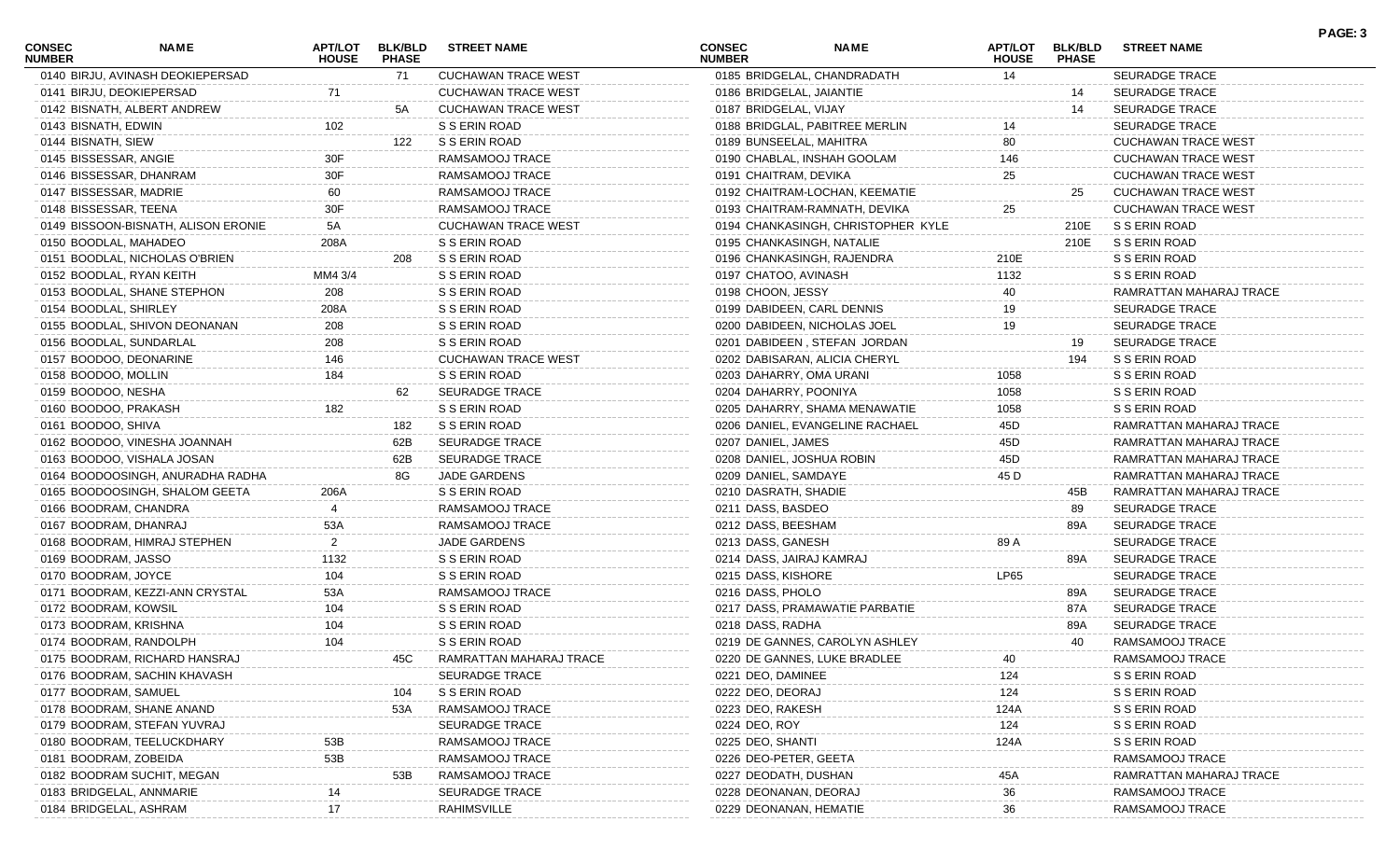| 0275 DUKHARAN, DARRELL DINNESH<br>0230 DEONANAN, HEMRAGIE<br>RAMSAMOOJ TRACE<br>RAMKHALAWAN GARDENS<br>36<br>17<br>0276 DURHAM, ANDRÉ ELI ISHMAEL<br>RAMSAMOOJ TRACE<br>S S ERIN ROAD<br>0231 DEONANAN, JASDAYA<br>36<br>168A<br>36<br>0232 DEONANAN, MOTILAL<br>RAMSAMOOJ TRACE<br>0277 DWARIKA, RAJEEV VISHAL<br>35<br><b>SEURADGE TRACE</b><br>LOT <sub>8</sub><br>0233 DEONATH-SANKAR, VANDANAA<br>LOT 8F<br><b>SEURADGE TRACE</b><br>0278 EASAHAK, IMTIAZ<br>SEURADGE TRACE<br>0234 DHALAI, DENISE<br>37<br><b>CUCHAWAN TRACE WEST</b><br>0279 EVANS-MANOO, LEELA<br>RAMSAMOOJ TRACE<br>38<br>37<br><b>CUCHAWAN TRACE WEST</b><br>LP <sub>3</sub><br>0235 DHALAI, RENNIE<br>0280 FARIAR, LINCOLN MALCOLM<br><b>SEURADGE TRACE</b><br><b>CUCHAWAN TRACE WEST</b><br>0236 DHALAI-MOHAMMED, MELISSA V<br>0281 FARIAR, VIDIA KERRY<br><b>SEURADGE TRACE</b><br>37<br>S S ERIN ROAD<br>0237 DHANASAR, ANNMARIE<br>0282 GAFUR, BIBI AMANDA<br><b>SEURADGE TRACE</b><br>80<br>0238 DHANASAR, BASANT<br>S S ERIN ROAD<br>0283 GAFUR, MOHAMED ALI<br>80<br><b>SEURADGE TRACE</b><br>106<br>S S ERIN ROAD<br>0239 DHANASAR, DAVID<br>106<br>0284 GAFUR, MOHAMED FAZIA SALIMA<br><b>SEURADGE TRACE</b><br>80<br>S S ERIN ROAD<br>0240 DHANASAR, GANGA BISSOON<br>106<br>0285 GANESE, CHRISTOPHER LEE<br>53<br><b>CUCHAWAN TRACE WEST</b><br>0241 DHANASAR, JIMMY<br>106<br>S S ERIN ROAD<br>0286 GANESE, CRYSTALINA<br>53B<br><b>CUCHAWAN TRACE WEST</b><br>S S ERIN ROAD<br>0242 DHANASAR, LINDA KAREN<br>106<br>0287 GANESE, JEEWANTEE<br>53B<br><b>CUCHAWAN TRACE WEST</b><br>S S ERIN ROAD<br>38<br>0243 DHANASAR, MICHAEL<br>106<br>0288 GANG, MASHA ARTHI<br>RAMSAMOOJ TRACE<br>106<br>0244 DHANASAR, MOLLY<br>S S ERIN ROAD<br>0289 GANGA, KELLY-ANN<br>SEURADGE TRACE<br>2<br>0245 DHANASAR, PAUL<br>106<br>S S ERIN ROAD<br>0290 GANGADEEN, BENA<br>RAMSAMOOJ TRACE<br>83<br>S S ERIN ROAD<br>0246 DHANASAR, SIMON<br>106<br>0291 GANGADEEN, CHANRAWATEE<br>RAMSAMOOJ TRACE<br>83<br>S S ERIN ROAD<br>0247 DHANASAR-ALI, CAROL MARIA<br>106<br>0292 GANGADEEN, HEMRAJ<br>RAMKHALAWAN GARDENS<br>23<br>0248 DHANESAR, CHRISTOPHER DARRYL<br><b>CUCHAWAN TRACE WEST</b><br>0293 GANGADEEN, PARBATEE TRICIA<br>83<br>RAMSAMOOJ TRACE<br>CUCHAWAN TRACE WEST<br>0249 DHANESAR, KRISHNA<br>0294 GANGADEEN, SABITA JANELLE N E<br>RAMKHALAWAN GARDENS<br>23<br>LP5<br><b>CUCHAWAN TRACE WEST</b><br>0250 DHANESAR, SOMTTEE<br>0295 GANGADEEN, SHOBHA<br>78<br>RAMSAMOOJ TRACE<br>134<br>0251 DIPCHAND, HORACE<br>S S ERIN ROAD<br>0296 GANGAPERSAD, SHARON<br>SEURADGE TRACE<br>9<br>0252 DIPCHAND, MERVIN<br>134<br>S S ERIN ROAD<br>0297 GANGAPERSAD, SURESH<br>17<br>JADE GARDENS<br>S S ERIN ROAD<br>0253 DIPCHAND, ROLAND<br>142<br>0298 GANPATH-RAMPHALL, INDIRA<br>RAMKHALAWAN GARDENS<br>200C<br>142<br>S S ERIN ROAD<br>0254 DIPCHAND, RUDY<br>0299 GAYAH, ANN<br>1080<br>S S ERIN ROAD<br>0255 DIPCHAND, SALLY<br>142<br>S S ERIN ROAD<br>0300 GAYAH, CAROLINE<br>1080<br>S S ERIN ROAD<br>LP13<br><b>CUCHAWAN TRACE WEST</b><br>0256 DOOBREE, INSHAN<br>1080<br>S S ERIN ROAD<br>0301 GAYAH, INDIRA SUSAN<br><b>CUCHAWAN TRACE WEST</b><br>0257 DOOBREE, RAWTEE<br>1080<br>S S ERIN ROAD<br>61<br>0302 GAYAH, MOTILAL ANTHONY<br><b>CUCHAWAN TRACE WEST</b><br>0258 DOOBREE, SHAZAAN<br>61<br>0303 GAYAH, SHIRLEY ALLISON<br>1080<br>S S ERIN ROAD<br>134<br>S S ERIN ROAD<br>0259 DOODLAL, MARILYN<br>0304 GAYAH, YVETTE ADELINE<br>1080<br>S S ERIN ROAD<br>S S ERIN ROAD<br>0260 DOODLAL, PRAKASH<br>134<br>0305 GAYAH-MAHADEO, DENISE ALANA<br>1080<br>S S ERIN ROAD<br>134<br>S S ERIN ROAD<br>0261 DOODLAL, RAJESH<br>0306 GOORACHAN, GLEN<br>S S ERIN ROAD<br>184<br>182<br>0262 DOODLAL, RAJINDRA PERSAD<br>134<br>S S ERIN ROAD<br>0307 GOORCHAN, AJAY<br>S S ERIN ROAD<br>0263 DOODLAL, VINESH<br>134<br>S S ERIN ROAD<br>0308 GOPAULSINGH, AVINASH<br>RAMRATTAN MAHARAJ TRACE<br>7<br>0264 DOODNAUTH, RESHMA<br><b>SEURADGE TRACE</b><br>0309 GOPAULSINGH, INDAR<br>RAMRATTAN MAHARAJ TRACE<br>-7<br>46.<br>SEURADGE TRACE<br>0265 DOODNAUTH, SESHNARINE<br>46<br>0310 GOPAULSINGH, TRICIA OMAHWATTIE<br>RAMRATTAN MAHARAJ TRACE<br><b>SEURADGE TRACE</b><br>0266 DOODNAUTH, SHARMILA<br>0311 GOWRIE-BAKSH, HEMA<br>70B<br><b>SEURADGE TRACE</b><br>46<br>148<br>S S ERIN ROAD<br>S S ERIN ROAD<br>0267 DOOKIE, ALISA YASHA<br>0312 HADLEY, TRUDY ROMONA RUTH<br>168A<br>190<br>S S ERIN ROAD<br><b>CUCHAWAN TRACE WEST</b><br>0268 DOOKIE, BHIMDATH PERSAD<br>0313 HANSRAJ, CRYSTAL NATISHA A<br>27<br>148<br>S S ERIN ROAD<br>33<br>0269 DOOKIE, DENNIS ANIL<br>0314 HANSRAJ, GANGA<br><b>CUCHAWAN TRACE WEST</b><br>186<br>S S ERIN ROAD<br>33<br>0270 DOOKIE, DHANDAI<br>0315 HANSRAJ, PRAKASH<br><b>CUCHAWAN TRACE WEST</b><br>S S ERIN ROAD<br>0271 DOOKIE, INGRID<br>148<br>33<br>0316 HANSRAJ, SHIRLEY<br><b>CUCHAWAN TRACE WEST</b><br>RAMRATTAN MAHARAJ TRACE<br>0317 HARNARINE, RAJO<br>1080<br>S S ERIN ROAD<br>0272 DOOKIE, NATHALIE MICHELLE<br>21<br>186<br>S S ERIN ROAD<br>212<br>S S ERIN ROAD<br>0273 DOOKIE, RESHMA TRICIA<br>0318 HARRACKSINGH, AARTI<br>0274 DOOKIE, TARA<br>0319 HARRACKSINGH, ALEX AMRITT | <b>CONSEC</b><br><b>NUMBER</b> | NAME | APT/LOT<br><b>HOUSE</b> | <b>BLK/BLD</b><br><b>PHASE</b> | <b>STREET NAME</b> | <b>CONSEC</b><br><b>NUMBER</b> | <b>NAME</b> | APT/LOT<br><b>HOUSE</b> | <b>BLK/BLD</b><br><b>PHASE</b> | <b>STREET NAME</b> | PAGE: 4 |
|------------------------------------------------------------------------------------------------------------------------------------------------------------------------------------------------------------------------------------------------------------------------------------------------------------------------------------------------------------------------------------------------------------------------------------------------------------------------------------------------------------------------------------------------------------------------------------------------------------------------------------------------------------------------------------------------------------------------------------------------------------------------------------------------------------------------------------------------------------------------------------------------------------------------------------------------------------------------------------------------------------------------------------------------------------------------------------------------------------------------------------------------------------------------------------------------------------------------------------------------------------------------------------------------------------------------------------------------------------------------------------------------------------------------------------------------------------------------------------------------------------------------------------------------------------------------------------------------------------------------------------------------------------------------------------------------------------------------------------------------------------------------------------------------------------------------------------------------------------------------------------------------------------------------------------------------------------------------------------------------------------------------------------------------------------------------------------------------------------------------------------------------------------------------------------------------------------------------------------------------------------------------------------------------------------------------------------------------------------------------------------------------------------------------------------------------------------------------------------------------------------------------------------------------------------------------------------------------------------------------------------------------------------------------------------------------------------------------------------------------------------------------------------------------------------------------------------------------------------------------------------------------------------------------------------------------------------------------------------------------------------------------------------------------------------------------------------------------------------------------------------------------------------------------------------------------------------------------------------------------------------------------------------------------------------------------------------------------------------------------------------------------------------------------------------------------------------------------------------------------------------------------------------------------------------------------------------------------------------------------------------------------------------------------------------------------------------------------------------------------------------------------------------------------------------------------------------------------------------------------------------------------------------------------------------------------------------------------------------------------------------------------------------------------------------------------------------------------------------------------------------------------------------------------------------------------------------------------------------------------------------------------------------------------------------------------------------------------------------------------------------------------------------------------------------------------------------------------------------------------------------------------------------------------------------------------------------------------------------------------------------------------------------------------------------------------------------------------------------------------------------------------------------------------------------------------------------------------------------------------------------------------------------------------------------------------------------------------------------------------------------------------------------------------------------------------------------------------------------------------------------------------------|--------------------------------|------|-------------------------|--------------------------------|--------------------|--------------------------------|-------------|-------------------------|--------------------------------|--------------------|---------|
|                                                                                                                                                                                                                                                                                                                                                                                                                                                                                                                                                                                                                                                                                                                                                                                                                                                                                                                                                                                                                                                                                                                                                                                                                                                                                                                                                                                                                                                                                                                                                                                                                                                                                                                                                                                                                                                                                                                                                                                                                                                                                                                                                                                                                                                                                                                                                                                                                                                                                                                                                                                                                                                                                                                                                                                                                                                                                                                                                                                                                                                                                                                                                                                                                                                                                                                                                                                                                                                                                                                                                                                                                                                                                                                                                                                                                                                                                                                                                                                                                                                                                                                                                                                                                                                                                                                                                                                                                                                                                                                                                                                                                                                                                                                                                                                                                                                                                                                                                                                                                                                                                                                                                      |                                |      |                         |                                |                    |                                |             |                         |                                |                    |         |
|                                                                                                                                                                                                                                                                                                                                                                                                                                                                                                                                                                                                                                                                                                                                                                                                                                                                                                                                                                                                                                                                                                                                                                                                                                                                                                                                                                                                                                                                                                                                                                                                                                                                                                                                                                                                                                                                                                                                                                                                                                                                                                                                                                                                                                                                                                                                                                                                                                                                                                                                                                                                                                                                                                                                                                                                                                                                                                                                                                                                                                                                                                                                                                                                                                                                                                                                                                                                                                                                                                                                                                                                                                                                                                                                                                                                                                                                                                                                                                                                                                                                                                                                                                                                                                                                                                                                                                                                                                                                                                                                                                                                                                                                                                                                                                                                                                                                                                                                                                                                                                                                                                                                                      |                                |      |                         |                                |                    |                                |             |                         |                                |                    |         |
|                                                                                                                                                                                                                                                                                                                                                                                                                                                                                                                                                                                                                                                                                                                                                                                                                                                                                                                                                                                                                                                                                                                                                                                                                                                                                                                                                                                                                                                                                                                                                                                                                                                                                                                                                                                                                                                                                                                                                                                                                                                                                                                                                                                                                                                                                                                                                                                                                                                                                                                                                                                                                                                                                                                                                                                                                                                                                                                                                                                                                                                                                                                                                                                                                                                                                                                                                                                                                                                                                                                                                                                                                                                                                                                                                                                                                                                                                                                                                                                                                                                                                                                                                                                                                                                                                                                                                                                                                                                                                                                                                                                                                                                                                                                                                                                                                                                                                                                                                                                                                                                                                                                                                      |                                |      |                         |                                |                    |                                |             |                         |                                |                    |         |
|                                                                                                                                                                                                                                                                                                                                                                                                                                                                                                                                                                                                                                                                                                                                                                                                                                                                                                                                                                                                                                                                                                                                                                                                                                                                                                                                                                                                                                                                                                                                                                                                                                                                                                                                                                                                                                                                                                                                                                                                                                                                                                                                                                                                                                                                                                                                                                                                                                                                                                                                                                                                                                                                                                                                                                                                                                                                                                                                                                                                                                                                                                                                                                                                                                                                                                                                                                                                                                                                                                                                                                                                                                                                                                                                                                                                                                                                                                                                                                                                                                                                                                                                                                                                                                                                                                                                                                                                                                                                                                                                                                                                                                                                                                                                                                                                                                                                                                                                                                                                                                                                                                                                                      |                                |      |                         |                                |                    |                                |             |                         |                                |                    |         |
|                                                                                                                                                                                                                                                                                                                                                                                                                                                                                                                                                                                                                                                                                                                                                                                                                                                                                                                                                                                                                                                                                                                                                                                                                                                                                                                                                                                                                                                                                                                                                                                                                                                                                                                                                                                                                                                                                                                                                                                                                                                                                                                                                                                                                                                                                                                                                                                                                                                                                                                                                                                                                                                                                                                                                                                                                                                                                                                                                                                                                                                                                                                                                                                                                                                                                                                                                                                                                                                                                                                                                                                                                                                                                                                                                                                                                                                                                                                                                                                                                                                                                                                                                                                                                                                                                                                                                                                                                                                                                                                                                                                                                                                                                                                                                                                                                                                                                                                                                                                                                                                                                                                                                      |                                |      |                         |                                |                    |                                |             |                         |                                |                    |         |
|                                                                                                                                                                                                                                                                                                                                                                                                                                                                                                                                                                                                                                                                                                                                                                                                                                                                                                                                                                                                                                                                                                                                                                                                                                                                                                                                                                                                                                                                                                                                                                                                                                                                                                                                                                                                                                                                                                                                                                                                                                                                                                                                                                                                                                                                                                                                                                                                                                                                                                                                                                                                                                                                                                                                                                                                                                                                                                                                                                                                                                                                                                                                                                                                                                                                                                                                                                                                                                                                                                                                                                                                                                                                                                                                                                                                                                                                                                                                                                                                                                                                                                                                                                                                                                                                                                                                                                                                                                                                                                                                                                                                                                                                                                                                                                                                                                                                                                                                                                                                                                                                                                                                                      |                                |      |                         |                                |                    |                                |             |                         |                                |                    |         |
|                                                                                                                                                                                                                                                                                                                                                                                                                                                                                                                                                                                                                                                                                                                                                                                                                                                                                                                                                                                                                                                                                                                                                                                                                                                                                                                                                                                                                                                                                                                                                                                                                                                                                                                                                                                                                                                                                                                                                                                                                                                                                                                                                                                                                                                                                                                                                                                                                                                                                                                                                                                                                                                                                                                                                                                                                                                                                                                                                                                                                                                                                                                                                                                                                                                                                                                                                                                                                                                                                                                                                                                                                                                                                                                                                                                                                                                                                                                                                                                                                                                                                                                                                                                                                                                                                                                                                                                                                                                                                                                                                                                                                                                                                                                                                                                                                                                                                                                                                                                                                                                                                                                                                      |                                |      |                         |                                |                    |                                |             |                         |                                |                    |         |
|                                                                                                                                                                                                                                                                                                                                                                                                                                                                                                                                                                                                                                                                                                                                                                                                                                                                                                                                                                                                                                                                                                                                                                                                                                                                                                                                                                                                                                                                                                                                                                                                                                                                                                                                                                                                                                                                                                                                                                                                                                                                                                                                                                                                                                                                                                                                                                                                                                                                                                                                                                                                                                                                                                                                                                                                                                                                                                                                                                                                                                                                                                                                                                                                                                                                                                                                                                                                                                                                                                                                                                                                                                                                                                                                                                                                                                                                                                                                                                                                                                                                                                                                                                                                                                                                                                                                                                                                                                                                                                                                                                                                                                                                                                                                                                                                                                                                                                                                                                                                                                                                                                                                                      |                                |      |                         |                                |                    |                                |             |                         |                                |                    |         |
|                                                                                                                                                                                                                                                                                                                                                                                                                                                                                                                                                                                                                                                                                                                                                                                                                                                                                                                                                                                                                                                                                                                                                                                                                                                                                                                                                                                                                                                                                                                                                                                                                                                                                                                                                                                                                                                                                                                                                                                                                                                                                                                                                                                                                                                                                                                                                                                                                                                                                                                                                                                                                                                                                                                                                                                                                                                                                                                                                                                                                                                                                                                                                                                                                                                                                                                                                                                                                                                                                                                                                                                                                                                                                                                                                                                                                                                                                                                                                                                                                                                                                                                                                                                                                                                                                                                                                                                                                                                                                                                                                                                                                                                                                                                                                                                                                                                                                                                                                                                                                                                                                                                                                      |                                |      |                         |                                |                    |                                |             |                         |                                |                    |         |
|                                                                                                                                                                                                                                                                                                                                                                                                                                                                                                                                                                                                                                                                                                                                                                                                                                                                                                                                                                                                                                                                                                                                                                                                                                                                                                                                                                                                                                                                                                                                                                                                                                                                                                                                                                                                                                                                                                                                                                                                                                                                                                                                                                                                                                                                                                                                                                                                                                                                                                                                                                                                                                                                                                                                                                                                                                                                                                                                                                                                                                                                                                                                                                                                                                                                                                                                                                                                                                                                                                                                                                                                                                                                                                                                                                                                                                                                                                                                                                                                                                                                                                                                                                                                                                                                                                                                                                                                                                                                                                                                                                                                                                                                                                                                                                                                                                                                                                                                                                                                                                                                                                                                                      |                                |      |                         |                                |                    |                                |             |                         |                                |                    |         |
|                                                                                                                                                                                                                                                                                                                                                                                                                                                                                                                                                                                                                                                                                                                                                                                                                                                                                                                                                                                                                                                                                                                                                                                                                                                                                                                                                                                                                                                                                                                                                                                                                                                                                                                                                                                                                                                                                                                                                                                                                                                                                                                                                                                                                                                                                                                                                                                                                                                                                                                                                                                                                                                                                                                                                                                                                                                                                                                                                                                                                                                                                                                                                                                                                                                                                                                                                                                                                                                                                                                                                                                                                                                                                                                                                                                                                                                                                                                                                                                                                                                                                                                                                                                                                                                                                                                                                                                                                                                                                                                                                                                                                                                                                                                                                                                                                                                                                                                                                                                                                                                                                                                                                      |                                |      |                         |                                |                    |                                |             |                         |                                |                    |         |
|                                                                                                                                                                                                                                                                                                                                                                                                                                                                                                                                                                                                                                                                                                                                                                                                                                                                                                                                                                                                                                                                                                                                                                                                                                                                                                                                                                                                                                                                                                                                                                                                                                                                                                                                                                                                                                                                                                                                                                                                                                                                                                                                                                                                                                                                                                                                                                                                                                                                                                                                                                                                                                                                                                                                                                                                                                                                                                                                                                                                                                                                                                                                                                                                                                                                                                                                                                                                                                                                                                                                                                                                                                                                                                                                                                                                                                                                                                                                                                                                                                                                                                                                                                                                                                                                                                                                                                                                                                                                                                                                                                                                                                                                                                                                                                                                                                                                                                                                                                                                                                                                                                                                                      |                                |      |                         |                                |                    |                                |             |                         |                                |                    |         |
|                                                                                                                                                                                                                                                                                                                                                                                                                                                                                                                                                                                                                                                                                                                                                                                                                                                                                                                                                                                                                                                                                                                                                                                                                                                                                                                                                                                                                                                                                                                                                                                                                                                                                                                                                                                                                                                                                                                                                                                                                                                                                                                                                                                                                                                                                                                                                                                                                                                                                                                                                                                                                                                                                                                                                                                                                                                                                                                                                                                                                                                                                                                                                                                                                                                                                                                                                                                                                                                                                                                                                                                                                                                                                                                                                                                                                                                                                                                                                                                                                                                                                                                                                                                                                                                                                                                                                                                                                                                                                                                                                                                                                                                                                                                                                                                                                                                                                                                                                                                                                                                                                                                                                      |                                |      |                         |                                |                    |                                |             |                         |                                |                    |         |
|                                                                                                                                                                                                                                                                                                                                                                                                                                                                                                                                                                                                                                                                                                                                                                                                                                                                                                                                                                                                                                                                                                                                                                                                                                                                                                                                                                                                                                                                                                                                                                                                                                                                                                                                                                                                                                                                                                                                                                                                                                                                                                                                                                                                                                                                                                                                                                                                                                                                                                                                                                                                                                                                                                                                                                                                                                                                                                                                                                                                                                                                                                                                                                                                                                                                                                                                                                                                                                                                                                                                                                                                                                                                                                                                                                                                                                                                                                                                                                                                                                                                                                                                                                                                                                                                                                                                                                                                                                                                                                                                                                                                                                                                                                                                                                                                                                                                                                                                                                                                                                                                                                                                                      |                                |      |                         |                                |                    |                                |             |                         |                                |                    |         |
|                                                                                                                                                                                                                                                                                                                                                                                                                                                                                                                                                                                                                                                                                                                                                                                                                                                                                                                                                                                                                                                                                                                                                                                                                                                                                                                                                                                                                                                                                                                                                                                                                                                                                                                                                                                                                                                                                                                                                                                                                                                                                                                                                                                                                                                                                                                                                                                                                                                                                                                                                                                                                                                                                                                                                                                                                                                                                                                                                                                                                                                                                                                                                                                                                                                                                                                                                                                                                                                                                                                                                                                                                                                                                                                                                                                                                                                                                                                                                                                                                                                                                                                                                                                                                                                                                                                                                                                                                                                                                                                                                                                                                                                                                                                                                                                                                                                                                                                                                                                                                                                                                                                                                      |                                |      |                         |                                |                    |                                |             |                         |                                |                    |         |
|                                                                                                                                                                                                                                                                                                                                                                                                                                                                                                                                                                                                                                                                                                                                                                                                                                                                                                                                                                                                                                                                                                                                                                                                                                                                                                                                                                                                                                                                                                                                                                                                                                                                                                                                                                                                                                                                                                                                                                                                                                                                                                                                                                                                                                                                                                                                                                                                                                                                                                                                                                                                                                                                                                                                                                                                                                                                                                                                                                                                                                                                                                                                                                                                                                                                                                                                                                                                                                                                                                                                                                                                                                                                                                                                                                                                                                                                                                                                                                                                                                                                                                                                                                                                                                                                                                                                                                                                                                                                                                                                                                                                                                                                                                                                                                                                                                                                                                                                                                                                                                                                                                                                                      |                                |      |                         |                                |                    |                                |             |                         |                                |                    |         |
|                                                                                                                                                                                                                                                                                                                                                                                                                                                                                                                                                                                                                                                                                                                                                                                                                                                                                                                                                                                                                                                                                                                                                                                                                                                                                                                                                                                                                                                                                                                                                                                                                                                                                                                                                                                                                                                                                                                                                                                                                                                                                                                                                                                                                                                                                                                                                                                                                                                                                                                                                                                                                                                                                                                                                                                                                                                                                                                                                                                                                                                                                                                                                                                                                                                                                                                                                                                                                                                                                                                                                                                                                                                                                                                                                                                                                                                                                                                                                                                                                                                                                                                                                                                                                                                                                                                                                                                                                                                                                                                                                                                                                                                                                                                                                                                                                                                                                                                                                                                                                                                                                                                                                      |                                |      |                         |                                |                    |                                |             |                         |                                |                    |         |
|                                                                                                                                                                                                                                                                                                                                                                                                                                                                                                                                                                                                                                                                                                                                                                                                                                                                                                                                                                                                                                                                                                                                                                                                                                                                                                                                                                                                                                                                                                                                                                                                                                                                                                                                                                                                                                                                                                                                                                                                                                                                                                                                                                                                                                                                                                                                                                                                                                                                                                                                                                                                                                                                                                                                                                                                                                                                                                                                                                                                                                                                                                                                                                                                                                                                                                                                                                                                                                                                                                                                                                                                                                                                                                                                                                                                                                                                                                                                                                                                                                                                                                                                                                                                                                                                                                                                                                                                                                                                                                                                                                                                                                                                                                                                                                                                                                                                                                                                                                                                                                                                                                                                                      |                                |      |                         |                                |                    |                                |             |                         |                                |                    |         |
|                                                                                                                                                                                                                                                                                                                                                                                                                                                                                                                                                                                                                                                                                                                                                                                                                                                                                                                                                                                                                                                                                                                                                                                                                                                                                                                                                                                                                                                                                                                                                                                                                                                                                                                                                                                                                                                                                                                                                                                                                                                                                                                                                                                                                                                                                                                                                                                                                                                                                                                                                                                                                                                                                                                                                                                                                                                                                                                                                                                                                                                                                                                                                                                                                                                                                                                                                                                                                                                                                                                                                                                                                                                                                                                                                                                                                                                                                                                                                                                                                                                                                                                                                                                                                                                                                                                                                                                                                                                                                                                                                                                                                                                                                                                                                                                                                                                                                                                                                                                                                                                                                                                                                      |                                |      |                         |                                |                    |                                |             |                         |                                |                    |         |
|                                                                                                                                                                                                                                                                                                                                                                                                                                                                                                                                                                                                                                                                                                                                                                                                                                                                                                                                                                                                                                                                                                                                                                                                                                                                                                                                                                                                                                                                                                                                                                                                                                                                                                                                                                                                                                                                                                                                                                                                                                                                                                                                                                                                                                                                                                                                                                                                                                                                                                                                                                                                                                                                                                                                                                                                                                                                                                                                                                                                                                                                                                                                                                                                                                                                                                                                                                                                                                                                                                                                                                                                                                                                                                                                                                                                                                                                                                                                                                                                                                                                                                                                                                                                                                                                                                                                                                                                                                                                                                                                                                                                                                                                                                                                                                                                                                                                                                                                                                                                                                                                                                                                                      |                                |      |                         |                                |                    |                                |             |                         |                                |                    |         |
|                                                                                                                                                                                                                                                                                                                                                                                                                                                                                                                                                                                                                                                                                                                                                                                                                                                                                                                                                                                                                                                                                                                                                                                                                                                                                                                                                                                                                                                                                                                                                                                                                                                                                                                                                                                                                                                                                                                                                                                                                                                                                                                                                                                                                                                                                                                                                                                                                                                                                                                                                                                                                                                                                                                                                                                                                                                                                                                                                                                                                                                                                                                                                                                                                                                                                                                                                                                                                                                                                                                                                                                                                                                                                                                                                                                                                                                                                                                                                                                                                                                                                                                                                                                                                                                                                                                                                                                                                                                                                                                                                                                                                                                                                                                                                                                                                                                                                                                                                                                                                                                                                                                                                      |                                |      |                         |                                |                    |                                |             |                         |                                |                    |         |
|                                                                                                                                                                                                                                                                                                                                                                                                                                                                                                                                                                                                                                                                                                                                                                                                                                                                                                                                                                                                                                                                                                                                                                                                                                                                                                                                                                                                                                                                                                                                                                                                                                                                                                                                                                                                                                                                                                                                                                                                                                                                                                                                                                                                                                                                                                                                                                                                                                                                                                                                                                                                                                                                                                                                                                                                                                                                                                                                                                                                                                                                                                                                                                                                                                                                                                                                                                                                                                                                                                                                                                                                                                                                                                                                                                                                                                                                                                                                                                                                                                                                                                                                                                                                                                                                                                                                                                                                                                                                                                                                                                                                                                                                                                                                                                                                                                                                                                                                                                                                                                                                                                                                                      |                                |      |                         |                                |                    |                                |             |                         |                                |                    |         |
|                                                                                                                                                                                                                                                                                                                                                                                                                                                                                                                                                                                                                                                                                                                                                                                                                                                                                                                                                                                                                                                                                                                                                                                                                                                                                                                                                                                                                                                                                                                                                                                                                                                                                                                                                                                                                                                                                                                                                                                                                                                                                                                                                                                                                                                                                                                                                                                                                                                                                                                                                                                                                                                                                                                                                                                                                                                                                                                                                                                                                                                                                                                                                                                                                                                                                                                                                                                                                                                                                                                                                                                                                                                                                                                                                                                                                                                                                                                                                                                                                                                                                                                                                                                                                                                                                                                                                                                                                                                                                                                                                                                                                                                                                                                                                                                                                                                                                                                                                                                                                                                                                                                                                      |                                |      |                         |                                |                    |                                |             |                         |                                |                    |         |
|                                                                                                                                                                                                                                                                                                                                                                                                                                                                                                                                                                                                                                                                                                                                                                                                                                                                                                                                                                                                                                                                                                                                                                                                                                                                                                                                                                                                                                                                                                                                                                                                                                                                                                                                                                                                                                                                                                                                                                                                                                                                                                                                                                                                                                                                                                                                                                                                                                                                                                                                                                                                                                                                                                                                                                                                                                                                                                                                                                                                                                                                                                                                                                                                                                                                                                                                                                                                                                                                                                                                                                                                                                                                                                                                                                                                                                                                                                                                                                                                                                                                                                                                                                                                                                                                                                                                                                                                                                                                                                                                                                                                                                                                                                                                                                                                                                                                                                                                                                                                                                                                                                                                                      |                                |      |                         |                                |                    |                                |             |                         |                                |                    |         |
|                                                                                                                                                                                                                                                                                                                                                                                                                                                                                                                                                                                                                                                                                                                                                                                                                                                                                                                                                                                                                                                                                                                                                                                                                                                                                                                                                                                                                                                                                                                                                                                                                                                                                                                                                                                                                                                                                                                                                                                                                                                                                                                                                                                                                                                                                                                                                                                                                                                                                                                                                                                                                                                                                                                                                                                                                                                                                                                                                                                                                                                                                                                                                                                                                                                                                                                                                                                                                                                                                                                                                                                                                                                                                                                                                                                                                                                                                                                                                                                                                                                                                                                                                                                                                                                                                                                                                                                                                                                                                                                                                                                                                                                                                                                                                                                                                                                                                                                                                                                                                                                                                                                                                      |                                |      |                         |                                |                    |                                |             |                         |                                |                    |         |
|                                                                                                                                                                                                                                                                                                                                                                                                                                                                                                                                                                                                                                                                                                                                                                                                                                                                                                                                                                                                                                                                                                                                                                                                                                                                                                                                                                                                                                                                                                                                                                                                                                                                                                                                                                                                                                                                                                                                                                                                                                                                                                                                                                                                                                                                                                                                                                                                                                                                                                                                                                                                                                                                                                                                                                                                                                                                                                                                                                                                                                                                                                                                                                                                                                                                                                                                                                                                                                                                                                                                                                                                                                                                                                                                                                                                                                                                                                                                                                                                                                                                                                                                                                                                                                                                                                                                                                                                                                                                                                                                                                                                                                                                                                                                                                                                                                                                                                                                                                                                                                                                                                                                                      |                                |      |                         |                                |                    |                                |             |                         |                                |                    |         |
|                                                                                                                                                                                                                                                                                                                                                                                                                                                                                                                                                                                                                                                                                                                                                                                                                                                                                                                                                                                                                                                                                                                                                                                                                                                                                                                                                                                                                                                                                                                                                                                                                                                                                                                                                                                                                                                                                                                                                                                                                                                                                                                                                                                                                                                                                                                                                                                                                                                                                                                                                                                                                                                                                                                                                                                                                                                                                                                                                                                                                                                                                                                                                                                                                                                                                                                                                                                                                                                                                                                                                                                                                                                                                                                                                                                                                                                                                                                                                                                                                                                                                                                                                                                                                                                                                                                                                                                                                                                                                                                                                                                                                                                                                                                                                                                                                                                                                                                                                                                                                                                                                                                                                      |                                |      |                         |                                |                    |                                |             |                         |                                |                    |         |
|                                                                                                                                                                                                                                                                                                                                                                                                                                                                                                                                                                                                                                                                                                                                                                                                                                                                                                                                                                                                                                                                                                                                                                                                                                                                                                                                                                                                                                                                                                                                                                                                                                                                                                                                                                                                                                                                                                                                                                                                                                                                                                                                                                                                                                                                                                                                                                                                                                                                                                                                                                                                                                                                                                                                                                                                                                                                                                                                                                                                                                                                                                                                                                                                                                                                                                                                                                                                                                                                                                                                                                                                                                                                                                                                                                                                                                                                                                                                                                                                                                                                                                                                                                                                                                                                                                                                                                                                                                                                                                                                                                                                                                                                                                                                                                                                                                                                                                                                                                                                                                                                                                                                                      |                                |      |                         |                                |                    |                                |             |                         |                                |                    |         |
|                                                                                                                                                                                                                                                                                                                                                                                                                                                                                                                                                                                                                                                                                                                                                                                                                                                                                                                                                                                                                                                                                                                                                                                                                                                                                                                                                                                                                                                                                                                                                                                                                                                                                                                                                                                                                                                                                                                                                                                                                                                                                                                                                                                                                                                                                                                                                                                                                                                                                                                                                                                                                                                                                                                                                                                                                                                                                                                                                                                                                                                                                                                                                                                                                                                                                                                                                                                                                                                                                                                                                                                                                                                                                                                                                                                                                                                                                                                                                                                                                                                                                                                                                                                                                                                                                                                                                                                                                                                                                                                                                                                                                                                                                                                                                                                                                                                                                                                                                                                                                                                                                                                                                      |                                |      |                         |                                |                    |                                |             |                         |                                |                    |         |
|                                                                                                                                                                                                                                                                                                                                                                                                                                                                                                                                                                                                                                                                                                                                                                                                                                                                                                                                                                                                                                                                                                                                                                                                                                                                                                                                                                                                                                                                                                                                                                                                                                                                                                                                                                                                                                                                                                                                                                                                                                                                                                                                                                                                                                                                                                                                                                                                                                                                                                                                                                                                                                                                                                                                                                                                                                                                                                                                                                                                                                                                                                                                                                                                                                                                                                                                                                                                                                                                                                                                                                                                                                                                                                                                                                                                                                                                                                                                                                                                                                                                                                                                                                                                                                                                                                                                                                                                                                                                                                                                                                                                                                                                                                                                                                                                                                                                                                                                                                                                                                                                                                                                                      |                                |      |                         |                                |                    |                                |             |                         |                                |                    |         |
|                                                                                                                                                                                                                                                                                                                                                                                                                                                                                                                                                                                                                                                                                                                                                                                                                                                                                                                                                                                                                                                                                                                                                                                                                                                                                                                                                                                                                                                                                                                                                                                                                                                                                                                                                                                                                                                                                                                                                                                                                                                                                                                                                                                                                                                                                                                                                                                                                                                                                                                                                                                                                                                                                                                                                                                                                                                                                                                                                                                                                                                                                                                                                                                                                                                                                                                                                                                                                                                                                                                                                                                                                                                                                                                                                                                                                                                                                                                                                                                                                                                                                                                                                                                                                                                                                                                                                                                                                                                                                                                                                                                                                                                                                                                                                                                                                                                                                                                                                                                                                                                                                                                                                      |                                |      |                         |                                |                    |                                |             |                         |                                |                    |         |
|                                                                                                                                                                                                                                                                                                                                                                                                                                                                                                                                                                                                                                                                                                                                                                                                                                                                                                                                                                                                                                                                                                                                                                                                                                                                                                                                                                                                                                                                                                                                                                                                                                                                                                                                                                                                                                                                                                                                                                                                                                                                                                                                                                                                                                                                                                                                                                                                                                                                                                                                                                                                                                                                                                                                                                                                                                                                                                                                                                                                                                                                                                                                                                                                                                                                                                                                                                                                                                                                                                                                                                                                                                                                                                                                                                                                                                                                                                                                                                                                                                                                                                                                                                                                                                                                                                                                                                                                                                                                                                                                                                                                                                                                                                                                                                                                                                                                                                                                                                                                                                                                                                                                                      |                                |      |                         |                                |                    |                                |             |                         |                                |                    |         |
|                                                                                                                                                                                                                                                                                                                                                                                                                                                                                                                                                                                                                                                                                                                                                                                                                                                                                                                                                                                                                                                                                                                                                                                                                                                                                                                                                                                                                                                                                                                                                                                                                                                                                                                                                                                                                                                                                                                                                                                                                                                                                                                                                                                                                                                                                                                                                                                                                                                                                                                                                                                                                                                                                                                                                                                                                                                                                                                                                                                                                                                                                                                                                                                                                                                                                                                                                                                                                                                                                                                                                                                                                                                                                                                                                                                                                                                                                                                                                                                                                                                                                                                                                                                                                                                                                                                                                                                                                                                                                                                                                                                                                                                                                                                                                                                                                                                                                                                                                                                                                                                                                                                                                      |                                |      |                         |                                |                    |                                |             |                         |                                |                    |         |
|                                                                                                                                                                                                                                                                                                                                                                                                                                                                                                                                                                                                                                                                                                                                                                                                                                                                                                                                                                                                                                                                                                                                                                                                                                                                                                                                                                                                                                                                                                                                                                                                                                                                                                                                                                                                                                                                                                                                                                                                                                                                                                                                                                                                                                                                                                                                                                                                                                                                                                                                                                                                                                                                                                                                                                                                                                                                                                                                                                                                                                                                                                                                                                                                                                                                                                                                                                                                                                                                                                                                                                                                                                                                                                                                                                                                                                                                                                                                                                                                                                                                                                                                                                                                                                                                                                                                                                                                                                                                                                                                                                                                                                                                                                                                                                                                                                                                                                                                                                                                                                                                                                                                                      |                                |      |                         |                                |                    |                                |             |                         |                                |                    |         |
|                                                                                                                                                                                                                                                                                                                                                                                                                                                                                                                                                                                                                                                                                                                                                                                                                                                                                                                                                                                                                                                                                                                                                                                                                                                                                                                                                                                                                                                                                                                                                                                                                                                                                                                                                                                                                                                                                                                                                                                                                                                                                                                                                                                                                                                                                                                                                                                                                                                                                                                                                                                                                                                                                                                                                                                                                                                                                                                                                                                                                                                                                                                                                                                                                                                                                                                                                                                                                                                                                                                                                                                                                                                                                                                                                                                                                                                                                                                                                                                                                                                                                                                                                                                                                                                                                                                                                                                                                                                                                                                                                                                                                                                                                                                                                                                                                                                                                                                                                                                                                                                                                                                                                      |                                |      |                         |                                |                    |                                |             |                         |                                |                    |         |
|                                                                                                                                                                                                                                                                                                                                                                                                                                                                                                                                                                                                                                                                                                                                                                                                                                                                                                                                                                                                                                                                                                                                                                                                                                                                                                                                                                                                                                                                                                                                                                                                                                                                                                                                                                                                                                                                                                                                                                                                                                                                                                                                                                                                                                                                                                                                                                                                                                                                                                                                                                                                                                                                                                                                                                                                                                                                                                                                                                                                                                                                                                                                                                                                                                                                                                                                                                                                                                                                                                                                                                                                                                                                                                                                                                                                                                                                                                                                                                                                                                                                                                                                                                                                                                                                                                                                                                                                                                                                                                                                                                                                                                                                                                                                                                                                                                                                                                                                                                                                                                                                                                                                                      |                                |      |                         |                                |                    |                                |             |                         |                                |                    |         |
|                                                                                                                                                                                                                                                                                                                                                                                                                                                                                                                                                                                                                                                                                                                                                                                                                                                                                                                                                                                                                                                                                                                                                                                                                                                                                                                                                                                                                                                                                                                                                                                                                                                                                                                                                                                                                                                                                                                                                                                                                                                                                                                                                                                                                                                                                                                                                                                                                                                                                                                                                                                                                                                                                                                                                                                                                                                                                                                                                                                                                                                                                                                                                                                                                                                                                                                                                                                                                                                                                                                                                                                                                                                                                                                                                                                                                                                                                                                                                                                                                                                                                                                                                                                                                                                                                                                                                                                                                                                                                                                                                                                                                                                                                                                                                                                                                                                                                                                                                                                                                                                                                                                                                      |                                |      |                         |                                |                    |                                |             |                         |                                |                    |         |
|                                                                                                                                                                                                                                                                                                                                                                                                                                                                                                                                                                                                                                                                                                                                                                                                                                                                                                                                                                                                                                                                                                                                                                                                                                                                                                                                                                                                                                                                                                                                                                                                                                                                                                                                                                                                                                                                                                                                                                                                                                                                                                                                                                                                                                                                                                                                                                                                                                                                                                                                                                                                                                                                                                                                                                                                                                                                                                                                                                                                                                                                                                                                                                                                                                                                                                                                                                                                                                                                                                                                                                                                                                                                                                                                                                                                                                                                                                                                                                                                                                                                                                                                                                                                                                                                                                                                                                                                                                                                                                                                                                                                                                                                                                                                                                                                                                                                                                                                                                                                                                                                                                                                                      |                                |      |                         |                                |                    |                                |             |                         |                                |                    |         |
|                                                                                                                                                                                                                                                                                                                                                                                                                                                                                                                                                                                                                                                                                                                                                                                                                                                                                                                                                                                                                                                                                                                                                                                                                                                                                                                                                                                                                                                                                                                                                                                                                                                                                                                                                                                                                                                                                                                                                                                                                                                                                                                                                                                                                                                                                                                                                                                                                                                                                                                                                                                                                                                                                                                                                                                                                                                                                                                                                                                                                                                                                                                                                                                                                                                                                                                                                                                                                                                                                                                                                                                                                                                                                                                                                                                                                                                                                                                                                                                                                                                                                                                                                                                                                                                                                                                                                                                                                                                                                                                                                                                                                                                                                                                                                                                                                                                                                                                                                                                                                                                                                                                                                      |                                |      |                         |                                |                    |                                |             |                         |                                |                    |         |
|                                                                                                                                                                                                                                                                                                                                                                                                                                                                                                                                                                                                                                                                                                                                                                                                                                                                                                                                                                                                                                                                                                                                                                                                                                                                                                                                                                                                                                                                                                                                                                                                                                                                                                                                                                                                                                                                                                                                                                                                                                                                                                                                                                                                                                                                                                                                                                                                                                                                                                                                                                                                                                                                                                                                                                                                                                                                                                                                                                                                                                                                                                                                                                                                                                                                                                                                                                                                                                                                                                                                                                                                                                                                                                                                                                                                                                                                                                                                                                                                                                                                                                                                                                                                                                                                                                                                                                                                                                                                                                                                                                                                                                                                                                                                                                                                                                                                                                                                                                                                                                                                                                                                                      |                                |      |                         |                                |                    |                                |             |                         |                                |                    |         |
|                                                                                                                                                                                                                                                                                                                                                                                                                                                                                                                                                                                                                                                                                                                                                                                                                                                                                                                                                                                                                                                                                                                                                                                                                                                                                                                                                                                                                                                                                                                                                                                                                                                                                                                                                                                                                                                                                                                                                                                                                                                                                                                                                                                                                                                                                                                                                                                                                                                                                                                                                                                                                                                                                                                                                                                                                                                                                                                                                                                                                                                                                                                                                                                                                                                                                                                                                                                                                                                                                                                                                                                                                                                                                                                                                                                                                                                                                                                                                                                                                                                                                                                                                                                                                                                                                                                                                                                                                                                                                                                                                                                                                                                                                                                                                                                                                                                                                                                                                                                                                                                                                                                                                      |                                |      |                         |                                |                    |                                |             |                         |                                |                    |         |
|                                                                                                                                                                                                                                                                                                                                                                                                                                                                                                                                                                                                                                                                                                                                                                                                                                                                                                                                                                                                                                                                                                                                                                                                                                                                                                                                                                                                                                                                                                                                                                                                                                                                                                                                                                                                                                                                                                                                                                                                                                                                                                                                                                                                                                                                                                                                                                                                                                                                                                                                                                                                                                                                                                                                                                                                                                                                                                                                                                                                                                                                                                                                                                                                                                                                                                                                                                                                                                                                                                                                                                                                                                                                                                                                                                                                                                                                                                                                                                                                                                                                                                                                                                                                                                                                                                                                                                                                                                                                                                                                                                                                                                                                                                                                                                                                                                                                                                                                                                                                                                                                                                                                                      |                                |      |                         |                                |                    |                                |             |                         |                                |                    |         |
|                                                                                                                                                                                                                                                                                                                                                                                                                                                                                                                                                                                                                                                                                                                                                                                                                                                                                                                                                                                                                                                                                                                                                                                                                                                                                                                                                                                                                                                                                                                                                                                                                                                                                                                                                                                                                                                                                                                                                                                                                                                                                                                                                                                                                                                                                                                                                                                                                                                                                                                                                                                                                                                                                                                                                                                                                                                                                                                                                                                                                                                                                                                                                                                                                                                                                                                                                                                                                                                                                                                                                                                                                                                                                                                                                                                                                                                                                                                                                                                                                                                                                                                                                                                                                                                                                                                                                                                                                                                                                                                                                                                                                                                                                                                                                                                                                                                                                                                                                                                                                                                                                                                                                      |                                |      |                         |                                |                    |                                |             |                         |                                |                    |         |
|                                                                                                                                                                                                                                                                                                                                                                                                                                                                                                                                                                                                                                                                                                                                                                                                                                                                                                                                                                                                                                                                                                                                                                                                                                                                                                                                                                                                                                                                                                                                                                                                                                                                                                                                                                                                                                                                                                                                                                                                                                                                                                                                                                                                                                                                                                                                                                                                                                                                                                                                                                                                                                                                                                                                                                                                                                                                                                                                                                                                                                                                                                                                                                                                                                                                                                                                                                                                                                                                                                                                                                                                                                                                                                                                                                                                                                                                                                                                                                                                                                                                                                                                                                                                                                                                                                                                                                                                                                                                                                                                                                                                                                                                                                                                                                                                                                                                                                                                                                                                                                                                                                                                                      |                                |      |                         |                                |                    |                                |             |                         |                                |                    |         |
|                                                                                                                                                                                                                                                                                                                                                                                                                                                                                                                                                                                                                                                                                                                                                                                                                                                                                                                                                                                                                                                                                                                                                                                                                                                                                                                                                                                                                                                                                                                                                                                                                                                                                                                                                                                                                                                                                                                                                                                                                                                                                                                                                                                                                                                                                                                                                                                                                                                                                                                                                                                                                                                                                                                                                                                                                                                                                                                                                                                                                                                                                                                                                                                                                                                                                                                                                                                                                                                                                                                                                                                                                                                                                                                                                                                                                                                                                                                                                                                                                                                                                                                                                                                                                                                                                                                                                                                                                                                                                                                                                                                                                                                                                                                                                                                                                                                                                                                                                                                                                                                                                                                                                      |                                |      | 148                     |                                | S S ERIN ROAD      |                                |             |                         | 212D                           | S S ERIN ROAD      |         |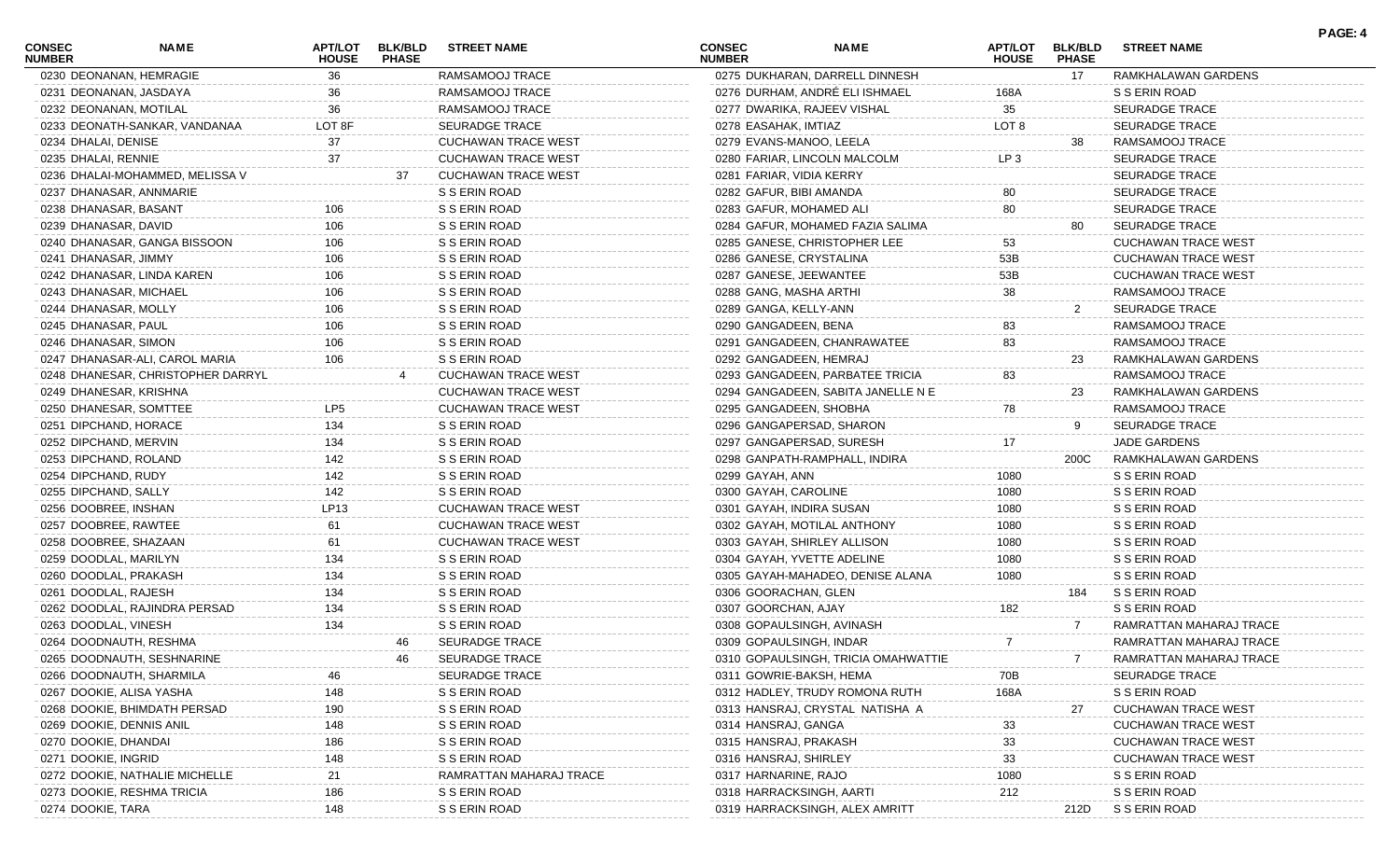| <b>CONSEC</b><br><b>NUMBER</b> | NAME                                  | <b>APT/LOT</b><br><b>HOUSE</b> | <b>BLK/BLD</b><br><b>PHASE</b> | <b>STREET NAME</b>         | <b>CONSEC</b><br><b>NUMBER</b> | <b>NAME</b>                         | APT/LOT<br><b>HOUSE</b> | <b>BLK/BLD</b><br><b>PHASE</b> | <b>STREET NAME</b>         | PAGE: 5 |
|--------------------------------|---------------------------------------|--------------------------------|--------------------------------|----------------------------|--------------------------------|-------------------------------------|-------------------------|--------------------------------|----------------------------|---------|
|                                | 0320 HARRACKSINGH, ARIELLE MARIAH     |                                | 212D                           | S S ERIN ROAD              | 0365 INDAR, VENA               |                                     | 63                      |                                | CUCHAWAN TRACE WEST        |         |
|                                | 0321 HARRACKSINGH, ASHTON             | 210C                           |                                | S S ERIN ROAD              | 0366 ISAAC, JENNY              |                                     | LP 50                   |                                | RAMSAMOOJ TRACE            |         |
|                                | 0322 HARRACKSINGH, KEVIN WATSON       | 212A                           |                                | S S ERIN ROAD              | 0367 ISHAK, IMRAN ALLI         |                                     | 68C                     |                                | <b>SEURADGE TRACE</b>      |         |
|                                | 0323 HARRACKSINGH, NERA               | 212A                           |                                | S S ERIN ROAD              |                                | 0368 JAGERSSAR ARJOON, OUSHA        | 7                       |                                | RAMSAMOOJ TRACE            |         |
|                                | 0324 HARRACKSINGH, WINSTON            | 212D                           |                                | S S ERIN ROAD              |                                | 0369 JAGGERNAUTH, BHADASE RICHARD   |                         | 17                             | RAMSAMOOJ TRACE            |         |
|                                | 0325 HARRILAL, ANN-MARIE D            | 15                             |                                | <b>SEURADGE TRACE</b>      |                                | 0370 JAGGERNAUTH, CHRISTINE         |                         | 10                             | RAMSAMOOJ TRACE            |         |
| 0326 HARRILAL, DEOKIE          |                                       | 15A                            |                                | <b>SEURADGE TRACE</b>      |                                | 0371 JAGGERNAUTH, KIMBERLY          | 10                      |                                | RAMSAMOOJ TRACE            |         |
| 0327 HARRILAL, DOLLY           |                                       | <b>15A</b>                     |                                | <b>SEURADGE TRACE</b>      |                                | 0372 JAGGERNAUTH, RADICA            |                         |                                | RAMSAMOOJ TRACE            |         |
| 0328 HARRILAL, IVAN            |                                       | 33                             |                                | RAMRATTAN MAHARAJ TRACE    |                                | 0373 JAGGERNAUTH, RICARDO CHRIS     | 17                      |                                | RAMSAMOOJ TRACE            |         |
| 0329 HARRILAL, NARINE          |                                       | 15                             |                                | <b>SEURADGE TRACE</b>      |                                | 0374 JAGMOHAN, ALICIA DIANA N       |                         | 50                             | SEURADGE TRACE             |         |
|                                | 0330 HARRILAL, NAVIN NARRY DEODATH    | 15                             |                                | <b>SEURADGE TRACE</b>      |                                | 0375 JAGMOHAN, BISSOONDRANAND       |                         | 50                             | <b>SEURADGE TRACE</b>      |         |
| 0331 HARRILAL, PATSY           |                                       | 33                             |                                | RAMRATTAN MAHARAJ TRACE    |                                | 0376 JAGMOHAN, BOODHANIE            | 50                      |                                | <b>SEURADGE TRACE</b>      |         |
|                                | 0332 HARRILAL, RAJWANTIE              | 33                             |                                | RAMRATTAN MAHARAJ TRACE    |                                | 0377 JAGMOHAN, DAVINDRA             | 50                      |                                | <b>SEURADGE TRACE</b>      |         |
| 0333 HARRILAL, SINDY           |                                       |                                | 33                             | RAMRATTAN MAHARAJ TRACE    |                                | 0378 JAGMOHAN, MAHINDRA             | 50                      |                                | <b>SEURADGE TRACE</b>      |         |
|                                | 0334 HARRIPERSAD, NATASHA             | 124A                           |                                | S S ERIN ROAD              |                                | 0379 JAGMOHAN, NICOLE ALICIA        | 50                      |                                | <b>SEURADGE TRACE</b>      |         |
|                                | 0335 HARRIPERSAD, VISHAL THEO         |                                | 210G                           | S S ERIN ROAD              |                                | 0380 JAGOONANAN, VIKASH             |                         | 65                             | RAMSAMOOJ TRACE            |         |
|                                | 0336 HARRIPERSAD-RAMPERSAD, CHANDANIE |                                | 77                             | <b>CUCHAWAN TRACE WEST</b> | 0381 JAGROOP, DHANMATI         |                                     |                         |                                | RAMRATTAN MAHARAJ TRACE    |         |
|                                | 0337 HARRIRAM, KEVON SHIVANAND        |                                |                                | RAMRATTAN MAHARAJ TRACE    |                                | 0382 JAHOOR-EASAHAK, GEMMI SUBHANA  | LOT 8                   |                                | <b>SEURADGE TRACE</b>      |         |
|                                | 0338 HARRIRAM, VICTORIA MELANIE       |                                |                                | RAMRATTAN MAHARAJ TRACE    |                                | 0383 JAIDEEP SOOKDEO, NAZREEN       | 45                      |                                | RAMRATTAN MAHARAJ TRACE    |         |
|                                | 0339 HARRYNARINE, MEENAKSHI           |                                | 76 A                           | <b>SEURADGE TRACE</b>      |                                | 0384 JAINARINE, KATHLEEN            | 206                     |                                | S S ERIN ROAD              |         |
|                                | 0340 HARRYPAUL-RAMKHALAWAN, C         | 43                             |                                | <b>CUCHAWAN TRACE WEST</b> | 0385 JAIRAM-SIEW, SUSAN        |                                     | 15                      |                                | <b>CUCHAWAN TRACE WEST</b> |         |
|                                | 0341 HARRYPERSAD, SABITA              |                                | 32                             | RAMSAMOOJ TRACE            |                                | 0386 JAMES, JOSHUA JONATHAN         |                         | 29                             | <b>SEURADGE TRACE</b>      |         |
| 0342 HEERALAL, ANUSHA          |                                       |                                | 78B                            | <b>SEURADGE TRACE</b>      | 0387 JAMES, KEMLA              |                                     | 29                      |                                | <b>SEURADGE TRACE</b>      |         |
|                                | 0343 HEERALAL, CARL CHANDREKHA        | LP63                           |                                | <b>SEURADGE TRACE</b>      |                                | 0388 JAMES, REBEKAH PEGGY ANN       |                         | 29                             | <b>SEURADGE TRACE</b>      |         |
| 0344 HEERALAL, GEETA           |                                       | 33                             |                                | <b>SEURADGE TRACE</b>      |                                | 0389 JAMES, SARAH PRISCILLA         |                         | 29                             | <b>SEURADGE TRACE</b>      |         |
| 0345 HEERALAL, KHEMRAJ         |                                       | 79                             |                                | <b>SEURADGE TRACE</b>      | 0390 JAMES, SYLVAN             |                                     | 29                      |                                | <b>SEURADGE TRACE</b>      |         |
| 0346 HEERALAL, LEELA           |                                       |                                | 79                             | <b>SEURADGE TRACE</b>      | 0391 JANKIE, HEERALAL          |                                     | 79                      |                                | <b>SEURADGE TRACE</b>      |         |
|                                | 0347 HEERALAL, MELISSA MOHANIE        | LP69                           |                                | <b>SEURADGE TRACE</b>      |                                | 0392 JANKIE-BALGOBIN, LILOUTIE      | LOT 8C                  |                                | <b>SEURADGE TRACE</b>      |         |
| 0348 HEERALAL, NIRMALA         |                                       |                                | 78                             | <b>SEURADGE TRACE</b>      |                                | 0393 JASKARAN, BOODRAM              | 1132                    |                                | S S ERIN ROAD              |         |
| 0349 HEERALAL, SHANTAL         |                                       | 79                             |                                | <b>SEURADGE TRACE</b>      |                                | 0394 JHAGROO, ARTHUR VAIDYANATH     | 118                     |                                | S S ERIN ROAD              |         |
| 0350 HEERALAL, SIEUDATH        |                                       | 78B                            |                                | <b>SEURADGE TRACE</b>      |                                | 0395 JHAGROO, BERNADETTE            |                         | 118B                           | S S ERIN ROAD              |         |
| 0351 HEERALAL, SURAJ           |                                       |                                | 79                             | <b>SEURADGE TRACE</b>      |                                | 0396 JHAGROO, BRANDON JEROME        | 118C                    |                                | S S ERIN ROAD              |         |
|                                | 0352 HEERALAL BRIDGEMOHAN, DEENA      | 79                             |                                | <b>SEURADGE TRACE</b>      |                                | 0397 JHAGROO, BRYAN GYANENDRA       |                         | 118B                           | S S ERIN ROAD              |         |
|                                | 0353 HOSEIN, AADIL AHMAD              |                                | 132                            | S S ERIN ROAD              |                                | 0398 JHAGROO, CANDACE SATEESHA      |                         | 118A                           | S S ERIN ROAD              |         |
|                                | 0354 HOSEIN, ABRAHIM MOHAMMED         | 34                             |                                | <b>SEURADGE TRACE</b>      |                                | 0399 JHAGROO, GARY JASON            |                         | 118                            | S S ERIN ROAD              |         |
|                                | 0355 HOSEIN, ANDERSON ESAU            | 3                              |                                | RAMSAMOOJ TRACE            |                                | 0400 JHAGROO, GENEIL VARSHA         | 118A                    |                                | S S ERIN ROAD              |         |
| 0356 HOSEIN, FYZOOL            |                                       | 27                             |                                | <b>CUCHAWAN TRACE WEST</b> |                                | 0401 JHAGROO, KALAWATEE             | 118                     |                                | S S ERIN ROAD              |         |
| 0357 HOSEIN, NAZRINE           |                                       | 132                            |                                | S S ERIN ROAD              |                                | 0402 JHAGROO, SUBASH PETER          | 118A                    |                                | S S ERIN ROAD              |         |
| 0358 HOSEIN, OUSMAN            |                                       | 1088                           |                                | S S ERIN ROAD              |                                | 0403 JHAGROO, SUBHASNA MAUREEN      | 118A                    |                                | S S ERIN ROAD              |         |
|                                | 0359 HOSEIN, PETAL ALLANA             | 1088                           |                                | S S ERIN ROAD              |                                | 0404 JHAGROO MOHAMMED, SASHA KARINA | 118A                    |                                | S S ERIN ROAD              |         |
| 0360 HOSEIN, RUSTUM            |                                       | 132                            |                                | S S ERIN ROAD              | 0405 JHINKOO, AMARNATH         |                                     | 144                     |                                | S S ERIN ROAD              |         |
| 0361 HOSEIN, SAKIRAN           |                                       | 34                             |                                | SEURADGE TRACE             | 0406 JHINKOO, BEENA            |                                     | 144                     |                                | S S ERIN ROAD              |         |
|                                | 0362 HOSEIN, TAARIQ RUSTUM            |                                | 132                            | S S ERIN ROAD              | 0407 JOEL, CHRISTOPHER         |                                     | 174                     |                                | S S ERIN ROAD              |         |
|                                | 0363 HOSEIN-MAHARAJ, ZORIDA           | 34                             |                                | SEURADGE TRACE             | 0408 JOEL, DHARMANIE           |                                     | 174                     |                                | S S ERIN ROAD              |         |
| 0364 INDAR, BASDAI             |                                       | 63                             |                                | <b>CUCHAWAN TRACE WEST</b> | 0409 JOEL, KIMBERLY            |                                     | 174                     |                                | S S ERIN ROAD              |         |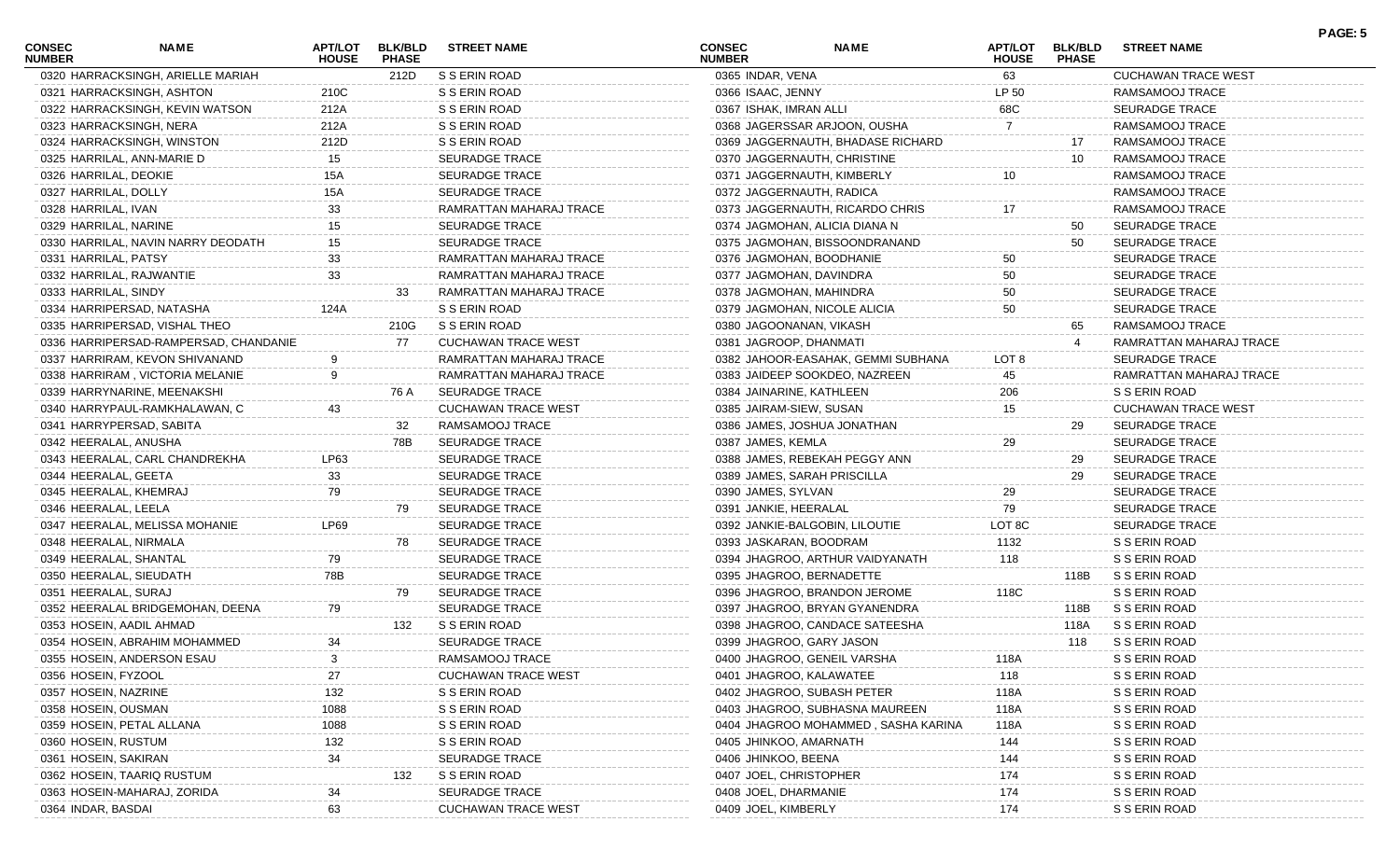| <b>CONSEC</b><br><b>NUMBER</b> | <b>NAME</b>                  | <b>APT/LOT</b><br><b>HOUSE</b> | <b>BLK/BLD</b><br><b>PHASE</b> | <b>STREET NAME</b>         | <b>CONSEC</b><br><b>NUMBER</b> | NAME                                 | <b>APT/LOT</b><br><b>HOUSE</b> | <b>BLK/BLD</b><br><b>PHASE</b> | <b>STREET NAME</b>         |  |
|--------------------------------|------------------------------|--------------------------------|--------------------------------|----------------------------|--------------------------------|--------------------------------------|--------------------------------|--------------------------------|----------------------------|--|
| 0410 JOKHAN, RAMDATH           |                              |                                |                                | S S ERIN ROAD              | 0455 LALOON, DAVID             |                                      | 53                             |                                | <b>CUCHAWAN TRACE WEST</b> |  |
| 0411 JONAS, ASHRAM             |                              | 56                             |                                | RAMSAMOOJ TRACE            |                                | 0456 LALOON, DEODATH                 | 53                             |                                | <b>CUCHAWAN TRACE WEST</b> |  |
| 0412 JONAS, BABOORAM           |                              | 52                             |                                | RAMSAMOOJ TRACE            |                                | 0457 LALOON, DHANPATEE               | 53                             |                                | <b>CUCHAWAN TRACE WEST</b> |  |
| 0413 JONAS, BRIDGLAL           |                              | 55                             |                                | RAMSAMOOJ TRACE            | 0458 LALOON, GANESE            |                                      | 53B                            |                                | <b>CUCHAWAN TRACE WEST</b> |  |
|                                | 0414 JONAS, DEONARINE        | 56                             |                                | RAMSAMOOJ TRACE            | 0459 LALOON, RICHARD           |                                      | LP3                            |                                | <b>CUCHAWAN TRACE WEST</b> |  |
| 0415 JONAS, KEVIN              |                              |                                | 56                             | RAMSAMOOJ TRACE            | 0460 LALOON, ROSEY             |                                      |                                |                                | <b>CUCHAWAN TRACE WEST</b> |  |
| 0416 JONAS, KHEMRAJ            |                              | 55A                            |                                | RAMSAMOOJ TRACE            |                                | 0461 LATCHMAN, LEONARDO ADRIAN       |                                | 78A-3                          | RAMSAMOOJ TRACE            |  |
| 0417 JONAS, LEELA              |                              |                                | 56B                            | RAMSAMOOJ TRACE            |                                | 0462 LATCHMAN, VIJANTEE              |                                | 78A-3                          | RAMSAMOOJ TRACE            |  |
| 0418 JONAS, RIA                |                              | 56                             |                                | RAMSAMOOJ TRACE            | 0463 LAWRENCE, CLIVE           |                                      | 33                             |                                | <b>SEURADGE TRACE</b>      |  |
| 0419 JONAS, RICKY              |                              |                                | 55                             | RAMSAMOOJ TRACE            |                                | 0464 LAWRENCE, LESTER                | 33                             |                                | <b>SEURADGE TRACE</b>      |  |
| 0420 JONAS, STEFFON            |                              |                                | 56                             | RAMSAMOOJ TRACE            |                                | 0465 LAWRENCE, RAPHAEL               |                                | 33                             | SEURADGE TRACE             |  |
| 0421 JOSEPH, ROBIN             |                              |                                | 67                             | RAMSAMOOJ TRACE            |                                | 0466 LAWRENCE, RAYMOND NAVARO        | 33                             |                                | <b>SEURADGE TRACE</b>      |  |
| 0422 JOSEPH, SHALINIE          |                              | 35B                            |                                | <b>CUCHAWAN TRACE WEST</b> |                                | 0467 LAWRENCE, REENA                 |                                | 33                             | SEURADGE TRACE             |  |
| 0423 JUMAN, ZOBIDA             |                              |                                | 150                            | S S ERIN ROAD              |                                | 0468 LAWRENCE, RONALDO LESLIE        |                                | 33                             | SEURADGE TRACE             |  |
|                                | 0424 KANHAI, ANITRA SUNITA   |                                |                                | RAMRATTAN MAHARAJ TRACE    | 0469 LAWRENCE, ROUTI           |                                      | 33                             |                                | <b>SEURADGE TRACE</b>      |  |
| 0425 KANHAI, KEESHAM           |                              | 236                            |                                | S S ERIN ROAD              |                                | 0470 LAWRENCE, RUEBEN                | 33                             |                                | <b>SEURADGE TRACE</b>      |  |
| 0426 KANHAI, NADIRA            |                              | 236                            |                                | S S ERIN ROAD              | 0471 LOCHAN, BRITNEY           |                                      |                                | 25                             | <b>CUCHAWAN TRACE WEST</b> |  |
| 0427 KANHAI, NIRMALA           |                              |                                | 232                            | RAMRATTAN MAHARAJ TRACE    |                                | 0472 LOCHAN, KYLE BRENT              | 25                             |                                | <b>CUCHAWAN TRACE WEST</b> |  |
| 0428 KANHAI, PUNIA             |                              | 232                            |                                | RAMRATTAN MAHARAJ TRACE    |                                | 0473 LOCHAN SINGH, FABIAN            | 214                            |                                | S S ERIN ROAD              |  |
|                                | 0429 KANHAI, RAJIN RISHI     | 236                            |                                | S S ERIN ROAD              |                                | 0474 LOCHAN SINGH, RAMHIT            | 212 B                          |                                | S S ERIN ROAD              |  |
| 0430 KANHAI, RAKISH            |                              | 236                            |                                | S S ERIN ROAD              |                                | 0475 LOCHAN SINGH, ROSETTA PRAIMATEE | 214                            |                                | S S ERIN ROAD              |  |
|                                | 0431 KANHAI, ROHAN JONATHAN  | 236                            |                                | S S ERIN ROAD              |                                | 0476 LOCHAN SINGH, TERESSA MARIA     |                                | 214                            | S S ERIN ROAD              |  |
| 0432 KANHAI, SANJAY            |                              |                                | 236                            | S S ERIN ROAD              |                                | 0477 LOCHANSINGH, BRANDON COLIN      | 212B                           |                                | S S ERIN ROAD              |  |
| 0433 KANHAI, SHARLENE          |                              |                                | 236                            | S S ERIN ROAD              |                                | 0478 LOCHANSINGH, DANESH             | 214                            |                                | S S ERIN ROAD              |  |
|                                | 0434 KANHAI RAMPERSAD, RADNA | 232                            |                                | RAMRATTAN MAHARAJ TRACE    |                                | 0479 LOCHANSINGH, MATTHEW RUSSELL    | 212B                           |                                | S S ERIN ROAD              |  |
|                                | 0435 KASABSINGH, DOODNATH    | 43B                            |                                | RAMRATTAN MAHARAJ TRACE    |                                | 0480 LOCHANSINGH, NORA               |                                | 212B                           | S S ERIN ROAD              |  |
|                                | 0436 KASABSINGH, MOLLEY      |                                | 43B                            | RAMRATTAN MAHARAJ TRACE    |                                | 0481 LOCHANSINGH, ROHIT              | 212                            |                                | S S ERIN ROAD              |  |
|                                | 0437 KASABSINGH, RAVI RYAN   | 43B                            |                                | RAMRATTAN MAHARAJ TRACE    |                                | 0482 LOCHANSINGH, SHANE ROHIT        | 214                            |                                | S S ERIN ROAD              |  |
| 0438 KHAN, FAIZUL              |                              | 5E                             |                                | <b>CUCHAWAN TRACE WEST</b> |                                | 0483 LUTCHMIE, RAMRAJIE              | 30                             |                                | RAMRATTAN MAHARAJ TRACE    |  |
| 0439 KHAN, HAMIDAN             |                              | 29                             |                                | <b>CUCHAWAN TRACE WEST</b> |                                | 0484 LUTCHMIE-PERSAD, VASHTIE        | 30                             |                                | RAMRATTAN MAHARAJ TRACE    |  |
| 0440 KHAN, RICHIE              |                              | 35                             |                                | SEURADGE TRACE             |                                | 0485 LUTCHMIPERSAD, ROOPNARINE       | 30                             |                                | RAMRATTAN MAHARAJ TRACE    |  |
|                                | 0441 KHAN, STEPHANIE AMANDA  | 212A                           |                                | S S ERIN ROAD              | 0486 MAC DOON, ALI             |                                      | 70B                            |                                | <b>SEURADGE TRACE</b>      |  |
| 0442 KHAN, WAZIM               |                              | 29                             |                                | <b>CUCHAWAN TRACE WEST</b> |                                | 0487 MAC DOON, AMISHA                | 70B                            |                                | <b>SEURADGE TRACE</b>      |  |
|                                | 0443 KHELAWAN, AMARNATH      | 32                             |                                | RAMRATTAN MAHARAJ TRACE    |                                | 0488 MACDOON-BAKSH, HAFIZA           | 64A                            |                                | <b>SEURADGE TRACE</b>      |  |
|                                | 0444 KHELAWAN, GANESH        | 32                             |                                | RAMRATTAN MAHARAJ TRACE    |                                | 0489 MAHABIR, CHER SHAUNA            |                                | 200                            | S S ERIN ROAD              |  |
| 0445 KHUDAN, MAHABIR           |                              |                                |                                | SEURADGE TRACE             |                                | 0490 MAHABIR, DEOLAL CHRIS           |                                |                                | S S ERIN ROAD              |  |
| 0446 KHUDAN, PAMELA            |                              |                                | 42                             | SEURADGE TRACE             |                                | 0491 MAHABIR, DEVINDRA               |                                | 1124                           | S S ERIN ROAD              |  |
| 0447 KHUDAN, SURYA             |                              | 42                             |                                | <b>SEURADGE TRACE</b>      | 0492 MAHABIR, HEMANT           |                                      | 39                             |                                | <b>CUCHAWAN TRACE WEST</b> |  |
|                                | 0448 KUARSINGH, MERVIN       | 5E                             |                                | <b>CUCHAWAN TRACE WEST</b> | 0493 MAHABIR, KAMALA           |                                      |                                | # 1124                         | S S ERIN ROAD              |  |
| 0449 LAKHAN, CAROL             |                              | 45C                            |                                | RAMRATTAN MAHARAJ TRACE    |                                | 0494 MAHABIR, SANDRA KARA            |                                | 200                            | S S ERIN ROAD              |  |
| 0450 LAL, RAJDAI               |                              | 49                             |                                | <b>CUCHAWAN TRACE WEST</b> | 0495 MAHABIR, SARIKA           |                                      |                                | # 1124                         | S S ERIN ROAD              |  |
| 0451 LALL, KAWAL               |                              | 32                             |                                | RAMRATTAN MAHARAJ TRACE    |                                | 0496 MAHADEO, ANDREW MICHAEL         | 1080                           |                                | S S ERIN ROAD              |  |
|                                | 0452 LALL, KUMAR SINGH       | 53A                            |                                | <b>CUCHAWAN TRACE WEST</b> |                                | 0497 MAHADEO, CATHERINE ALEXANDRA    |                                | 1080                           | S S ERIN ROAD              |  |
|                                | 0453 LALL-BOODLAL, SAMDAYE   | 208                            |                                | S S ERIN ROAD              |                                | 0498 MAHADEO, DROOPATIE              | 39                             |                                | <b>CUCHAWAN TRACE WEST</b> |  |
| 0454 LALOON, ANIL              |                              |                                | 53                             | <b>CUCHAWAN TRACE WEST</b> |                                | 0499 MAHADEO-BHULAWAN, DONNA MINDY   |                                | -4                             | RAMSAMOOJ TRACE            |  |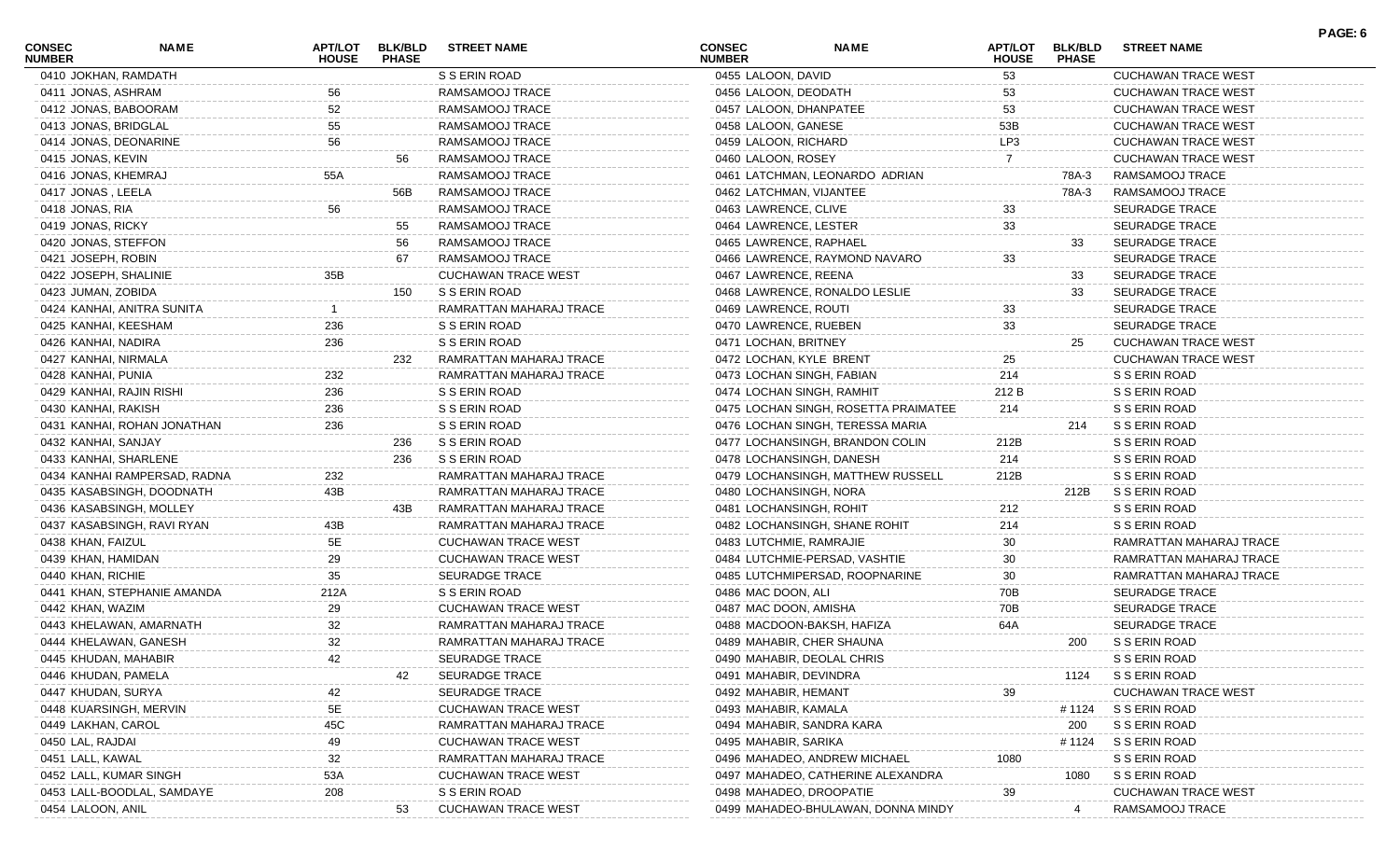| <b>CONSEC</b><br><b>NUMBER</b> | <b>NAME</b>                       | <b>APT/LOT</b><br><b>HOUSE</b> | <b>BLK/BLD</b><br><b>PHASE</b> | <b>STREET NAME</b>         | <b>CONSEC</b><br><b>NUMBER</b> | <b>NAME</b>                      | <b>APT/LOT</b><br><b>HOUSE</b> | <b>BLK/BLD</b><br><b>PHASE</b> | <b>STREET NAME</b>         |  |
|--------------------------------|-----------------------------------|--------------------------------|--------------------------------|----------------------------|--------------------------------|----------------------------------|--------------------------------|--------------------------------|----------------------------|--|
|                                | 0500 MAHARAJ, AMRIT GANESH        |                                | 66A                            | SEURADGE TRACE             | 0545 MARAJ, RAMNARINE          |                                  | 35                             |                                | <b>CUCHAWAN TRACE WEST</b> |  |
| 0501 MAHARAJ, ANAND            |                                   | 1118                           |                                | S S ERIN ROAD              |                                | 0546 MARAJ-MOHAMMED, RUBY        | 120                            |                                | S S ERIN ROAD              |  |
| 0502 MAHARAJ, ANDREW           |                                   | 11A                            |                                | RAMSAMOOJ TRACE            | 0547 MATHURA, RAKESH           |                                  | 40                             |                                | RAMSAMOOJ TRACE            |  |
| 0503 MAHARAJ, BOBO             |                                   | 66B                            |                                | <b>SEURADGE TRACE</b>      | 0548 MATHURA, SUMINTRA         |                                  | 40                             |                                | RAMSAMOOJ TRACE            |  |
|                                | 0504 MAHARAJ, CHAMPA TAGIWATEE    | 39                             |                                | <b>CUCHAWAN TRACE WEST</b> | 0549 MEWALAL, KEMCHAND         |                                  | 32                             |                                | RAMSAMOOJ TRACE            |  |
| 0505 MAHARAJ, CLYDE            |                                   | 157                            |                                | S S ERIN ROAD              | 0550 MEWALAL, MITRA            |                                  | 32                             |                                | RAMSAMOOJ TRACE            |  |
|                                | 0506 MAHARAJ, KISSOONDAYE         | 1118                           |                                | S S ERIN ROAD              |                                | 0551 MEWALAL, VERNEESHA          | 32                             |                                | RAMSAMOOJ TRACE            |  |
| 0507 MAHARAJ, LINDA            |                                   | 11A                            |                                | RAMSAMOOJ TRACE            |                                | 0552 MICHAEL-BIRBAL, CHANDO      | 1130                           |                                | S S ERIN ROAD              |  |
|                                | 0508 MAHARAJ, NEELA ANURADHA      | 66B                            |                                | SEURADGE TRACE             | 0553 MILLINGTON, GAITREE       |                                  |                                |                                | JADE GARDENS               |  |
|                                | 0509 MAHARAJ, PARBATEE            | 11A                            |                                | RAMSAMOOJ TRACE            |                                | 0554 MILLINGTON, PAUL THEOPHILUS | 9                              |                                | JADE GARDENS               |  |
|                                | 0510 MAHARAJ, RADICA NITTIE       |                                |                                | <b>SEURADGE TRACE</b>      | 0555 MOHAMED, ABRAHAM          |                                  |                                | 13                             | <b>CUCHAWAN TRACE WEST</b> |  |
|                                | 0511 MAHARAJ, RAJENDRA NANDLAL    |                                |                                | S S ERIN ROAD              | 0556 MOHAMED, JUMATIE          |                                  | 13                             |                                | <b>CUCHAWAN TRACE WEST</b> |  |
| 0512 MAHARAJ, RAMDATH          |                                   | 150                            |                                | S S ERIN ROAD              |                                | 0557 MOHAMED, KATIJAH SHAIROON   | 204                            |                                | S S ERIN ROAD              |  |
| 0513 MAHARAJ, ROBERT           |                                   | 11A                            |                                | RAMSAMOOJ TRACE            | 0558 MOHAMED, KIMBERLEY        |                                  |                                | 13                             | <b>CUCHAWAN TRACE WEST</b> |  |
| 0514 MAHARAJ, SALINA           |                                   | 150                            |                                | S S ERIN ROAD              | 0559 MOHAMED, OMESH            |                                  | 13                             |                                | <b>CUCHAWAN TRACE WEST</b> |  |
| 0515 MAHARAJ, SELWYN           |                                   | 11A                            |                                | RAMSAMOOJ TRACE            | 0560 MOHAMED, OSMAN            |                                  | 13                             |                                | <b>CUCHAWAN TRACE WEST</b> |  |
|                                | 0516 MAHARAJ, SHEETAL JAYA        | 31                             |                                | SEURADGE TRACE             | 0561 MOHAMED, SHARAZ           |                                  |                                | 13                             | <b>CUCHAWAN TRACE WEST</b> |  |
| 0517 MAHARAJ, SHOBHA           |                                   |                                | 27                             | RAMRATTAN MAHARAJ TRACE    | 0562 MOHAMMED, ALIM            |                                  | 204                            |                                | S S ERIN ROAD              |  |
| 0518 MAHARAJ, SHUNA            |                                   | 31                             |                                | SEURADGE TRACE             | 0563 MOHAMMED, AZAN            |                                  | 204                            |                                | S S ERIN ROAD              |  |
|                                | 0519 MAHARAJ, SICHEL STAVIA       | 11A                            |                                | RAMSAMOOJ TRACE            | 0564 MOHAMMED, AZIZAH          |                                  |                                | 126A                           | S S ERIN ROAD              |  |
|                                | 0520 MAHARAJ, STEPHEN DWIGHT      | 11A                            |                                | RAMSAMOOJ TRACE            |                                | 0565 MOHAMMED, CAMILLE ALISHA    | 208                            |                                | S S ERIN ROAD              |  |
|                                | 0521 MAHARAJ, TARADATH            | 1120                           |                                | S S ERIN ROAD              | 0566 MOHAMMED, CYNTHIA         |                                  |                                | 35                             | <b>SEURADGE TRACE</b>      |  |
|                                | 0522 MAHARAJ, UMESH TEWARIE       | 31                             |                                | <b>SEURADGE TRACE</b>      |                                | 0567 MOHAMMED, FARAAD RIAD       | 126A                           |                                | S S ERIN ROAD              |  |
|                                | 0523 MAHARAJ, VARSANT MARK        | LP 157                         |                                | S S ERIN ROAD              |                                | 0568 MOHAMMED, HABIBAH CANDICE   |                                | 3                              | RAHIMSVILLE                |  |
|                                | 0524 MAHARAJ-ISHAK, SUMATEE       |                                | 66B                            | SEURADGE TRACE             | 0569 MOHAMMED, HAFEEZ          |                                  | 120                            |                                | S S ERIN ROAD              |  |
|                                | 0525 MAHONEY, GYTRI TASHA         | 42                             |                                | RAMRATTAN MAHARAJ TRACE    |                                | 0570 MOHAMMED, HALIMAH RAEEDA    |                                | 3                              | RAHIMSVILLE                |  |
| 0526 MANANSINGH, ALVIN         |                                   | 1128                           |                                | S S ERIN ROAD              | 0571 MOHAMMED, HAMEEZ          |                                  | 3                              |                                | <b>RAHIMSVILLE</b>         |  |
|                                | 0527 MANANSINGH, GLENN            |                                | 1128                           | S S ERIN ROAD              |                                | 0572 MOHAMMED, KENDERSON         | 204                            |                                | S S ERIN ROAD              |  |
| 0528 MANANSINGH, KAY           |                                   | 1128                           |                                | S S ERIN ROAD              |                                | 0573 MOHAMMED, KOLISHA SALLY     |                                | 120                            | S S ERIN ROAD              |  |
|                                | 0529 MANGRAY, BHAGWANDAYE         | 79A                            |                                | <b>CUCHAWAN TRACE WEST</b> |                                | 0574 MOHAMMED, LEELAWATEE        | 35                             |                                | <b>SEURADGE TRACE</b>      |  |
|                                | 0530 MANGRAY, INDARDATH           | 77                             |                                | <b>CUCHAWAN TRACE WEST</b> |                                | 0575 MOHAMMED, MASUD AZIM        |                                | 126                            | S S ERIN ROAD              |  |
|                                | 0531 MANGRAY, RAMANAND            | 77                             |                                | <b>CUCHAWAN TRACE WEST</b> | 0576 MOHAMMED, NABEELA         |                                  | 126A                           |                                | S S ERIN ROAD              |  |
|                                | 0532 MANGRAY, STEPHANIE LINDA     | 19                             |                                | <b>CUCHAWAN TRACE WEST</b> |                                | 0577 MOHAMMED, NADIA ANNA        | 20                             |                                | <b>SEURADGE TRACE</b>      |  |
|                                | 0533 MANICKCHAND, DEVIKA          | 157                            |                                | S S ERIN ROAD              |                                | 0578 MOHAMMED, RAZIDA SHARAZAN   | 38                             |                                | SEURADGE TRACE             |  |
| 0534 MANIRAM, MICHAEL          |                                   | 43A                            |                                | RAMRATTAN MAHARAJ TRACE    |                                | 0579 MOHAMMED, REYASAT SIDDIQUE  | 38                             |                                | <b>SEURADGE TRACE</b>      |  |
|                                | 0535 MANIRAM-RAMPERSAD, CHRISTINE | 43A                            |                                | RAMRATTAN MAHARAJ TRACE    |                                | 0580 MOHAMMED, RIAZ SHARAPHAT    | 38                             |                                | SEURADGE TRACE             |  |
| 0536 MANKIE, INDAR             |                                   |                                |                                | CUCHAWAN TRACE WEST        |                                | 0581 MOHAMMED, SA' ID KEESHAL    |                                | 35                             | <b>SEURADGE TRACE</b>      |  |
|                                | 0537 MANMOHANSINGH, JOY           |                                |                                | RAMRATTAN MAHARAJ TRACE    |                                | 0582 MOHAMMED, SALIH MUSADDIQ    |                                | 126A                           | S S ERIN ROAD              |  |
|                                | 0538 MANMOHANSINGH, REHANNA       |                                |                                | RAMRATTAN MAHARAJ TRACE    | 0583 MOHAMMED, SEEMA           |                                  | 17A                            |                                | RAMRATTAN MAHARAJ TRACE    |  |
| 0539 MANNAN, ZANNIFA           |                                   | 19                             |                                | SEURADGE TRACE             | 0584 MOHAMMED, SHABIR          |                                  |                                | 13                             | <b>CUCHAWAN TRACE WEST</b> |  |
| 0540 MANOHAR, CRYSTAL          |                                   | 1092                           |                                | S S ERIN ROAD              | 0585 MOHAMMED, SHAHEED         |                                  | $35\,$                         |                                | <b>SEURADGE TRACE</b>      |  |
|                                | 0541 MANOO, ADESH NARINDRA        | 38                             |                                | RAMSAMOOJ TRACE            |                                | 0586 MOHAMMED, SHARAPHAT RAFFICK | 38                             |                                | <b>SEURADGE TRACE</b>      |  |
|                                | 0542 MANOO, EVANS LACKRAM         |                                |                                | RAMSAMOOJ TRACE            |                                | 0587 MOHAMMED, SHARMAIN          |                                |                                | S S ERIN ROAD              |  |
|                                | 0543 MANOO, RAVI MADAN            |                                |                                | RAMSAMOOJ TRACE            |                                | 0588 MOHAMMED, SHARMILLA         | 35                             |                                | <b>SEURADGE TRACE</b>      |  |
| 0544 MARAJ, DOLAND             |                                   | 35                             |                                | <b>CUCHAWAN TRACE WEST</b> | 0589 MOHAMMED, SHELIZA         |                                  |                                | 126                            | S S ERIN ROAD              |  |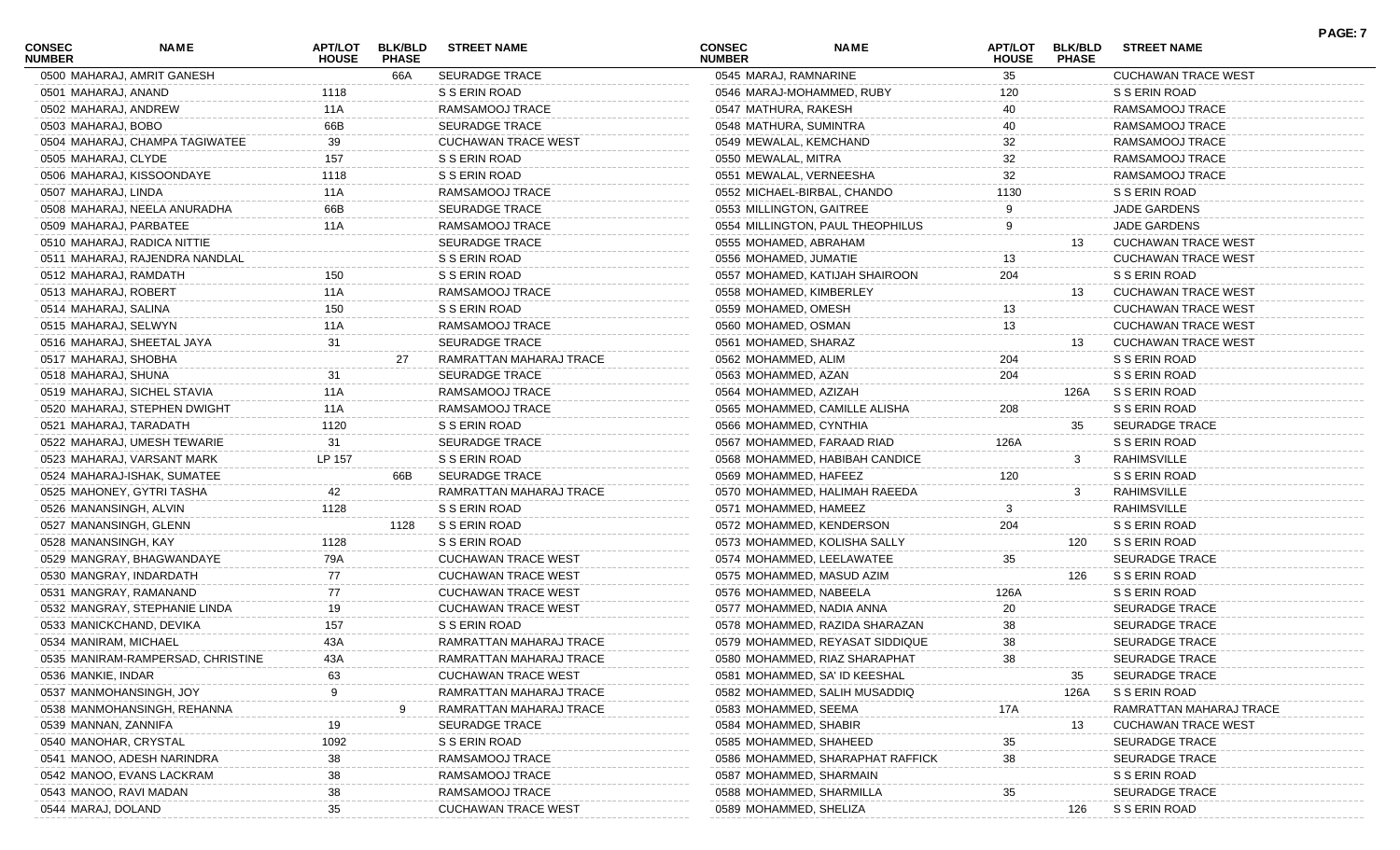| <b>CONSEC</b><br><b>NUMBER</b> | <b>NAME</b>                       | <b>HOUSE</b> | APT/LOT BLK/BLD<br><b>PHASE</b> | <b>STREET NAME</b>         | <b>CONSEC</b><br><b>NUMBER</b> | <b>NAME</b>                         | <b>HOUSE</b> | APT/LOT BLK/BLD<br><b>PHASE</b> | <b>STREET NAME</b>         |
|--------------------------------|-----------------------------------|--------------|---------------------------------|----------------------------|--------------------------------|-------------------------------------|--------------|---------------------------------|----------------------------|
|                                | 0590 MOHAMMED, SIDICK             |              | 126A                            | S S ERIN ROAD              |                                | 0635 NEWALDASS, HEMNATH             | <b>LP 70</b> |                                 | SEURADGE TRACE             |
|                                | 0591 MOHAMMED, SUCHILLA           | 35           |                                 | SEURADGE TRACE             |                                | 0636 NEWALDASS, HORDATH             | 76           |                                 | <b>SEURADGE TRACE</b>      |
|                                | 0592 MOHAMMED, WEENAWATI          | 20           |                                 | SEURADGE TRACE             |                                | 0637 NEWALDASS, JAGDEO              | 76A          |                                 | SEURADGE TRACE             |
|                                | 0593 MOHAMMED, YASMIN             | 38           |                                 | SEURADGE TRACE             |                                | 0638 NEWALDASS, JASODRA             | 76 A         |                                 | <b>SEURADGE TRACE</b>      |
|                                | 0594 MOHAMMED, YASMIN             |              | 43                              | RAMRATTAN MAHARAJ TRACE    |                                | 0639 NEWALDASS, KESHORE             |              |                                 | <b>SEURADGE TRACE</b>      |
|                                | 0595 MOHAMMED, ZAHORA             | 10           |                                 | RAMSAMOOJ TRACE            | 0640 NEWALDASS, NAVIN          |                                     | <b>LP70</b>  |                                 | <b>SEURADGE TRACE</b>      |
|                                | 0596 MOHAMMED SHAH, AZID          |              | 142                             | S S ERIN ROAD              |                                | 0641 NEWALDASS, OMAWATEE            |              | 76A                             | SEURADGE TRACE             |
|                                | 0597 MOHAMMED SHAH, DELIA         | 142          |                                 | S S ERIN ROAD              |                                | 0642 NEWALDASS, POORAN              |              |                                 | <b>SEURADGE TRACE</b>      |
|                                | 0598 MOHAN, AMANDA COLEEN         |              | 77B                             | <b>CUCHAWAN TRACE WEST</b> |                                | 0643 NEWALDASS, RAMNARINE           | <b>LP76</b>  |                                 | <b>SEURADGE TRACE</b>      |
|                                | 0599 MOHAN, POORANDEO             | 49           |                                 | <b>CUCHAWAN TRACE WEST</b> | 0644 NEWALDASS, RAVI           |                                     | LP63         |                                 | <b>SEURADGE TRACE</b>      |
|                                | 0600 MOHAN, PREM SURESH           | 77           |                                 | <b>CUCHAWAN TRACE WEST</b> | 0645 NEWALDASS, RISHI          |                                     |              |                                 | SEURADGE TRACE             |
| 0601 MOHAN, RAJNIE             |                                   | 77           |                                 | <b>CUCHAWAN TRACE WEST</b> |                                | 0646 NEWALDASS, SAIS ANIL           | 76 A         |                                 | <b>SEURADGE TRACE</b>      |
| 0602 MOODIE, LYNN              |                                   |              |                                 | SEURADGE TRACE             |                                | 0647 NEWALDASS, SHAMDAYE            | 56           |                                 | <b>SEURADGE TRACE</b>      |
|                                | 0603 MOODIE, VENICE ANASTASIA X J |              |                                 | JADE GARDENS               |                                | 0648 NEWALDASS, SHELLYANN           | 76A          |                                 | <b>SEURADGE TRACE</b>      |
| 0604 MOONAN, VISHNU            |                                   |              |                                 | RAMRATTAN MAHARAJ TRACE    |                                | 0649 NICHOLAS, DENOSIA ATISHA       |              | 210B                            | S S ERIN ROAD              |
|                                | 0605 MOONARAM, ROY KENNETH        | 62A          |                                 | RAMSAMOOJ TRACE            |                                | 0650 NICHOLAS, MARIA KRISTY DANIELA |              | 210B                            | S S ERIN ROAD              |
|                                | 0606 MOONSAMMY, STEVE             |              | 21                              | JADE GARDENS               |                                | 0651 PARASRAM, CHRISTOPHER          | 57           |                                 | <b>CUCHAWAN TRACE WEST</b> |
| 0607 MULCHAN, ANDY             |                                   | 49           |                                 | <b>CUCHAWAN TRACE WEST</b> |                                | 0652 PARTAP-RAMSAROOP, LINCOLN      | 9            |                                 | <b>SEURADGE TRACE</b>      |
|                                | 0608 MULCHAN, MOHAN KRISHENDATH   | 49           |                                 | <b>CUCHAWAN TRACE WEST</b> |                                | 0653 PERSAD, AARTEE SHANIA          | # 222        |                                 | S S ERIN ROAD              |
|                                | 0609 MULCHAN, MOHINI              | 49           |                                 | <b>CUCHAWAN TRACE WEST</b> | 0654 PERSAD, CHABINATH         |                                     | 65           |                                 | <b>SEURADGE TRACE</b>      |
| 0610 MUNGAL, ANAND             |                                   | 43B          |                                 | RAMRATTAN MAHARAJ TRACE    | 0655 PERSAD, DALLIPH           |                                     | 11C          |                                 | RAMSAMOOJ TRACE            |
| 0611 MUNGAL, ANITA             |                                   | 43B          |                                 | RAMRATTAN MAHARAJ TRACE    | 0656 PERSAD, JASSODRA          |                                     | 91           |                                 | <b>SEURADGE TRACE</b>      |
|                                | 0612 MUNGAL, BEESHAM              | 43B          |                                 | RAMRATTAN MAHARAJ TRACE    |                                | 0657 PERSAD, JOSANNA BEENA          | 1104         |                                 | S S ERIN ROAD              |
|                                | 0613 MUNGAL, BOODLAL              | 43B          |                                 | RAMRATTAN MAHARAJ TRACE    | 0658 PERSAD, KAILASH           |                                     | 30           |                                 | RAMRATTAN MAHARAJ TRACE    |
| 0614 MUNGAL, GEETA             |                                   | 43B          |                                 | RAMRATTAN MAHARAJ TRACE    | 0659 PERSAD, LEELA             |                                     | 65           |                                 | <b>SEURADGE TRACE</b>      |
|                                | 0615 MUNGAL-SUBRAN, NATALLIE      | 42           |                                 | RAMSAMOOJ TRACE            | 0660 PERSAD, NESHA             |                                     |              | 222                             | S S ERIN ROAD              |
|                                | 0616 NACKCHADIE, SITA             |              | 1116                            | S S ERIN ROAD              | 0661 PERSAD, PARANHAR          |                                     | 65           |                                 | SEURADGE TRACE             |
|                                | 0617 NAGASSAR, MITRA              | 68           |                                 | RAMSAMOOJ TRACE            | 0662 PERSAD, RADHA             |                                     | 206B         |                                 | S S ERIN ROAD              |
|                                | 0618 NANDLAL MAHARAJ, KRISHNA     | 154          |                                 | S S ERIN ROAD              | 0663 PERSAD, ROSHAN            |                                     | LP 55        |                                 | <b>SEURADGE TRACE</b>      |
|                                | 0619 NANDLAL SINGH, RITA          | 210B         |                                 | S S ERIN ROAD              |                                | 0664 PERSAD, SAI SHIVNARAYAN        |              | 11C                             | RAMSAMOOJ TRACE            |
|                                | 0620 NANDRAM, AMARNATH            |              |                                 | RAMSAMOOJ TRACE            |                                | 0665 PERSAD, SHERA SHIVANEE         | 208          |                                 | S S ERIN ROAD              |
|                                | 0621 NANDRAM, ROSALIND CAROL      |              |                                 | RAMSAMOOJ TRACE            | 0666 PERSAD, SHIRLEY           |                                     |              | 136                             | S S ERIN ROAD              |
|                                | 0622 NANDRAM-ALI, SARAH SASHA     |              |                                 | RAMSAMOOJ TRACE            |                                | 0667 PERSAD, STEVE RAJENDRA         | 190          |                                 | S S ERIN ROAD              |
|                                | 0623 NARINE, BETTY RAMRAGHIE      | 57           |                                 | <b>CUCHAWAN TRACE WEST</b> | 0668 PERSAD, SUNIL             |                                     | 91           |                                 | SEURADGE TRACE             |
| 0624 NARINE, KENSLEY           |                                   | 45C          |                                 | RAMRATTAN MAHARAJ TRACE    | 0669 PERSAD, TOOLSIE           |                                     | 190          |                                 | S S ERIN ROAD              |
|                                | 0625 NARINE, KURT KAMTA           | 436          |                                 | RAMRATTAN MAHARAJ TRACE    | 0670 PERSAD, VIJAY ANIL        |                                     |              | 222                             | S S ERIN ROAD              |
| 0626 NARINE, SHARDA            |                                   | 8A           |                                 | <b>SEURADGE TRACE</b>      |                                | 0671 PERSAD-SINGH, PULMATEE         | 11C          |                                 | RAMSAMOOJ TRACE            |
|                                | 0627 NARINE, TAMIRA SHALANA       | LOT8         |                                 | SEURADGE TRACE             | 0672 PETER, ADESH              |                                     | 25           |                                 | <b>CUCHAWAN TRACE WEST</b> |
| 0628 NATHAI, NARINE            |                                   |              | 30F                             | RAMSAMOOJ TRACE            | 0673 PETER, ASHOOK             |                                     | 25           |                                 | <b>CUCHAWAN TRACE WEST</b> |
|                                | 0629 NECKLES, LEEANNA SHELLY-ANN  | 104          |                                 | S S ERIN ROAD              | 0674 PETER, ASHRAM             |                                     |              | 61F                             | RAMSAMOOJ TRACE            |
|                                | 0630 NEWALDASS, AVINASH           | 76A          |                                 | <b>SEURADGE TRACE</b>      | 0675 PETER, CHAITRAM           |                                     | 25           |                                 | <b>CUCHAWAN TRACE WEST</b> |
|                                | 0631 NEWALDASS, CHRISENDAYE       |              | 76A                             | SEURADGE TRACE             | 0676 PETER, SHIVANIE ARTI      |                                     |              | 25                              | <b>CUCHAWAN TRACE WEST</b> |
|                                | 0632 NEWALDASS, HARRILAL          | 76A          |                                 | SEURADGE TRACE             | 0677 PETER, TRUDY              |                                     |              | 25                              | <b>CUCHAWAN TRACE WEST</b> |
|                                | 0633 NEWALDASS, HEMAN HEMRAJ      | 76           |                                 | SEURADGE TRACE             | 0678 PETER, VISHNU             |                                     |              |                                 | RAMSAMOOJ TRACE            |
|                                | 0634 NEWALDASS, HEMANT            |              |                                 | SEURADGE TRACE             | 0679 PHAGOO, NISHA             |                                     |              | 39                              | RAMRATTAN MAHARAJ TRACE    |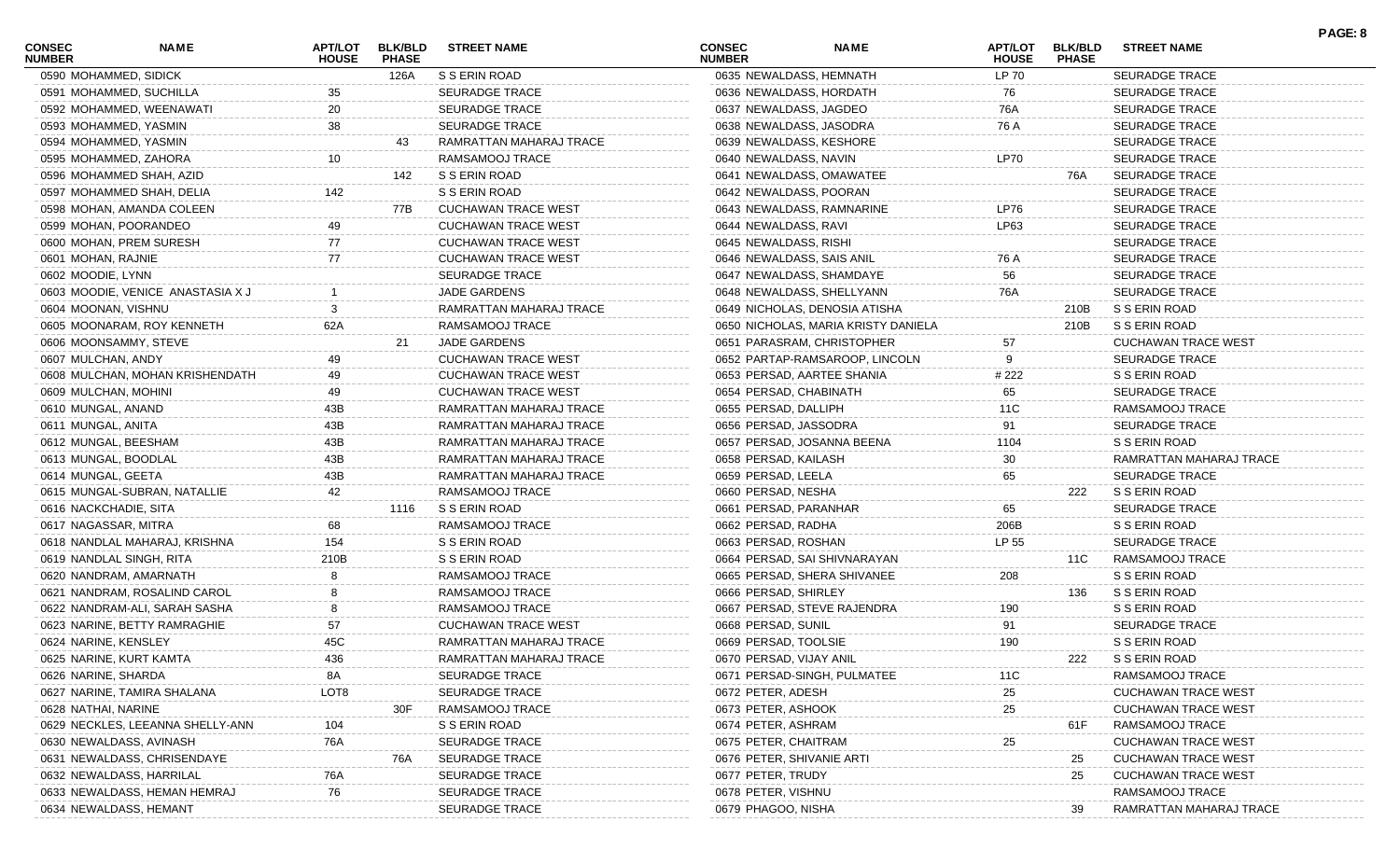| <b>CONSEC</b><br><b>NUMBER</b> | NAME                                   | APT/LOT<br><b>HOUSE</b> | <b>BLK/BLD</b><br><b>PHASE</b> | <b>STREET NAME</b>         | <b>CONSEC</b><br><b>NUMBER</b>  | <b>NAME</b>                         | APT/LOT<br><b>HOUSE</b> | <b>BLK/BLD</b><br><b>PHASE</b> | <b>STREET NAME</b>         | PAGE: 9 |
|--------------------------------|----------------------------------------|-------------------------|--------------------------------|----------------------------|---------------------------------|-------------------------------------|-------------------------|--------------------------------|----------------------------|---------|
|                                | 0680 PHAGOO-KHEMRAJ BALLIRAM, G        | 1102                    |                                | S S ERIN ROAD              | 0725 RAMCHARAN-RAMNATH, LINDA   |                                     | 3                       |                                | RAMRATTAN MAHARAJ TRACE    |         |
|                                | 0681 PHILLIP, ANISA NATALIA            |                         | -6                             | RAMSAMOOJ TRACE            | 0726 RAMCHARAN-SINGH, SHANTEE   |                                     | 41                      |                                | RAMRATTAN MAHARAJ TRACE    |         |
|                                | 0682 PHILLIP, CELESTE EARTHA           |                         |                                | RAMSAMOOJ TRACE            | 0727 RAMCHARITAR, AMY ARLENE    |                                     | 45                      |                                | <b>CUCHAWAN TRACE WEST</b> |         |
| 0683 PHILLIP, PEARL            |                                        |                         |                                | RAMSAMOOJ TRACE            | 0728 RAMCHARITAR, ANNA MARIE    |                                     | 45                      |                                | <b>CUCHAWAN TRACE WEST</b> |         |
|                                | 0684 PITYMAN-RAMSAHAI, MARLENE         |                         |                                | <b>SEURADGE TRACE</b>      | 0729 RAMCHARITAR, ANTONY        |                                     | 38                      |                                | RAMRATTAN MAHARAJ TRACE    |         |
|                                | 0685 POLO, BENYAMIN MATTITHYAH         |                         | 45E                            | RAMRATTAN MAHARAJ TRACE    | 0730 RAMCHARITAR, DANIEL JEROME |                                     |                         | 45                             | <b>CUCHAWAN TRACE WEST</b> |         |
| 0686 POORAN, MADRIE            |                                        | 30F                     |                                | RAMSAMOOJ TRACE            |                                 | 0731 RAMCHARITAR, DEOKIE SALLY ANN  | 36                      |                                | RAMRATTAN MAHARAJ TRACE    |         |
| 0687 POORAN, SOOKRAJ           |                                        |                         | 30F                            | RAMSAMOOJ TRACE            | 0732 RAMCHARITAR, DHANRAJ       |                                     |                         | 38B                            | RAMRATTAN MAHARAJ TRACE    |         |
| 0688 POORAN, VISHNU            |                                        | 30 F                    |                                | RAMSAMOOJ TRACE            | 0733 RAMCHARITAR, DOOLARIE      |                                     | 45                      |                                | <b>CUCHAWAN TRACE WEST</b> |         |
|                                | 0689 PRAMDIP, CHERYL ANN               | <b>LP20</b>             |                                | RAMSAMOOJ TRACE            | 0734 RAMCHARITAR, EDDY          |                                     | 45                      |                                | RAMRATTAN MAHARAJ TRACE    |         |
|                                | 0690 PREMCHAND, BHISHAM                | 1086                    |                                | S S ERIN ROAD              | 0735 RAMCHARITAR, GANESH        |                                     |                         | 11                             | RAMSAMOOJ TRACE            |         |
|                                | 0691 PREMCHAND, SHEILA KOWCIL          | 1086                    |                                | S S ERIN ROAD              | 0736 RAMCHARITAR, HARRIPERSAD   |                                     | 38                      |                                | RAMRATTAN MAHARAJ TRACE    |         |
|                                | 0692 RAGBIR, JASSODRA                  | 174                     |                                | S S ERIN ROAD              | 0737 RAMCHARITAR, JAGDESH DAVE  |                                     | 11                      |                                | RAMSAMOOJ TRACE            |         |
|                                | 0693 RAGBIR, MERVYN NIGEL              |                         | 16                             | SEURADGE TRACE             | 0738 RAMCHARITAR, JAIPERSAD     |                                     | 45                      |                                | <b>CUCHAWAN TRACE WEST</b> |         |
|                                | 0694 RAGBIR, NARINEDATH                | 174                     |                                | S S ERIN ROAD              | 0739 RAMCHARITAR, KOWSIL LEELA  |                                     | LP36                    |                                | RAMRATTAN MAHARAJ TRACE    |         |
|                                | 0695 RAGBIR, TERRENCE                  | 174                     |                                | S S ERIN ROAD              | 0740 RAMCHARITAR, KUMAR         |                                     | 11                      |                                | RAMSAMOOJ TRACE            |         |
| 0696 RAGBIR, TINA              |                                        | 174                     |                                | S S ERIN ROAD              |                                 | 0741 RAMCHARITAR, LAWRENCE THACKOOR | 36                      |                                | RAMRATTAN MAHARAJ TRACE    |         |
| 0697 RAGOO, CYNTHIA            |                                        | # 62B                   |                                | SEURADGE TRACE             | 0742 RAMCHARITAR, RONALD DAVID  |                                     | 38                      |                                | RAMRATTAN MAHARAJ TRACE    |         |
| 0698 RAGOO, KENNETH            |                                        | 30A                     |                                | RAMSAMOOJ TRACE            | 0743 RAMCHARITAR, SITA          |                                     |                         | 38                             | RAMRATTAN MAHARAJ TRACE    |         |
|                                | 0699 RAGOONANAN, CHANDRAWATEE          |                         | 65                             | <b>CUCHAWAN TRACE WEST</b> |                                 | 0744 RAMCHARITAR, STEPHEN DOODNATH  | 36                      |                                | RAMRATTAN MAHARAJ TRACE    |         |
|                                | 0700 RAGOONANAN, KRISHNA               | 65                      |                                | <b>CUCHAWAN TRACE WEST</b> | 0745 RAMDASS, ANJANIE           |                                     | 5E                      |                                | <b>CUCHAWAN TRACE WEST</b> |         |
|                                | 0701 RAGOONANAN, MEENA                 |                         | 65                             | <b>CUCHAWAN TRACE WEST</b> | 0746 RAMDASS, BILLY ANDY        |                                     | 1096                    |                                | S S ERIN ROAD              |         |
|                                | 0702 RAHIM, ALIYAH TASHA               |                         | 21                             | RAHIMSVILLE                | 0747 RAMDASS, DUKHANIE          |                                     | 1096                    |                                | S S ERIN ROAD              |         |
|                                | 0703 RAHIM, ANISSAH AKEESHA            |                         | 21                             | RAHIMSVILLE                | 0748 RAMDASS, KALOUTIE          |                                     | 1096                    |                                | S S ERIN ROAD              |         |
|                                | 0704 RAHIM, ELVINA REENA               |                         |                                | RAHIMSVILLE                | 0749 RAMDASS, LENA              |                                     | 25A                     |                                | <b>SEURADGE TRACE</b>      |         |
| 0705 RAHIM, EYAAZ              |                                        | 11                      |                                | RAHIMSVILLE                | 0750 RAMDASS, NEIL              |                                     | 25                      |                                | <b>SEURADGE TRACE</b>      |         |
| 0706 RAHIM, FYZUL              |                                        | 21                      |                                | RAHIMSVILLE                | 0751 RAMDASS, RAY HAROLD        |                                     | 25A                     |                                | <b>SEURADGE TRACE</b>      |         |
|                                | 0707 RAHIM, VIDWATIE ASHA              |                         | 21                             | RAHIMSVILLE                | 0752 RAMDASS, VIJAI             |                                     |                         | 62                             | SEURADGE TRACE             |         |
| 0708 RAHIM, ZORAH              |                                        |                         |                                | RAHIMSVILLE                | 0753 RAMDASS-MAHARAJ, TARA      |                                     | 31                      |                                | <b>SEURADGE TRACE</b>      |         |
|                                | 0709 RAHIM-SAHADEO, SAJEEDA ARUNA      |                         |                                | RAHIMSVILLE                | 0754 RAMDATH, ALEX              |                                     | 33                      |                                | <b>CUCHAWAN TRACE WEST</b> |         |
| 0710 RAJAH, FEROZA             |                                        | 36                      |                                | <b>SEURADGE TRACE</b>      |                                 | 0755 RAMDEEN, BRANDON TRISTAN NEIL  |                         | 55                             | <b>CUCHAWAN TRACE WEST</b> |         |
|                                | 0711 RAJAH, KAMALUDEEN                 | 36                      |                                | SEURADGE TRACE             | 0756 RAMDEEN, GUNNESS           |                                     | 55                      |                                | <b>CUCHAWAN TRACE WEST</b> |         |
|                                | 0712 RAJAH, KAYYAM FARAZ               | 36                      |                                | <b>SEURADGE TRACE</b>      | 0757 RAMDEEN, KRISTIN BRIANA    |                                     |                         | 55                             | <b>CUCHAWAN TRACE WEST</b> |         |
|                                | 0713 RAJENDRA, KHEMRAJEE               | 27                      |                                | <b>SEURADGE TRACE</b>      | 0758 RAMDEEN, TRICIA SHERRY ANN |                                     |                         | 55                             | <b>CUCHAWAN TRACE WEST</b> |         |
|                                | 0714 RAJKUMAR, DEANDRA                 |                         | 19                             | RAHIMSVILLE                | 0759 RAMDEO, DARLING            |                                     | 52                      |                                | RAMSAMOOJ TRACE            |         |
|                                | 0715 RAJOON RAMJOON, DEBRAH SIMONE     | 176A                    |                                | S S ERIN ROAD              | 0760 RAMDEO, KALOUTIE           |                                     |                         | 11C                            | RAMSAMOOJ TRACE            |         |
|                                | 0716 RAMBARRAN, DHARNA                 | 62                      |                                | RAMSAMOOJ TRACE            | 0761 RAMDEO, MARK               |                                     | 11C                     |                                | RAMSAMOOJ TRACE            |         |
|                                | 0717 RAMBARRAN, MAHADEO                | 62                      |                                | RAMSAMOOJ TRACE            | 0762 RAMDEO, MITRA              |                                     | 11C                     |                                | RAMSAMOOJ TRACE            |         |
|                                | 0718 RAMBARRAN, RICHARD                | 62                      |                                | RAMSAMOOJ TRACE            | 0763 RAMDEO, PRIYA              |                                     | 128A                    |                                | S S ERIN ROAD              |         |
|                                | 0719 RAMBARRAN, SARAH TRACY            |                         | 62                             | RAMSAMOOJ TRACE            | 0764 RAMDEO, RAJESH             |                                     | 128A                    |                                | S S ERIN ROAD              |         |
|                                | 0720 RAMCHARAN, DHANRAJIAH             |                         |                                | RAMRATTAN MAHARAJ TRACE    | 0765 RAMDEO, RICHARD            |                                     |                         | 11C                            | RAMSAMOOJ TRACE            |         |
|                                | 0721 RAMCHARAN, DRUMATIE               | 3                       |                                | RAMRATTAN MAHARAJ TRACE    | 0766 RAMDEO, RYAN               |                                     |                         | 52                             | RAMSAMOOJ TRACE            |         |
|                                | 0722 RAMCHARAN, MOONASAR               | LP66                    |                                | SEURADGE TRACE             | 0767 RAMDEO, TINA               |                                     |                         | 11C                            | RAMSAMOOJ TRACE            |         |
|                                | 0723 RAMCHARAN, RUDRANATH              | LP68                    |                                | SEURADGE TRACE             | 0768 RAMDEO, VISHAM             |                                     | 128A                    |                                | S S ERIN ROAD              |         |
|                                | 0724 RAMCHARAN JONAS, SUNITA BHANMATIE |                         | 55B                            | RAMSAMOOJ TRACE            | 0769 RAMDIAL, AMANDA NAVINA     |                                     | 164                     |                                | S S ERIN ROAD              |         |
|                                |                                        |                         |                                |                            |                                 |                                     |                         |                                |                            |         |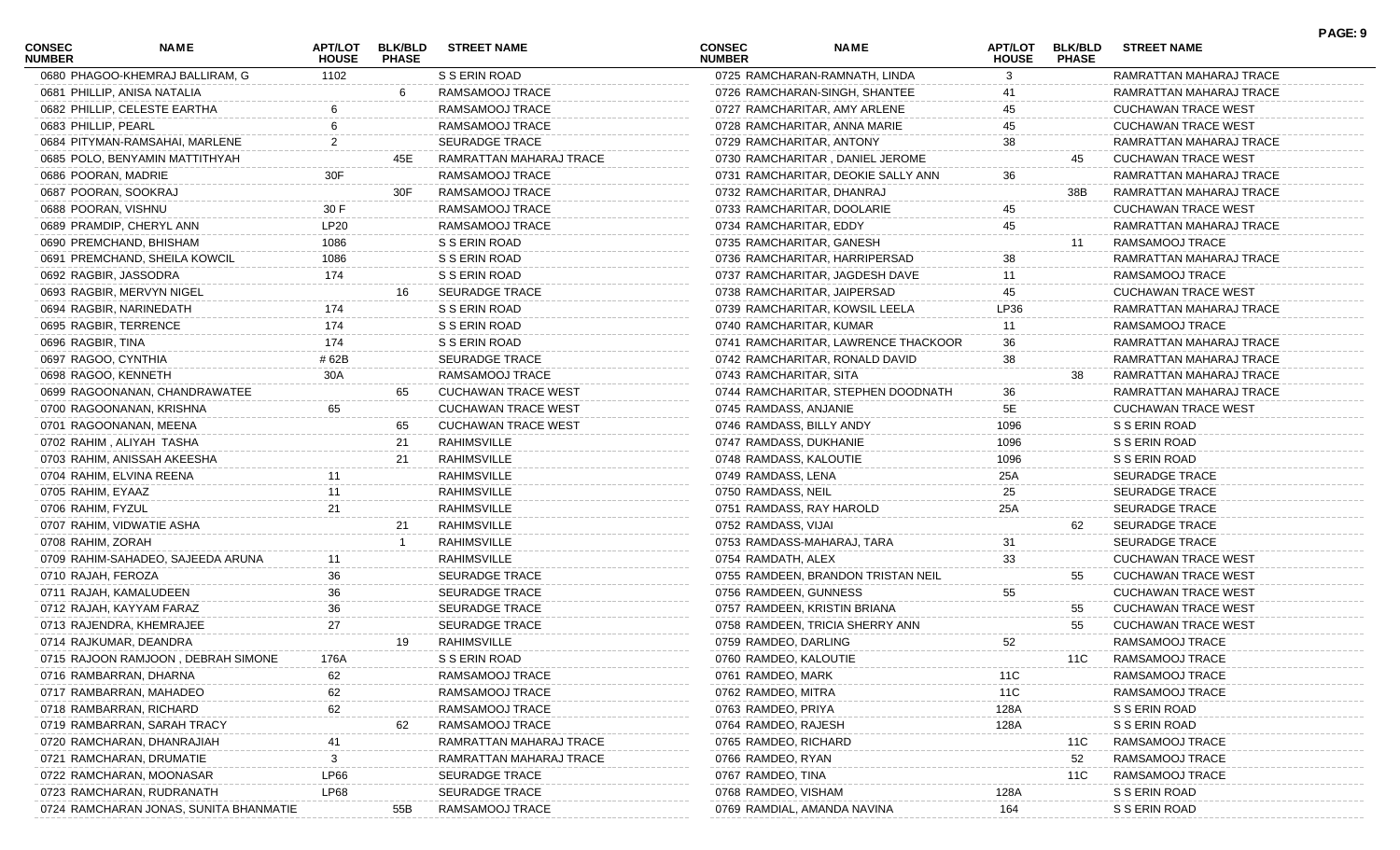| <b>CONSEC</b><br><b>NUMBER</b> | NAME                                    | APT/LOT<br><b>HOUSE</b> | <b>BLK/BLD</b><br><b>PHASE</b> | <b>STREET NAME</b>         | <b>CONSEC</b><br><b>NUMBER</b> | <b>NAME</b>                         | APT/LOT<br><b>HOUSE</b> | <b>BLK/BLD</b><br><b>PHASE</b> | <b>STREET NAME</b>         | <b>PAGE: 10</b> |
|--------------------------------|-----------------------------------------|-------------------------|--------------------------------|----------------------------|--------------------------------|-------------------------------------|-------------------------|--------------------------------|----------------------------|-----------------|
|                                | 0770 RAMDIAL, ANEIL VICTOR              | 164                     |                                | S S ERIN ROAD              |                                | 0815 RAMKISSOON, SUMINTRA           | # 16                    |                                | RAMSAMOOJ TRACE            |                 |
|                                | 0771 RAMDIAL, ANNALISA DEVI             | 164                     |                                | S S ERIN ROAD              | 0816 RAMKISSOON, VASUDEV       |                                     | 58                      |                                | <b>CUCHAWAN TRACE WEST</b> |                 |
| 0772 RAMDIAL, NARUPA           |                                         | 164                     |                                | S S ERIN ROAD              |                                | 0817 RAMKISSOON, VISHARD MITCHEL    |                         | 59                             | RAMSAMOOJ TRACE            |                 |
|                                | 0773 RAMDIAL, RAJKUMAR                  | 164                     |                                | S S ERIN ROAD              |                                | 0818 RAMKISSOON-BHARATH, TRISHNOUTE |                         |                                | RAMSAMOOJ TRACE            |                 |
|                                | 0774 RAMESAR, TOODESH                   | 17                      |                                | <b>SEURADGE TRACE</b>      | 0819 RAMLAL, KOWSILIA          |                                     |                         | 78B                            | <b>SEURADGE TRACE</b>      |                 |
| 0775 RAMESH, BINDRA            |                                         | 1090                    |                                | S S ERIN ROAD              |                                | 0820 RAMLAL, LISA YVONNE SWATEE     | 77B                     |                                | <b>CUCHAWAN TRACE WEST</b> |                 |
|                                | 0776 RAMJASS-HARRACKSINGH, DAYAH        | 212                     |                                | S S ERIN ROAD              | 0821 RAMLAL, ROY LESLIE        |                                     | 38                      |                                | RAMRATTAN MAHARAJ TRACE    |                 |
|                                | 0777 RAMJOHN, FARIA KRISTIN             | 116                     |                                | S S ERIN ROAD              |                                | 0822 RAMLOCHAN, ANAND RAMSAROOP C   | LP 59                   |                                | <b>SEURADGE TRACE</b>      |                 |
| 0778 RAMJOHN, FAZILA           |                                         |                         | 116                            | S S ERIN ROAD              | 0823 RAMLOCHAN, ANDY           |                                     |                         | 69                             | <b>SEURADGE TRACE</b>      |                 |
| 0779 RAMJOHN, KAZIM            |                                         |                         | 116                            | S S ERIN ROAD              | 0824 RAMLOCHAN, ARNOLD S       |                                     | MM1/4                   |                                | <b>SEURADGE TRACE</b>      |                 |
|                                | 0780 RAMJOHN, KEVON SHAD                | 116                     |                                | S S ERIN ROAD              |                                | 0825 RAMLOCHAN, DAHARAMDAYE         | 56                      |                                | <b>SEURADGE TRACE</b>      |                 |
|                                | 0781 RAMJOON, NADISHA                   | 176A                    |                                | S S ERIN ROAD              | 0826 RAMLOCHAN, DULARIE        |                                     | 76                      |                                | <b>SEURADGE TRACE</b>      |                 |
|                                | 0782 RAMJOON, PREMNATH                  | 182                     |                                | S S ERIN ROAD              | 0827 RAMLOCHAN, POPO           |                                     | 1124                    |                                | S S ERIN ROAD              |                 |
|                                | 0783 RAMJOON, REYNOLD                   | 174                     |                                | S S ERIN ROAD              | 0828 RAMNARINE, BARLO          |                                     | 43                      |                                | RAMRATTAN MAHARAJ TRACE    |                 |
| 0784 RAMJOON, ROBERT           |                                         | 52                      |                                | RAMSAMOOJ TRACE            |                                | 0829 RAMNARINE, BENN HARRY          |                         |                                | RAHIMSVILLE                |                 |
|                                | 0785 RAMJOON, RODNEY RYAN               | 52                      |                                | RAMSAMOOJ TRACE            | 0830 RAMNARINE, MEENA          |                                     |                         |                                | RAHIMSVILLE                |                 |
|                                | 0786 RAMKALAWAN, NELSON GOBERDHAN       | 15                      |                                | <b>SEURADGE TRACE</b>      |                                | 0831 RAMNARINE, RAMKALIA PARBATIE   | 1130                    |                                | S S ERIN ROAD              |                 |
|                                | 0787 RAMKALAWAN-HARRILAL, ANGELA SIMATI | 15                      |                                | <b>SEURADGE TRACE</b>      |                                | 0832 RAMNARINE, STEPHEN D R JR      |                         |                                | RAHIMSVILLE                |                 |
|                                | 0788 RAMKHALAWAN, CRYSTAL               |                         | 24                             | RAMKHALAWAN GARDENS        |                                | 0833 RAMNARINE, YARRAH MARIA A      |                         |                                | RAHIMSVILLE                |                 |
|                                | 0789 RAMKHALAWAN, GAIL                  | 198                     |                                | S S ERIN ROAD              |                                | 0834 RAMNATH, BISSOONDATH           | 57                      |                                | RAMSAMOOJ TRACE            |                 |
|                                | 0790 RAMKHALAWAN, JAIPERSAD             |                         |                                | <b>CUCHAWAN TRACE WEST</b> | 0835 RAMNATH, CHAITNATH        |                                     | 50                      |                                | RAMSAMOOJ TRACE            |                 |
|                                | 0791 RAMKHALAWAN, KAMINI                | 198                     |                                | S S ERIN ROAD              | 0836 RAMNATH, GANGADATH        |                                     |                         | 51                             | RAMSAMOOJ TRACE            |                 |
|                                | 0792 RAMKHALAWAN, KEVIN KESHANT         | 196                     |                                | S S ERIN ROAD              | 0837 RAMNATH, HANSRAJ          |                                     | 33                      |                                | CUCHAWAN TRACE WEST        |                 |
|                                | 0793 RAMKHALAWAN, LILIAN                | 196                     |                                | S S ERIN ROAD              | 0838 RAMNATH, INDIRA           |                                     |                         | 50                             | RAMSAMOOJ TRACE            |                 |
|                                | 0794 RAMKHALAWAN, NADIA                 |                         | 196                            | S S ERIN ROAD              |                                | 0839 RAMNATH, MANIRAM PARASRAM      | 43A                     |                                | RAMRATTAN MAHARAJ TRACE    |                 |
|                                | 0795 RAMKHALAWAN, NEIL                  | 198 B                   |                                | RAMKHALAWAN GARDENS        |                                | 0840 RAMNATH, RADESH KUMAR          | 34                      |                                | RAMRATTAN MAHARAJ TRACE    |                 |
|                                | 0796 RAMKHALAWAN, NIGEL                 | 198                     |                                | S S ERIN ROAD              | 0841 RAMNATH, RAMDATH          |                                     |                         |                                | RAMSAMOOJ TRACE            |                 |
|                                | 0797 RAMKHALAWAN, RAJIV DHANEE          | 43                      |                                | <b>CUCHAWAN TRACE WEST</b> |                                | 0842 RAMNATH, RAMDEO NARINE         | 33                      |                                | CUCHAWAN TRACE WEST        |                 |
|                                | 0798 RAMKHALAWAN, RAMDEO                | 198                     |                                | S S ERIN ROAD              | 0843 RAMNATH, RISHI            |                                     | <b>LP20</b>             |                                | RAMSAMOOJ TRACE            |                 |
|                                | 0799 RAMKHALAWAN, RISHI LUTCHMAN        | 196                     |                                | S S ERIN ROAD              | 0844 RAMNATH, SEMA             |                                     |                         |                                | RAMSAMOOJ TRACE            |                 |
|                                | 0800 RAMKHALAWAN, ROOPNARINE            | 196                     |                                | S S ERIN ROAD              | 0845 RAMNATH, SHANE            |                                     | LP20                    |                                | RAMSAMOOJ TRACE            |                 |
|                                | 0801 RAMKHALAWAN, SARAH PETRONELLA      |                         | 43                             | <b>CUCHAWAN TRACE WEST</b> | 0846 RAMNATH, SUSHILA          |                                     | 33                      |                                | <b>CUCHAWAN TRACE WEST</b> |                 |
|                                | 0802 RAMKHALAWAN, VIDIVARTY MARISSA     |                         | 43                             | CUCHAWAN TRACE WEST        |                                | 0847 RAMNATH SINGH, DALINI          |                         | 230                            | S S ERIN ROAD              |                 |
|                                | 0803 RAMKHELAWAN, DEONARINE             |                         | 198C                           | RAMKHALAWAN GARDENS        |                                | 0848 RAMNATH SINGH, DAMINI          |                         | 230                            | S S ERIN ROAD              |                 |
|                                | 0804 RAMKISSOON, BALRAJ                 | 59                      |                                | <b>CUCHAWAN TRACE WEST</b> |                                | 0849 RAMNATH SINGH, ELLIS GOBERDHAN | 230                     |                                | S S ERIN ROAD              |                 |
|                                | 0805 RAMKISSOON, CHANDRA MOHANDAI       |                         | 58                             | RAMSAMOOJ TRACE            |                                | 0850 RAMNATH SINGH, RAJKUMARIE      | 230                     |                                | S S ERIN ROAD              |                 |
|                                | 0806 RAMKISSOON, HEMA                   |                         | 76                             | <b>SEURADGE TRACE</b>      |                                | 0851 RAMNATHSINGH, ANJULI LEAH      |                         |                                | <b>SEURADGE TRACE</b>      |                 |
|                                | 0807 RAMKISSOON, ISABELLE               |                         |                                |                            |                                |                                     | APT 06                  | 7B                             |                            |                 |
|                                |                                         | 53A                     |                                | <b>CUCHAWAN TRACE WEST</b> |                                | 0852 RAMNATHSINGH, CHELSEA PRIYA    |                         |                                | RAMRATTAN MAHARAJ TRACE    |                 |
|                                | 0808 RAMKISSOON, JAIKARAN               | 59                      |                                | RAMSAMOOJ TRACE            |                                | 0853 RAMNATHSINGH, ELDON            |                         |                                | RAMRATTAN MAHARAJ TRACE    |                 |
|                                | 0809 RAMKISSOON, JASON ROOP             |                         | 51                             | <b>CUCHAWAN TRACE WEST</b> |                                | 0854 RAMNATHSINGH, SAJEEV WESLEY    |                         |                                | RAMRATTAN MAHARAJ TRACE    |                 |
|                                | 0810 RAMKISSOON, JOYCE                  | 1106                    |                                | S S ERIN ROAD              |                                | 0855 RAMNATHSINGH, SALOME SUNITA    |                         |                                | RAMRATTAN MAHARAJ TRACE    |                 |
|                                | 0811 RAMKISSOON, LOOKNATH               | 59                      |                                | RAMSAMOOJ TRACE            | 0856 RAMNATHSINGH, TARA        |                                     |                         |                                | RAMRATTAN MAHARAJ TRACE    |                 |
|                                | 0812 RAMKISSOON, MAHARAGEE              | 51                      |                                | <b>CUCHAWAN TRACE WEST</b> |                                | 0857 RAMOUTAR, JAGRANI TARA         | 160                     |                                | S S ERIN ROAD              |                 |
|                                | 0813 RAMKISSOON, MITRA MOTI             | 59                      |                                | RAMSAMOOJ TRACE            |                                | 0858 RAMOUTAR BHOLAI, PEYOSHANEE    |                         | 34                             | RAMRATTAN MAHARAJ TRACE    |                 |
|                                | 0814 RAMKISSOON, PAMELA                 | 59                      |                                | RAMSAMOOJ TRACE            | 0859 RAMPERSAD, BHADEVI        |                                     | 78B                     |                                | RAMSAMOOJ TRACE            |                 |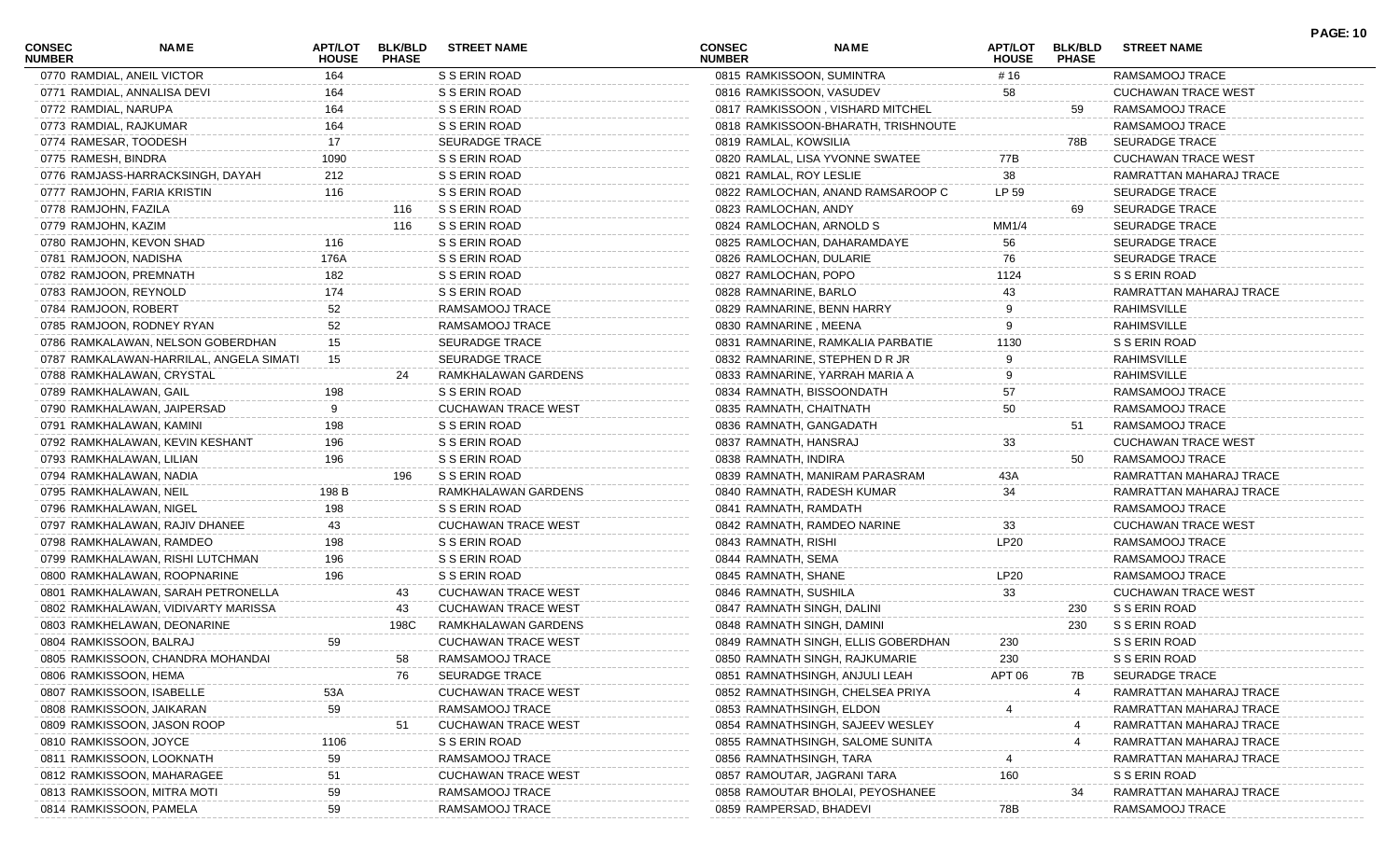| <b>CONSEC</b><br><b>NUMBER</b> | <b>NAME</b>                           | <b>HOUSE</b> | APT/LOT BLK/BLD<br><b>PHASE</b> | <b>STREET NAME</b>         | <b>CONSEC</b><br><b>NUMBER</b> | <b>NAME</b>                         | <b>HOUSE</b>   | APT/LOT BLK/BLD<br><b>PHASE</b> | <b>STREET NAME</b>         |
|--------------------------------|---------------------------------------|--------------|---------------------------------|----------------------------|--------------------------------|-------------------------------------|----------------|---------------------------------|----------------------------|
|                                | 0860 RAMPERSAD, BHAGMANIAH            | 67           |                                 | <b>CUCHAWAN TRACE WEST</b> |                                | 0905 RAMRAJ, PRAKASH YUDHISTIR      | <b>LP17</b>    |                                 | <b>CUCHAWAN TRACE WEST</b> |
|                                | 0861 RAMPERSAD, CARLYLE               | LP146        |                                 | <b>CUCHAWAN TRACE WEST</b> | 0906 RAMRAJ, RAMDATH           |                                     | 59             |                                 | <b>CUCHAWAN TRACE WEST</b> |
| 0862 RAMPERSAD, DAVE           |                                       | 78A-1        |                                 | RAMSAMOOJ TRACE            | 0907 RAMRAJ, RAMSARAN          |                                     | 59             |                                 | <b>CUCHAWAN TRACE WEST</b> |
|                                | 0863 RAMPERSAD, DAVINDRA              | 87           |                                 | RAMSAMOOJ TRACE            | 0908 RAMRAJ, SUCILLA           |                                     | 77A            |                                 | <b>CUCHAWAN TRACE WEST</b> |
|                                | 0864 RAMPERSAD, DEORAJ                | 45           |                                 | RAMRATTAN MAHARAJ TRACE    | 0909 RAMRAJ, SUNILL            |                                     | 77A            |                                 | <b>CUCHAWAN TRACE WEST</b> |
|                                | 0865 RAMPERSAD, DOHILAH               | 45           |                                 | RAMRATTAN MAHARAJ TRACE    | 0910 RAMRATTAN, NAVIN          |                                     | 210G           |                                 | S S ERIN ROAD              |
|                                | 0866 RAMPERSAD, EMILY                 | 78           |                                 | RAMSAMOOJ TRACE            | 0911 RAMROOP, RADICA           |                                     |                | 80                              | RAMSAMOOJ TRACE            |
|                                | 0867 RAMPERSAD, GANESH                | 78A          |                                 | RAMSAMOOJ TRACE            |                                | 0912 RAMROOP-BOODRAM, INDIRA        | 3              |                                 | <b>JADE GARDENS</b>        |
|                                | 0868 RAMPERSAD, GOVIND                | 78A          |                                 | RAMSAMOOJ TRACE            |                                | 0913 RAMSAHAI, ANALISA MARIE        | 6              |                                 | <b>SEURADGE TRACE</b>      |
|                                | 0869 RAMPERSAD, INDAR                 | 78G          |                                 | RAMSAMOOJ TRACE            | 0914 RAMSAHAI, ANJANIE         |                                     | $8 - 10$       |                                 | <b>SEURADGE TRACE</b>      |
|                                | 0870 RAMPERSAD, JONATHAN RAMESH       |              | 1090                            | S S ERIN ROAD              | 0915 RAMSAHAI, AUDRA           |                                     |                |                                 | <b>SEURADGE TRACE</b>      |
|                                | 0871 RAMPERSAD, JUNIOR                | 78           |                                 | RAMSAMOOJ TRACE            | 0916 RAMSAHAI, BASMATEE        |                                     | 200            |                                 | S S ERIN ROAD              |
|                                | 0872 RAMPERSAD, KEISHA VIDIA          | 67           |                                 | <b>CUCHAWAN TRACE WEST</b> | 0917 RAMSAHAI, BHIMAL          |                                     | 10             |                                 | <b>SEURADGE TRACE</b>      |
|                                | 0873 RAMPERSAD, KELVIN SAGAR          | 45           |                                 | RAMRATTAN MAHARAJ TRACE    |                                | 0918 RAMSAHAI, CATHERINE MARY       |                | 10                              | <b>SEURADGE TRACE</b>      |
|                                | 0874 RAMPERSAD, KIM NATASHA           | LP146        |                                 | <b>CUCHAWAN TRACE WEST</b> |                                | 0919 RAMSAHAI, DAVE CHANDERDAT      |                | 2                               | <b>SEURADGE TRACE</b>      |
| 0875 RAMPERSAD, LISA           |                                       | 78A-1        |                                 | RAMSAMOOJ TRACE            | 0920 RAMSAHAI, DAVID           |                                     |                |                                 | <b>SEURADGE TRACE</b>      |
| 0876 RAMPERSAD, LISA           |                                       | 176          |                                 | S S ERIN ROAD              | 0921 RAMSAHAI, DENZIL          |                                     | $\overline{2}$ |                                 | <b>SEURADGE TRACE</b>      |
|                                | 0877 RAMPERSAD, LYNDON SAMUEL JR      | 5D           |                                 | <b>CUCHAWAN TRACE WEST</b> |                                | 0922 RAMSAHAI, JONATHAN LEE         |                | 10                              | <b>SEURADGE TRACE</b>      |
|                                | 0878 RAMPERSAD, MADHAN                |              | 78B                             | RAMSAMOOJ TRACE            |                                | 0923 RAMSAHAI, JOSEPH NATHANIEL     | 10             |                                 | <b>SEURADGE TRACE</b>      |
|                                | 0879 RAMPERSAD, NEIGAL PARYLAL        | LP 7-2       |                                 | RAMRATTAN MAHARAJ TRACE    | 0924 RAMSAHAI, LILLOWTIE       |                                     |                |                                 | <b>SEURADGE TRACE</b>      |
| 0880 RAMPERSAD, NEIL           |                                       | 67           |                                 | <b>CUCHAWAN TRACE WEST</b> | 0925 RAMSAHAI, SAVITRI         |                                     |                | $\overline{2}$                  | <b>SEURADGE TRACE</b>      |
|                                | 0881 RAMPERSAD, NIRANJANA             | 19           |                                 | <b>RAHIMSVILLE</b>         | 0926 RAMSAHAI, SHANE           |                                     | $\overline{2}$ |                                 | <b>SEURADGE TRACE</b>      |
|                                | 0882 RAMPERSAD, NISHA BEVERLY         | 67           |                                 | <b>CUCHAWAN TRACE WEST</b> | 0927 RAMSARAN, RAJO            |                                     | 5              |                                 | <b>SEURADGE TRACE</b>      |
|                                | 0883 RAMPERSAD, PANKARD               | 126          |                                 | RAMSAMOOJ TRACE            | 0928 RAMSARAN, RIA             |                                     | 43F            |                                 | RAMRATTAN MAHARAJ TRACE    |
|                                | 0884 RAMPERSAD, PEARL INGRID          | 67           |                                 | <b>CUCHAWAN TRACE WEST</b> |                                | 0929 RAMSAROOP-BEEPATH, SHERYL      | 51             |                                 | RAMRATTAN MAHARAJ TRACE    |
|                                | 0885 RAMPERSAD, PETAL SHERRIE         | 67           |                                 | <b>CUCHAWAN TRACE WEST</b> | 0930 RAMSINGH, DHANMATIE       |                                     |                | 80                              | <b>CUCHAWAN TRACE WEST</b> |
|                                | 0886 RAMPERSAD, RAKESH KUNGAN         | 78           |                                 | RAMSAMOOJ TRACE            | 0931 RAMSINGH, RADHA           |                                     | 5E             |                                 | <b>CUCHAWAN TRACE WEST</b> |
|                                | 0887 RAMPERSAD, RAMLAL RALPHIE        | 78A          |                                 | RAMSAMOOJ TRACE            | 0932 RAMSUMAIR, BINMATI        |                                     | 67             |                                 | RAMSAMOOJ TRACE            |
|                                | 0888 RAMPERSAD, SAWARI                | 67           |                                 | <b>CUCHAWAN TRACE WEST</b> | 0933 RAMSUMAIR, PRAKASH        |                                     | 67             |                                 | RAMSAMOOJ TRACE            |
|                                | 0889 RAMPERSAD, SUNIL                 | 67           |                                 | <b>CUCHAWAN TRACE WEST</b> | 0934 RAMSUMAIR, RAJESH         |                                     |                |                                 | RAMSAMOOJ TRACE            |
|                                | 0890 RAMPERSAD, SUNIL                 | 78           |                                 | RAMSAMOOJ TRACE            |                                | 0935 RAMSUMAIR-JOSEPH, ANITA AARTEE | 67             |                                 | RAMSAMOOJ TRACE            |
|                                | 0891 RAMPERSAD, SURESH HEMANT KUMAR   |              | 78B                             | RAMSAMOOJ TRACE            |                                | 0936 RAMTAHAL, ASHLEY BYRON KRISHNA |                | 60                              | RAMSAMOOJ TRACE            |
|                                | 0892 RAMPERSAD, SYLVIE                | 174          |                                 | S S ERIN ROAD              | 0937 REID, HAZEL               |                                     |                | 61B                             | RAMSAMOOJ TRACE            |
|                                | 0893 RAMPERSAD, TARAMATTEE            | 78A          |                                 | RAMSAMOOJ TRACE            | 0938 ROJAN, KHEMRAJ            |                                     | 73             |                                 | <b>CUCHAWAN TRACE WEST</b> |
|                                | 0894 RAMPERSAD, VIJAY DEVANAND        | 77           |                                 | <b>CUCHAWAN TRACE WEST</b> | 0939 ROJAN, NAZREEN            |                                     |                | 73                              | <b>CUCHAWAN TRACE WEST</b> |
|                                | 0895 RAMPERSAD RAMKHELAWAN, BHAGWATII | 198C         |                                 | RAMKHALAWAN GARDENS        | 0940 ROJAN, SHUFFICK           |                                     |                |                                 | CUCHAWAN TRACE WEST        |
|                                | 0896 RAMPERSAD-BITNA, KHEMATEE        | 78A          |                                 | RAMSAMOOJ TRACE            |                                | 0941 ROJAN, SUBASH SHAMSHER         |                | 73                              | <b>CUCHAWAN TRACE WEST</b> |
|                                | 0897 RAMPERSAD-ROOPCHAN, SHAKILA      |              | 78D.                            | RAMSAMOOJ TRACE            |                                | 0942 ROOPAN JONAS, PATRINA          |                | 56                              | RAMSAMOOJ TRACE            |
|                                | 0898 RAMPHALL, ARISTA MELODY          | 200C         |                                 | RAMKHALAWAN GARDENS        | 0943 ROOPCHAN, LEE-ANNA        |                                     | 78 D           |                                 | RAMSAMOOJ TRACE            |
|                                | 0899 RAMPHALL, CHRISELLE CANDICE      |              | 200C                            | S S ERIN ROAD              | 0944 ROOPCHAN, PAMELA          |                                     | 75             |                                 | <b>CUCHAWAN TRACE WEST</b> |
| 0900 RAMPHALL, PREM            |                                       | 200C         |                                 | RAMKHALAWAN GARDENS        | 0945 ROOPCHAND, RAJO           |                                     | 29             |                                 | RAMSAMOOJ TRACE            |
| 0901 RAMRAJ, ANNIE             |                                       | 59           |                                 | <b>CUCHAWAN TRACE WEST</b> | 0946 ROOPCHAND, REBECCA        |                                     | 78D            |                                 | RAMSAMOOJ TRACE            |
|                                | 0902 RAMRAJ, CELINE CHELSEA           | 59           |                                 | <b>CUCHAWAN TRACE WEST</b> | 0947 ROOPLAL, SYLVIA           |                                     |                |                                 | <b>SEURADGE TRACE</b>      |
| 0903 RAMRAJ, CYNTHIA           |                                       | 59           |                                 | <b>CUCHAWAN TRACE WEST</b> | 0948 ROOPNARINE, CINTRA        |                                     | 43B            |                                 | <b>SEURADGE TRACE</b>      |
| 0904 RAMRAJ, DILLON            |                                       | 59           |                                 | <b>CUCHAWAN TRACE WEST</b> |                                | 0949 ROOPNARINE, GANGADAYE C        | LP57           |                                 | <b>SEURADGE TRACE</b>      |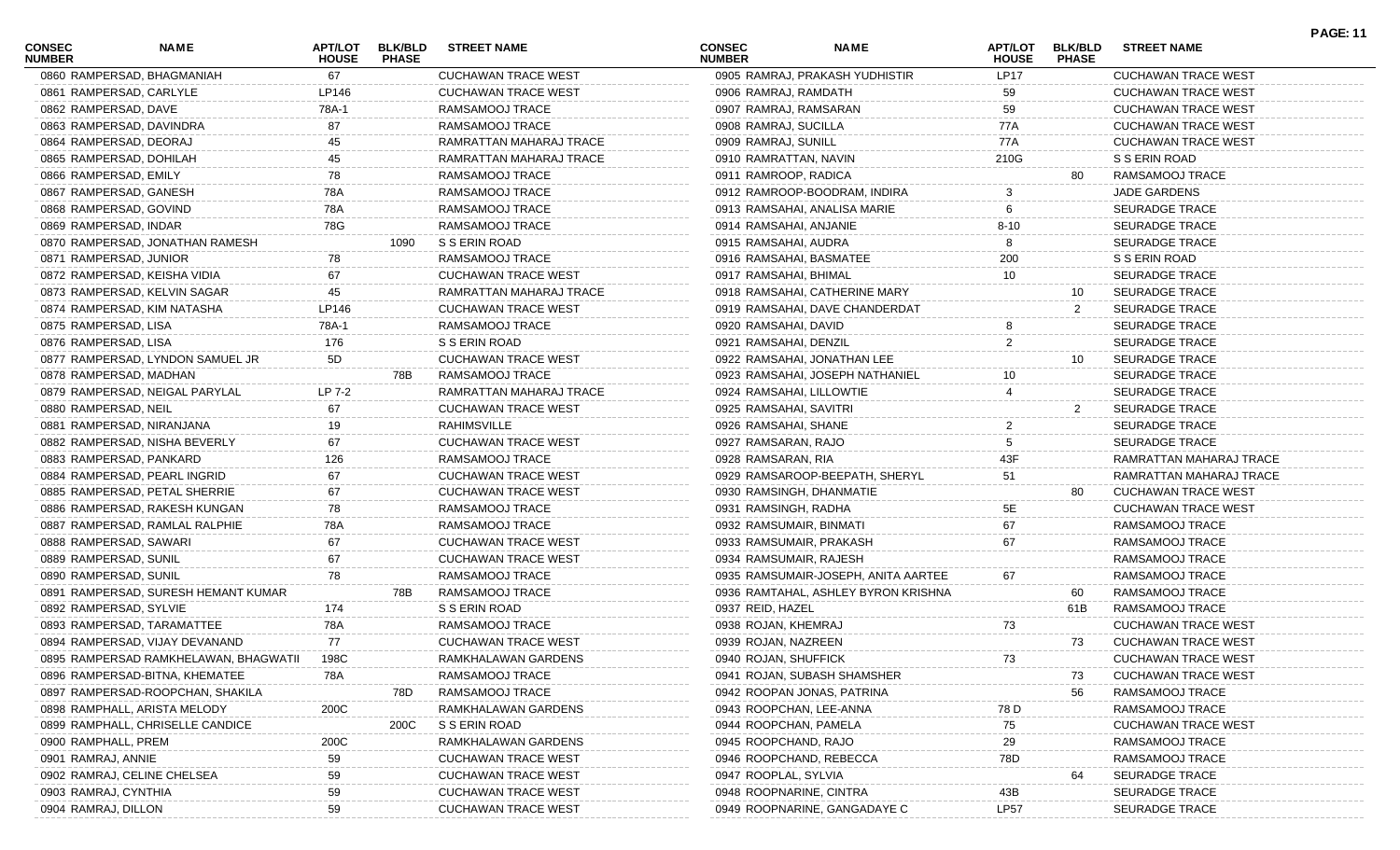| <b>CONSEC</b><br><b>NUMBER</b> | <b>NAME</b>                           | APT/LOT<br><b>HOUSE</b> | <b>BLK/BLD</b><br><b>PHASE</b> | <b>STREET NAME</b>         | <b>CONSEC</b><br><b>NUMBER</b> | <b>NAME</b>                           | <b>APT/LOT</b><br><b>HOUSE</b> | <b>BLK/BLD</b><br><b>PHASE</b> | <b>STREET NAME</b>         | <b>PAGE: 12</b> |
|--------------------------------|---------------------------------------|-------------------------|--------------------------------|----------------------------|--------------------------------|---------------------------------------|--------------------------------|--------------------------------|----------------------------|-----------------|
|                                | 0950 ROOPNARINE, LUTCHMIDATH          | LP57                    |                                | <b>SEURADGE TRACE</b>      |                                | 0995 SANEY, SHIRLEY ANGELLA           | 168                            |                                | S S ERIN ROAD              |                 |
|                                | 0951 ROOPNARINE, SUDESH               |                         | 41-43                          | <b>SEURADGE TRACE</b>      | 0996 SANKAR, CYNTHIA           |                                       |                                | 130                            | S S ERIN ROAD              |                 |
|                                | 0952 ROOPNARINE, VEDESH               |                         | 41-43                          | <b>SEURADGE TRACE</b>      | 0997 SANKAR, RICARDO           |                                       | 39                             |                                | <b>CUCHAWAN TRACE WEST</b> |                 |
|                                | 0953 SAGRAM, PREMAWATIE               | 37                      |                                | RAMRATTAN MAHARAJ TRACE    | 0998 SANKAR, SHARON            |                                       | 39                             |                                | <b>CUCHAWAN TRACE WEST</b> |                 |
|                                | 0954 SAHADEO-RAMKISSOON, NISHA        | 1132                    |                                | S S ERIN ROAD              |                                | 0999 SANKAR PERSAD, INDAR             | 1104                           |                                | S S ERIN ROAD              |                 |
| 0955 SAM, RAVI                 |                                       |                         | 87                             | <b>CUCHAWAN TRACE WEST</b> |                                | 1000 SANKAR-MAHARAJ, SURUJDAYE        | LP62                           |                                | <b>SEURADGE TRACE</b>      |                 |
| 0956 SAM, VANESSA              |                                       | 87                      |                                | <b>CUCHAWAN TRACE WEST</b> |                                | 1001 SARWAN, LOCHAN NIRMAL            |                                | 9                              | RAHIMSVILLE                |                 |
|                                | 0957 SAMAROO, AMRESH KUMAR            |                         | 78                             | <b>CUCHAWAN TRACE WEST</b> |                                | 1002 SEDOO HARRACKSINGH, FLORENCE E   |                                | 212A                           | S S ERIN ROAD              |                 |
| 0958 SAMAROO, ANAND            |                                       |                         | 184                            | S S ERIN ROAD              | 1003 SEEBARAN, RESHMA          |                                       | 68                             |                                | <b>SEURADGE TRACE</b>      |                 |
| 0959 SAMAROO, AVINASH          |                                       | 182                     |                                | S S ERIN ROAD              | 1004 SEECHARAN, JOEY           |                                       | 174                            |                                | S S ERIN ROAD              |                 |
| 0960 SAMAROO, BASDEO           |                                       | LP28                    |                                | RAMSAMOOJ TRACE            |                                | 1005 SEECHARAN, KYLE SANDEEP          | 1062                           |                                | S S ERIN ROAD              |                 |
| 0961 SAMAROO, LILLYIA          |                                       | LP 54                   |                                | SEURADGE TRACE             |                                | 1006 SEECHARAN, VIDYA PARBATI         | 1062                           |                                | S S ERIN ROAD              |                 |
| 0962 SAMAROO, MALA             |                                       |                         |                                | S S ERIN ROAD              |                                | 1007 SEECHARAN, WILLIAM AMRESH        |                                | 1062                           | S S ERIN ROAD              |                 |
|                                | 0963 SAMAROO, MITRA MADHAN            | 48                      |                                | <b>CUCHAWAN TRACE WEST</b> |                                | 1008 SEECHARIE-BOODOO, HEMA           | 182                            |                                | S S ERIN ROAD              |                 |
| 0964 SAMAROO, NARESH           |                                       | 46A                     |                                | <b>SEURADGE TRACE</b>      | 1009 SEEGOBIN                  |                                       | 31                             |                                | RAMRATTAN MAHARAJ TRACE    |                 |
| 0965 SAMAROO, NEELA            |                                       | 182                     |                                | S S ERIN ROAD              |                                | 1010 SEEGOBIN, AMRAKA B               |                                | 114                            | S S ERIN ROAD              |                 |
| 0966 SAMAROO, RAVINA           |                                       |                         | 184                            | S S ERIN ROAD              |                                | 1011 SEEGOBIN, ASHA LAIKHRANEE        | 114                            |                                | S S ERIN ROAD              |                 |
|                                | 0967 SAMAROO, SARWAN SOL              | 180                     |                                | S S ERIN ROAD              |                                | 1012 SEEGOBIN, MADANSANE              | 114                            |                                | S S ERIN ROAD              |                 |
| 0968 SAMAROO, SOMA             |                                       |                         | 46                             | SEURADGE TRACE             | 1013 SEEGOBIN, NUMESH          |                                       | 114                            |                                | S S ERIN ROAD              |                 |
| 0969 SAMAROO, SUDESH           |                                       | 46A                     |                                | <b>SEURADGE TRACE</b>      | 1014 SEEGOBIN, SAHADEO         |                                       | 62                             |                                | RAMSAMOOJ TRACE            |                 |
| 0970 SAMAROO, SURESH           |                                       | 46A                     |                                | SEURADGE TRACE             |                                | 1015 SEEGOBIN, SANJAY GANESH          | 114                            |                                | S S ERIN ROAD              |                 |
|                                | 0971 SAMAROO-RAMKISSOON, SEETA        | 59                      |                                | RAMSAMOOJ TRACE            |                                | 1016 SEEGOBIN, SOOMATIE               | 114                            |                                | S S ERIN ROAD              |                 |
|                                | 0972 SAMAROO-THOM, MALTIE             |                         |                                | <b>SEURADGE TRACE</b>      | 1017 SEEGOBIN, VANITA          |                                       | 114                            |                                | S S ERIN ROAD              |                 |
| 0973 SAMDATH, ARJOON           |                                       | 24                      |                                | SEURADGE TRACE             |                                | 1018 SEEGOBIN, VESHAL GARVIN          |                                | 114                            | S S ERIN ROAD              |                 |
| 0974 SAMDATH, PARBATIE         |                                       | 24                      |                                | <b>SEURADGE TRACE</b>      |                                | 1019 SEEJATTAN, AMRITA CHANDI         |                                | LP172                          | RAMRATTAN MAHARAJ TRACE    |                 |
|                                | 0975 SAMDATH, SHIVA VISHEN            | 24                      |                                | <b>SEURADGE TRACE</b>      |                                | 1020 SEEJATTAN, ANANTA ANAMIKA        | LP2                            |                                | RAMRATTAN MAHARAJ TRACE    |                 |
| 0976 SAMDATH, VESHANA          |                                       | 24                      |                                | SEURADGE TRACE             |                                | 1021 SEEJATTAN, KALAWATEE             | LP <sub>2</sub>                |                                | RAMRATTAN MAHARAJ TRACE    |                 |
| 0977 SAMDEO, INDRAUTIE         |                                       | LP 69                   |                                | SEURADGE TRACE             |                                | 1022 SEEJATTAN, MARK AMRITH           |                                | $\overline{2}$                 | RAMRATTAN MAHARAJ TRACE    |                 |
| 0978 SAMLAL, DEOMATIE          |                                       | LP172                   |                                | RAMRATTAN MAHARAJ TRACE    |                                | 1023 SEEMUNGAL, AMRITA DEVI           |                                | 30D                            | RAMSAMOOJ TRACE            |                 |
| 0979 SAMLAL, LISA              |                                       | 210B                    |                                | S S ERIN ROAD              |                                | 1024 SEEMUNGAL, BASDAYE               | 45C                            |                                | RAMRATTAN MAHARAJ TRACE    |                 |
|                                | 0980 SAMLAL, MOOKOONLAL MAAN          | LP 172                  |                                | RAMRATTAN MAHARAJ TRACE    |                                | 1025 SEEMUNGAL, DAVIKHA               | 30B                            |                                | RAMSAMOOJ TRACE            |                 |
| 0981 SAMMY, ANIL               |                                       | 67                      |                                | <b>CUCHAWAN TRACE WEST</b> | 1026 SEEMUNGAL, HEMRAJ         |                                       | 30B                            |                                | RAMSAMOOJ TRACE            |                 |
|                                | 0982 SAMMY, LARRY HARNARINE           | 1106                    |                                | S S ERIN ROAD              |                                | 1027 SEEMUNGAL, LUTCHMEDATH           | 43C                            |                                | RAMRATTAN MAHARAJ TRACE    |                 |
|                                | 0983 SAMMY MOHAMMED, CANDICE KATTRINA |                         | 13.                            | <b>CUCHAWAN TRACE WEST</b> |                                | 1028 SEEMUNGAL, NAREN NIGEL           | 30D                            |                                | RAMSAMOOJ TRACE            |                 |
|                                | 0984 SAMPATH RAMDASS, JOANNE          | 25                      |                                | <b>SEURADGE TRACE</b>      |                                | 1029 SEEMUNGAL, NARESH                | 30B                            |                                | RAMSAMOOJ TRACE            |                 |
|                                | 0985 SAMSOODEEN, ANAND                | 49                      |                                | RAMSAMOOJ TRACE            |                                | 1030 SEEMUNGAL, NERISSA               | 43 C                           |                                | RAMRATTAN MAHARAJ TRACE    |                 |
|                                | 0986 SAMSOODEEN, CHELSEA              | 17                      |                                | <b>CUCHAWAN TRACE WEST</b> |                                | 1031 SEEMUNGAL, SHARMILLA             | 30B                            |                                | RAMSAMOOJ TRACE            |                 |
|                                | 0987 SAMSOODEEN, EARLE                | 17                      |                                | CUCHAWAN TRACE WEST        | 1032 SEEMUNGAL, SUNITA         |                                       | 43C                            |                                | RAMRATTAN MAHARAJ TRACE    |                 |
|                                | 0988 SAMSOODEEN, MELVIN               |                         | -49                            | RAMSAMOOJ TRACE            | 1033 SEEPERSAD, ANDRE          |                                       |                                |                                | RAMSAMOOJ TRACE            |                 |
|                                |                                       |                         |                                |                            |                                |                                       | 56                             |                                |                            |                 |
|                                | 0989 SAMSOODEEN, SAMDAYE              |                         |                                | RAMSAMOOJ TRACE            | 1034 SEEPERSAD, ANNA           |                                       | 104                            |                                | S S ERIN ROAD              |                 |
|                                | 0990 SAMSOODEEN BOWRIE, SAVITRI       | 49                      |                                | RAMSAMOOJ TRACE            |                                | 1035 SEEPERSAD, DANIEL JONATHAN KEVON |                                | 104                            | S S ERIN ROAD              |                 |
|                                | 0991 SAMSUNDAR, HARRYPERSAD           | 87                      |                                | <b>CUCHAWAN TRACE WEST</b> |                                | 1036 SEEPERSAD, JOSHUA DARRIEN        | 104                            |                                | S S ERIN ROAD              |                 |
|                                | 0992 SAMSUNDAR, RAMPEYARIE            | 87                      |                                | <b>CUCHAWAN TRACE WEST</b> |                                | 1037 SEEPERSAD, NEATREE DEVI          | 1108                           |                                | S S ERIN ROAD              |                 |
|                                | 0993 SAMSUNDAR, ROGER                 | 87                      |                                | RAMSAMOOJ TRACE            |                                | 1038 SEEPERSADSINGH, NICOLE           | 74                             |                                | <b>SEURADGE TRACE</b>      |                 |
|                                | 0994 SAMSUNDAR, SUNITA                | 87                      |                                | RAMSAMOOJ TRACE            | 1039 SEUNARINE, HAMANT         |                                       |                                |                                | RAMSAMOOJ TRACE            |                 |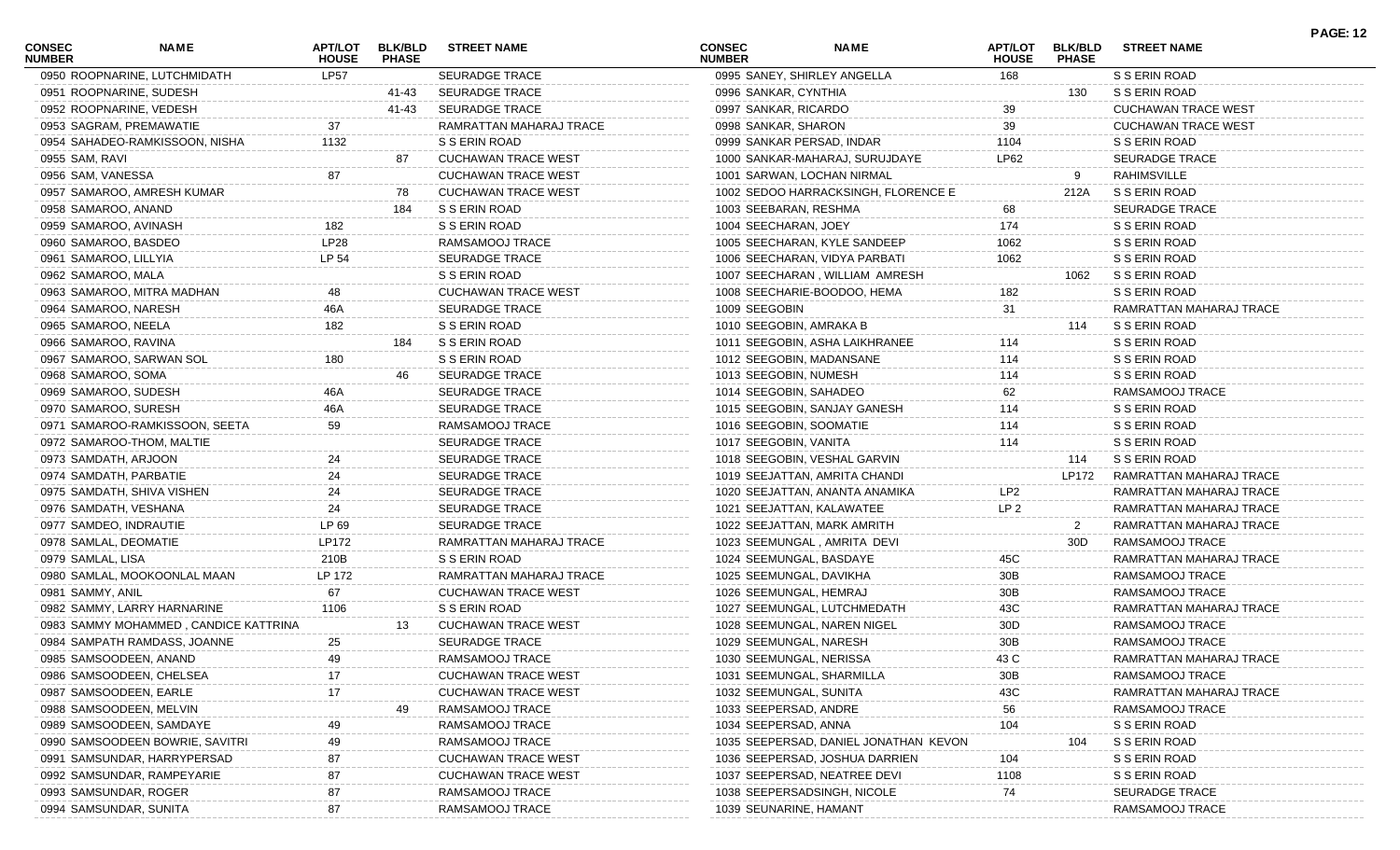| <b>CONSEC</b><br><b>NUMBER</b> | NAME                              | <b>APT/LOT</b><br><b>HOUSE</b> | <b>BLK/BLD</b><br><b>PHASE</b> | <b>STREET NAME</b>         | <b>CONSEC</b><br><b>NUMBER</b> | NAME                                  | APT/LOT<br><b>HOUSE</b> | <b>BLK/BLD</b><br><b>PHASE</b> | <b>STREET NAME</b>         | <b>PAGE: 13</b> |
|--------------------------------|-----------------------------------|--------------------------------|--------------------------------|----------------------------|--------------------------------|---------------------------------------|-------------------------|--------------------------------|----------------------------|-----------------|
| 1040 SEUNARINE, LISA           |                                   |                                | $\mathbf{2}$                   | RAMSAMOOJ TRACE            |                                | 1085 SIRJU, ADRIAN BRIAN              | 188                     |                                | S S ERIN ROAD              |                 |
|                                | 1041 SEUNARINE, MELISSA           |                                | 2                              | RAMSAMOOJ TRACE            | 1086 SIRJU, ANGELA             |                                       | 1060                    |                                | S S ERIN ROAD              |                 |
| 1042 SEUNARINE, MITRA          |                                   | 30B                            |                                | RAMSAMOOJ TRACE            | 1087 SIRJU, BASHPATI           |                                       | 124A                    |                                | S S ERIN ROAD              |                 |
| 1043 SEUNARINE, RADHA          |                                   |                                | 2                              | RAMSAMOOJ TRACE            | 1088 SIRJU, DAVAN              |                                       | 124A                    |                                | S S ERIN ROAD              |                 |
| 1044 SEUPAUL, VIOLET           |                                   | 19                             |                                | <b>SEURADGE TRACE</b>      | 1089 SIRJU, KAIMRAJ            |                                       | 188                     |                                | S S ERIN ROAD              |                 |
|                                | 1045 SHAH, KHALEEL AL MUJAHID     |                                | 70                             | <b>SEURADGE TRACE</b>      |                                | 1090 SIRJU, PRESHANT SHIVA            | 188                     |                                | S S ERIN ROAD              |                 |
| 1046 SHAH, KHALID              |                                   | 70                             |                                | <b>SEURADGE TRACE</b>      | 1091 SIRJU, PRIYA KAREN        |                                       | 188                     |                                | S S ERIN ROAD              |                 |
| 1047 SHAH, NAZIHAH             |                                   | 70                             |                                | <b>SEURADGE TRACE</b>      | 1092 SIRJU, REYNOLD            |                                       | 1060                    |                                | S S ERIN ROAD              |                 |
| 1048 SHAH, SAEED               |                                   |                                | 70A                            | <b>SEURADGE TRACE</b>      | 1093 SIRJU, ROSHNIE            |                                       |                         | 124                            | S S ERIN ROAD              |                 |
| 1049 SHAH, SAFIYYAH            |                                   |                                |                                | <b>SEURADGE TRACE</b>      |                                | 1094 SIRJU, SELWYN WAYNE              | 1060                    |                                | S S ERIN ROAD              |                 |
| 1050 SHAH, SHAHEED             |                                   | 70A                            |                                | <b>SEURADGE TRACE</b>      | 1095 SIRJU, TEANNA             |                                       |                         | 1060                           | S S ERIN ROAD              |                 |
| 1051 SHAH, SHARAZ              |                                   | 70A                            |                                | <b>SEURADGE TRACE</b>      |                                | 1096 SIRJU, TEISHA REANN              | 1060                    |                                | S S ERIN ROAD              |                 |
| 1052 SHAH, SUBRATIE            |                                   | 70                             |                                | <b>SEURADGE TRACE</b>      |                                | 1097 SIRJU-GAYAPARSAD, VIDYAWATEE     |                         | 124A                           | S S ERIN ROAD              |                 |
| 1053 SHAH, USHA                |                                   | 70                             |                                | <b>SEURADGE TRACE</b>      |                                | 1098 SIRJU-RAMSAHAI, MOHANIE          |                         |                                | <b>SEURADGE TRACE</b>      |                 |
|                                | 1054 SHARMA, AJAY KUMAR           |                                | 212E                           | S S ERIN ROAD              |                                | 1099 SITARAMSINGH, DAVE               | 15                      |                                | RAMRATTAN MAHARAJ TRACE    |                 |
| 1055 SHARMA, MONICA            |                                   |                                | 212E                           | S S ERIN ROAD              |                                | 1100 SITARAMSINGH, NAVIN              | 15                      |                                | RAMRATTAN MAHARAJ TRACE    |                 |
|                                | 1056 SHARMA, RIA LEELAWATIE       | 148                            |                                | S S ERIN ROAD              |                                | 1101 SITARAMSINGH, NIRVANI            | 15                      |                                | RAMRATTAN MAHARAJ TRACE    |                 |
| 1057 SHARMA, SHIVANG           |                                   |                                | 212E                           | S S ERIN ROAD              |                                | 1102 SITARAMSINGH, SIEUKUMARIE        | 15                      |                                | RAMRATTAN MAHARAJ TRACE    |                 |
| 1058 SHARMA, SHWETA            |                                   |                                | 212E                           | S S ERIN ROAD              | 1103 SOMAI, PASHONE            |                                       | 29                      |                                | <b>SEURADGE TRACE</b>      |                 |
|                                | 1059 SHUFFICK, CHANDANEE          | 73                             |                                | <b>CUCHAWAN TRACE WEST</b> | 1104 SOMAI, PEARL              |                                       | 29                      |                                | <b>SEURADGE TRACE</b>      |                 |
| 1060 SHYAM, ZELINA             |                                   | 45C                            |                                | RAMRATTAN MAHARAJ TRACE    |                                | 1105 SONNYBOY, DOOKHANIE ROHAN        | 57                      |                                | <b>CUCHAWAN TRACE WEST</b> |                 |
| 1061 SIEW, BALRAM              |                                   | 35A                            |                                | <b>CUCHAWAN TRACE WEST</b> |                                | 1106 SOODEEN, ERROL SAM               | 17                      |                                | <b>CUCHAWAN TRACE WEST</b> |                 |
| 1062 SIEW, HARRIPERSAD         |                                   | LP7                            |                                | <b>CUCHAWAN TRACE WEST</b> | 1107 SOODEEN, KAMLA            |                                       | 17                      |                                | <b>CUCHAWAN TRACE WEST</b> |                 |
|                                | 1063 SIEW, PRAMDAYE LYSTRA        | 35                             |                                | RAMRATTAN MAHARAJ TRACE    | 1108 SOODEEN, VENESSA          |                                       | 17                      |                                | <b>CUCHAWAN TRACE WEST</b> |                 |
|                                | 1064 SIEW, RODNEY RAMDEO          | 35                             |                                | RAMRATTAN MAHARAJ TRACE    | 1109 SOOKDEO, AMIT             |                                       |                         | 31                             | RAMRATTAN MAHARAJ TRACE    |                 |
| 1065 SIEW, ROOPLAL             |                                   | 35                             |                                | RAMRATTAN MAHARAJ TRACE    |                                | 1110 SOOKDEO, BISHAM SUNDARAM         | 45                      |                                | RAMRATTAN MAHARAJ TRACE    |                 |
| 1066 SIEW, SAMDAYE             |                                   | 35                             |                                | <b>CUCHAWAN TRACE WEST</b> |                                | 1111 SOOKDEO, DAVINDRA                | 1132                    |                                | S S ERIN ROAD              |                 |
| 1067 SIEW, SAMRAJ              |                                   |                                |                                | <b>CUCHAWAN TRACE WEST</b> |                                | 1112 SOOKDEO, KALAWATIE               | 31                      |                                | RAMRATTAN MAHARAJ TRACE    |                 |
| 1068 SIEW, SARAN               |                                   | 35                             |                                | <b>CUCHAWAN TRACE WEST</b> |                                | 1113 SOOKDEO, KUMAR KUBIRSINGH        | 39                      |                                | RAMRATTAN MAHARAJ TRACE    |                 |
| 1069 SIEWNARINE, LEELA         |                                   | 39                             |                                | <b>CUCHAWAN TRACE WEST</b> |                                | 1114 SOOKDEO, LOMOS BRYAN             | 37                      |                                | RAMRATTAN MAHARAJ TRACE    |                 |
| 1070 SIEWNARINE, RISHI         |                                   | 39                             |                                | <b>CUCHAWAN TRACE WEST</b> |                                | 1115 SOOKDEO, PRACKASH                |                         | 31                             | RAMRATTAN MAHARAJ TRACE    |                 |
| 1071 SIGOBIN, BIKERY           |                                   | 61                             |                                | RAMSAMOOJ TRACE            | 1116 SOOKDEO, RAMRAJ           |                                       |                         | 37                             | <b>CUCHAWAN TRACE WEST</b> |                 |
| 1072 SIGOOLAM, OUDIT           |                                   | LP 67                          |                                | SEURADGE TRACE             |                                | 1117 SOOKDEO, RAVI JEWAN              |                         | 45                             | RAMRATTAN MAHARAJ TRACE    |                 |
| 1073 SINGH, DEVI OMALA         |                                   | 42                             |                                | RAMRATTAN MAHARAJ TRACE    | 1118 SOOKDEO, SATYAM           |                                       |                         | 45                             | RAMRATTAN MAHARAJ TRACE    |                 |
| 1074 SINGH, HEMRAJIE           |                                   | 11B                            |                                | RAMSAMOOJ TRACE            | 1119 SOOKHAI, NAVIN            |                                       | 36                      |                                | RAMRATTAN MAHARAJ TRACE    |                 |
|                                | 1075 SINGH, KOONGE BEHARRY        | 11B                            |                                | RAMSAMOOJ TRACE            |                                | 1120 SOOKHANSINGH, ANGELA             | 16                      |                                | <b>SEURADGE TRACE</b>      |                 |
| 1076 SINGH, KUBAIR             |                                   |                                | 11B                            | RAMSAMOOJ TRACE            |                                | 1121 SOOKHANSINGH, CHRISTOPHER NATHAN |                         | 16                             | <b>SEURADGE TRACE</b>      |                 |
| 1077 SINGH, MANMOHAN           |                                   |                                |                                | RAMRATTAN MAHARAJ TRACE    |                                | 1122 SOOKHANSINGH, CRYSTAL NATHALIA   | 16                      |                                | SEURADGE TRACE             |                 |
| 1078 SINGH, RAMDEO             |                                   | 11C                            |                                | RAMSAMOOJ TRACE            |                                | 1123 SOOKHOO, HAIMRAJEE               | 78G                     |                                | RAMSAMOOJ TRACE            |                 |
| 1079 SINGH, SHAILINDRA         |                                   | 43B                            |                                | RAMRATTAN MAHARAJ TRACE    |                                | 1124 SOOKHOO, NARINDRA GREGORY        |                         | 1096                           | S S ERIN ROAD              |                 |
| 1080 SINGH, SUMAIR             |                                   | 13                             |                                | RAMRATTAN MAHARAJ TRACE    | 1125 SOOKHOO, RAVIL            |                                       | 1096                    |                                | S S ERIN ROAD              |                 |
|                                | 1081 SINGH, TARA AELANTI ALOUGHTI | 42                             |                                | RAMRATTAN MAHARAJ TRACE    |                                | 1126 SOOKLAL-BABOORAM, INDRA          | 7A                      |                                | RAHIMSVILLE                |                 |
|                                | 1082 SINGH LALL, GABRIELLE GRACE  |                                | 53A                            | <b>CUCHAWAN TRACE WEST</b> |                                | 1127 SOOKNANAN SUMAIR, MALWATEE       | 165                     |                                | S S ERIN ROAD              |                 |
| 1083 SINGH LALL, HANNAH        |                                   | 53                             |                                | <b>CUCHAWAN TRACE WEST</b> | 1128 SOOKOO, GRACE             |                                       | 1098                    |                                | S S ERIN ROAD              |                 |
|                                | 1084 SIPCHARAN, SASENARINE        | LP 178                         |                                | RAMRATTAN MAHARAJ TRACE    | 1129 SOOKOO, PHILIP            |                                       | 1098                    |                                | S S ERIN ROAD              |                 |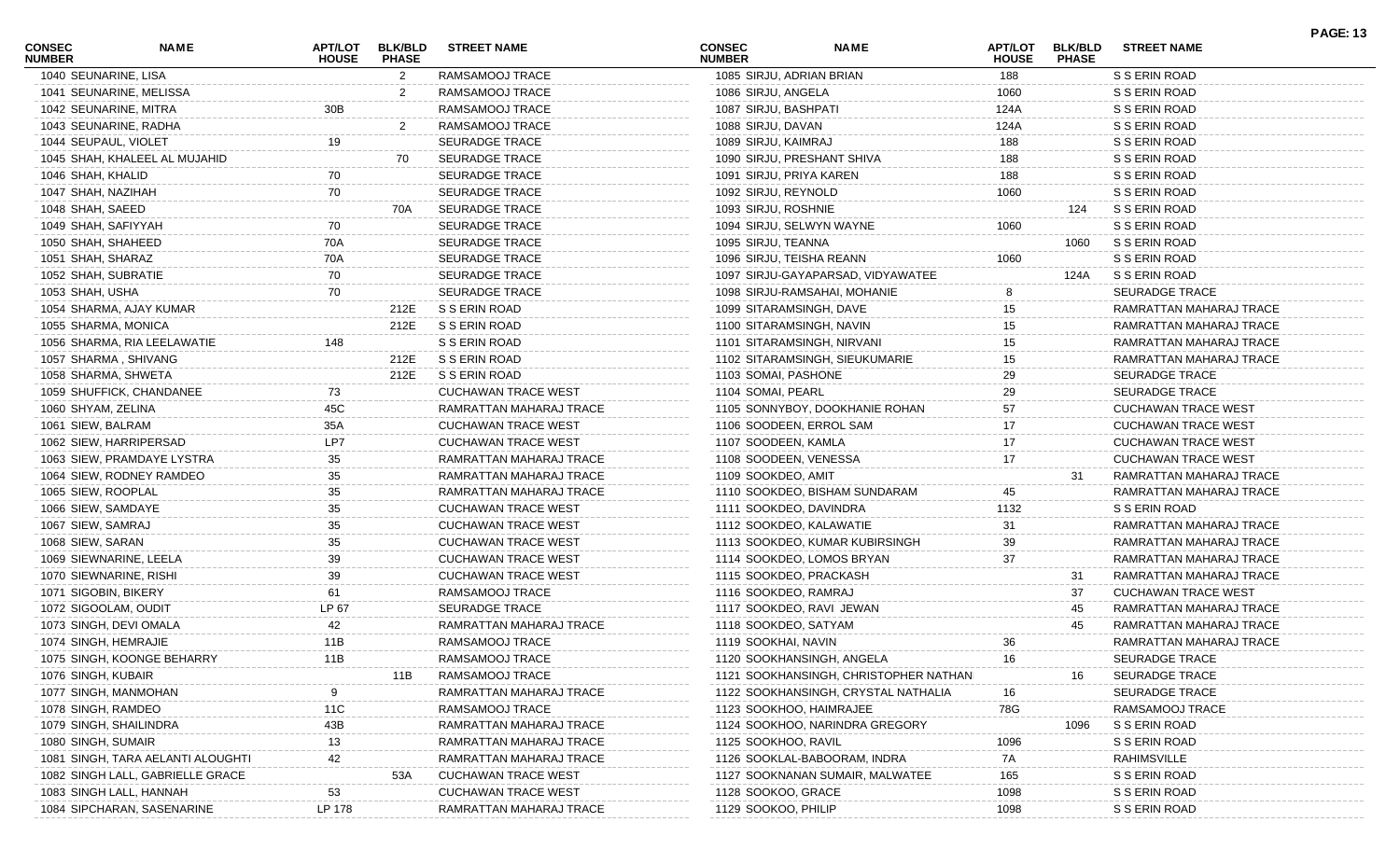| CONSEC<br><b>NUMBER</b> | <b>NAME</b>                     | <b>APT/LOT</b><br><b>HOUSE</b> | <b>BLK/BLD</b><br><b>PHASE</b> | <b>STREET NAME</b>         |
|-------------------------|---------------------------------|--------------------------------|--------------------------------|----------------------------|
|                         | 1130 SOOKOO, SHELDON LINLEY     | 1098                           |                                | S S ERIN ROAD              |
|                         | 1131 SOOKRAM, DEOMATIE          | 1060                           |                                | S S ERIN ROAD              |
|                         | 1132 SOOKRAM, DONNA             | 15A                            |                                | <b>SEURADGE TRACE</b>      |
|                         | 1133 SOOKRAM, KELVIN            | 1060                           |                                | S S ERIN ROAD              |
|                         | 1134 SOOKRAM, KHEMRAJ           | 45A                            |                                | RAMRATTAN MAHARAJ TRACE    |
|                         | 1135 SOOKRAM, PHOOLANDAYE       |                                | 45                             | RAMRATTAN MAHARAJ TRACE    |
|                         | 1136 SOOKRAM-BEKHARRY, GAITREE  | 61                             |                                | RAMSAMOOJ TRACE            |
|                         | 1137 SOONDAR, CLAUDIE           | 64A                            |                                | <b>SEURADGE TRACE</b>      |
|                         | 1138 SOONDAR, DEVENDRA DAVID    | 18                             |                                | <b>SEURADGE TRACE</b>      |
|                         | 1139 SOONDAR, INDARDATH         | 18                             |                                | <b>SEURADGE TRACE</b>      |
|                         | 1140 SOONDAR, JASSIE            | <b>LP60</b>                    |                                | <b>SEURADGE TRACE</b>      |
|                         | 1141 SOONDAR, MARY              | 64                             |                                | <b>SEURADGE TRACE</b>      |
|                         | 1142 SOONDAR, MERLE             | 18                             |                                | <b>SEURADGE TRACE</b>      |
|                         | 1143 SOONDAR, NISHI NADINE      | 18                             |                                | <b>SEURADGE TRACE</b>      |
|                         | 1144 SOONDAR, SOOKDEO           | 18                             |                                | <b>SEURADGE TRACE</b>      |
|                         | 1145 SUBIAH, VIDIYA             |                                | 77                             | <b>CUCHAWAN TRACE WEST</b> |
|                         | 1146 SUBRAN, PRIYA JAYA         | 42                             |                                | RAMSAMOOJ TRACE            |
|                         | 1147 SUBRAN, RISHI              | 42                             |                                | RAMSAMOOJ TRACE            |
|                         | 1148 SUBRAN, SUNIL              | 42                             |                                | RAMSAMOOJ TRACE            |
|                         | 1149 SUBRAN, VIJAY              | 42                             |                                | RAMSAMOOJ TRACE            |
|                         | 1150 SUKHU, IVOR DEOLAL         | 136                            |                                | S S ERIN ROAD              |
|                         | 1151 SUKHU, REANNA SAMANTHA     | 136                            |                                | S S ERIN ROAD              |
|                         | 1152 SUKHU, ROGER               | 136                            |                                | S S ERIN ROAD              |
|                         | 1153 SUNARINE, ROYCHAND         | 9                              |                                | <b>CUCHAWAN TRACE WEST</b> |
|                         | 1154 SUNDAR, TARA               | 62                             |                                | <b>SEURADGE TRACE</b>      |
|                         | 1155 SUNDAR, VICKRAM            |                                | 62                             | <b>SEURADGE TRACE</b>      |
|                         | 1156 SUNDARSINGH, SOOKNARINE    | 9                              |                                | <b>CUCHAWAN TRACE WEST</b> |
|                         | 1157 SURJAN, NIRMALA            | 51                             |                                | RAMSAMOOJ TRACE            |
|                         | 1158 THOM, NICHOLAS             | LP 54                          |                                | <b>SEURADGE TRACE</b>      |
|                         | 1159 TILLUCKRAM, SHANDEL AMRITA |                                | 43D                            | RAMRATTAN MAHARAJ TRACE    |
|                         | 1160 TOODESH, NINA              | 17                             |                                | <b>SEURADGE TRACE</b>      |
|                         | 1161 TOODESH, REENU             |                                | 17                             | <b>SEURADGE TRACE</b>      |
|                         | 1162 TOODESH, SIMI              | 17                             |                                | <b>SEURADGE TRACE</b>      |
|                         | 1163 TOODESH, VIDA              |                                | 17                             | <b>SEURADGE TRACE</b>      |
|                         | 1164 VISHAM, INDARLAL           | 41A                            |                                | RAMRATTAN MAHARAJ TRACE    |
|                         | 1165 VISHAM, SHIVANA INDIRA     | LP <sub>6</sub>                |                                | RAMRATTAN MAHARAJ TRACE    |
|                         | 1166 VISHAM, SHIVANIE INDRANIE  |                                | LP6                            | RAMRATTAN MAHARAJ TRACE    |
|                         | 1167 VISHAM, SHOBHA             | LP <sub>6</sub>                |                                | RAMRATTAN MAHARAJ TRACE    |
|                         | 1168 ZHOU, RONGRUI              |                                | 164                            | S S ERIN ROAD              |
|                         |                                 |                                |                                |                            |